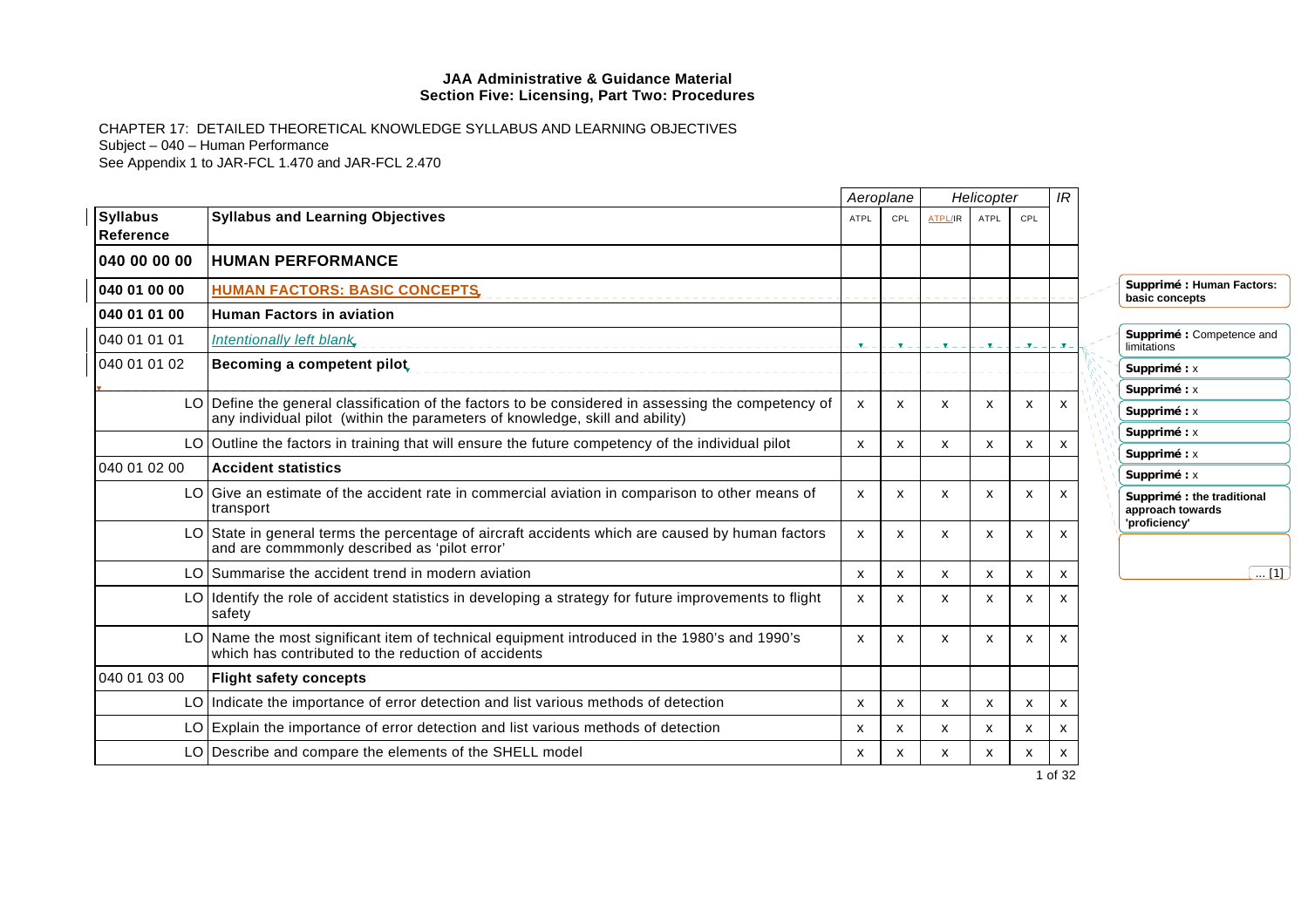|                                              |                                                                                                                                                                       |                | Aeroplane    |                | Helicopter  |     | IR |                                                    |
|----------------------------------------------|-----------------------------------------------------------------------------------------------------------------------------------------------------------------------|----------------|--------------|----------------|-------------|-----|----|----------------------------------------------------|
| <b>Syllabus</b><br>Reference                 | <b>Syllabus and Learning Objectives</b>                                                                                                                               | <b>ATPL</b>    | CPL          | <b>ATPL/IR</b> | <b>ATPL</b> | CPL |    |                                                    |
|                                              | LO Summarise the relevance of the SHELL model to work in the cockpi                                                                                                   | X              | X            | x              | X           | x   | X  |                                                    |
|                                              | LO Analyse the interaction between the various components of the SHELL model                                                                                          | X              | x            | x              | X           | x   | X  |                                                    |
|                                              | LO Explain how the interaction between individual crew members can affect flight safety                                                                               | X              | X            | X              | x           | x   | x  |                                                    |
|                                              | LO Identify and explain the interaction between flight crew and management as a factor in flight<br>safety                                                            | х              | х            | х              | x           | x   |    |                                                    |
| 040 02 00 00                                 | BASIC AVIATION PHYSIOLOGY AND HEALTH MAINTENANCE                                                                                                                      |                |              |                |             |     |    | Supprimé : Basic aviation<br>physiology and health |
| 040 02 01 00                                 | <b>Basics of flight physiology</b>                                                                                                                                    | $\mathbf{v}_-$ | <b>v</b>     |                | . т         |     |    | maintenance                                        |
| 040 02 01 01                                 | The Atmosphere                                                                                                                                                        |                |              |                |             |     |    | Supprimé : Basics of flight<br>physiology          |
|                                              | LO State the units used in measuring total and partial pressures of the gases in the atmosphere                                                                       | X              | $\mathsf{x}$ | X              | X           | X   | X  | Supprimé : x                                       |
| $\overline{1}$ $\overline{0}$                | State in terms of % and mm Hg the values of Oxygen, Nitrogen and other gases present in the                                                                           | X              | x            | x              | X           | X   | х  | Supprimé : x                                       |
|                                              | atmosphere                                                                                                                                                            |                |              |                |             |     |    | Supprimé : x                                       |
|                                              | LO State that the volume percentage of the gases in ambient air will remain constant for all                                                                          | x              | х            | x              | X           | x   | х  | Supprimé : x                                       |
|                                              | altitudes at which conventional aircraft operate                                                                                                                      |                |              |                |             |     |    | Supprimé : x                                       |
| $\overline{1}$ $\overline{0}$ $\overline{1}$ | State the physiological significance of the following laws:<br>- Boyle's Law<br>- Dalton's Law<br>- Henry's Laws<br>- The General Gas Law                             | X              | X            | X              | X           | X   |    | Supprimé : x                                       |
|                                              | LO State the ICAO standard temperature at Mean Sea Level and the Standard Temperature Lapse<br>Rate                                                                   | X              | X            | X              | x           | X   | x  |                                                    |
|                                              | LO State at what approximate altitudes in the standard atmosphere the atmospheric pressure will<br>be $\frac{1}{4}$ , $\frac{1}{2}$ and $\frac{3}{4}$ of MSL pressure | X              | x            | x              | X           | X   | x  |                                                    |
| $\overline{1}$ $\overline{0}$                | State the effects of increasing altitude on the overall pressure and partial pressures of the<br>various gases in the atmosphere                                      | x              | х            | х              | x           | x   | х  |                                                    |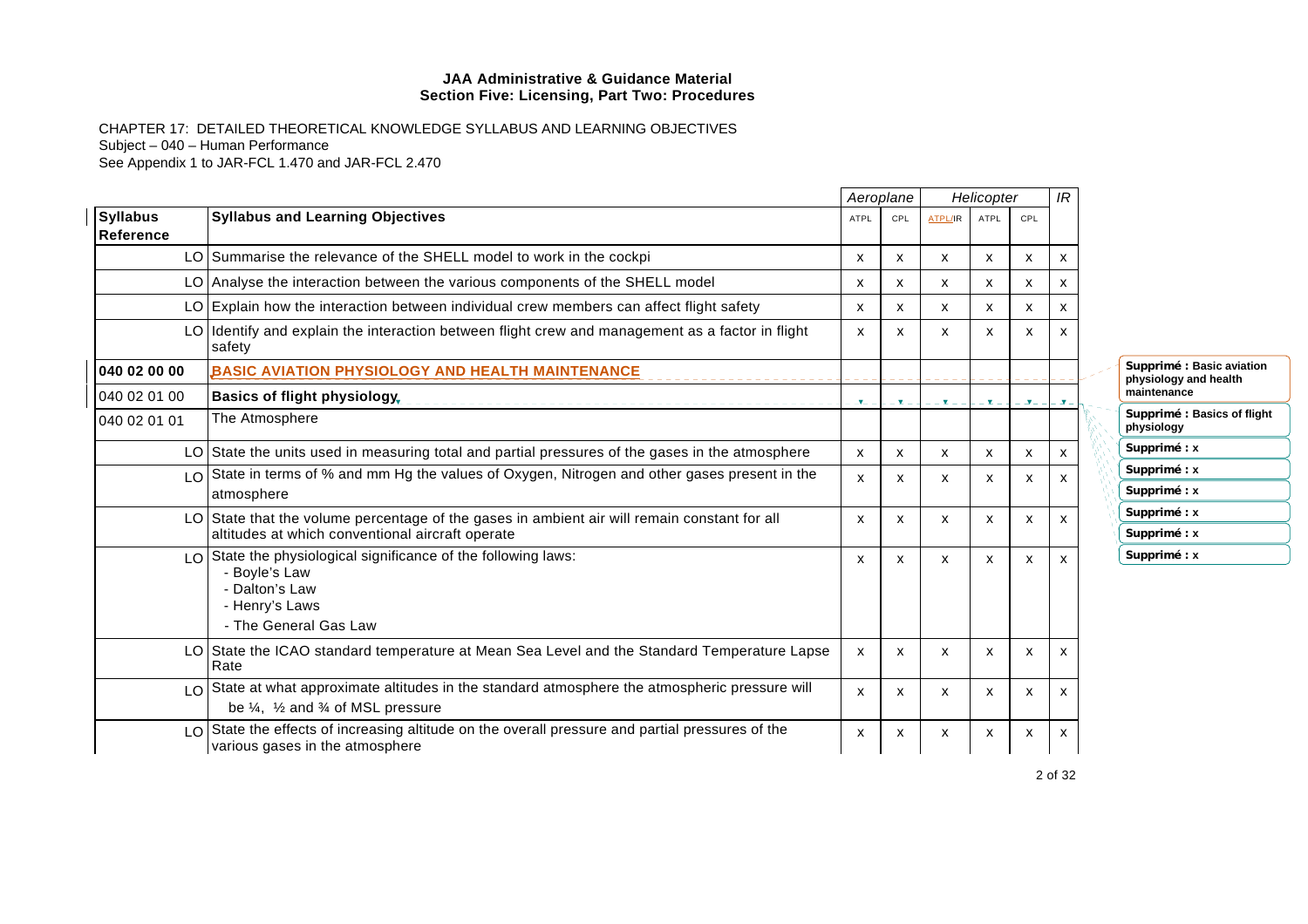|                              |                                                                                                                                                              |                           | Aeroplane                 |                           | Helicopter                |                           | IR |  |  |                   |
|------------------------------|--------------------------------------------------------------------------------------------------------------------------------------------------------------|---------------------------|---------------------------|---------------------------|---------------------------|---------------------------|----|--|--|-------------------|
| <b>Syllabus</b><br>Reference | <b>Syllabus and Learning Objectives</b>                                                                                                                      | <b>ATPL</b>               | CPL                       | <b>ATPL/IR</b>            | <b>ATPL</b>               | CPL                       |    |  |  |                   |
|                              | LO Explain the differences in gas expansion between alveolar and ambient air when climbing                                                                   | $\mathsf{x}$              | X                         | X                         | X                         | $\mathsf{x}$              | x  |  |  |                   |
| LO.                          | State the condition required for human beings to be able to survive at any given altitude                                                                    | x                         | X                         | X                         | x                         | X                         | х  |  |  |                   |
|                              | LO State and explain the importance of partial pressure                                                                                                      | x                         | $\boldsymbol{\mathsf{x}}$ | X                         | x                         | $\mathsf{x}$              | х  |  |  |                   |
| 040 02 01 02                 | <b>Respiratory and circulatory systems</b>                                                                                                                   |                           |                           |                           |                           |                           |    |  |  |                   |
|                              | $LO$ List the main components of the respiratory system and their function                                                                                   | X                         | X                         | $\boldsymbol{\mathsf{x}}$ | $\boldsymbol{\mathsf{x}}$ | X                         | x  |  |  | $\overline{}$ [2] |
|                              | LO Identify the different volumes of air in the lungs and state the normal respiratory rate                                                                  | x                         | х                         | x                         | x                         | X                         | х  |  |  |                   |
|                              | LO State how oxygen and carbon dioxide are transported throughout the body                                                                                   | $\mathsf{x}$              | X                         | $\boldsymbol{\mathsf{x}}$ | $\mathsf{x}$              | $\boldsymbol{\mathsf{x}}$ | x  |  |  |                   |
|                              | LO Explain the process by which oxygen is transferred to the tissues and carbon dioxide is<br>eliminated from the body and the oxygen requirement of tissues | $\boldsymbol{\mathsf{x}}$ | X                         | X                         | X                         | $\boldsymbol{\mathsf{x}}$ | x  |  |  |                   |
|                              | $LO$ Explain the role of carbon dioxide in the control and regulation of respiration                                                                         | x                         | X                         | $\boldsymbol{\mathsf{x}}$ | X                         | $\boldsymbol{\mathsf{x}}$ | x  |  |  |                   |
|                              | LO Describe the basic processes of external respiration and internal respiration                                                                             | х                         | X                         | x                         | x                         | X                         | x  |  |  |                   |
|                              | LO List the factors determining pulse rate                                                                                                                   | х                         | x                         | $\boldsymbol{\mathsf{x}}$ | x                         | X                         | x  |  |  |                   |
|                              | LO Name the major components of the circulatory system and describe their function                                                                           | X                         | $\boldsymbol{\mathsf{x}}$ | $\mathsf{x}$              | $\mathsf{x}$              | $\boldsymbol{\mathsf{x}}$ | x  |  |  |                   |
|                              | LO State the values for a normal pulse rate and the average cardiac output (heart rate x stroke<br>volume) of an adult at rest                               | $\boldsymbol{\mathsf{x}}$ | X                         | X                         | x                         | $\boldsymbol{\mathsf{x}}$ | x  |  |  |                   |
|                              | LO Name the four chambers of the heart and state the function of the individual chambers                                                                     | X                         | X                         | $\mathsf{x}$              | $\mathsf{x}$              | $\boldsymbol{\mathsf{x}}$ | х  |  |  |                   |
|                              | LO Differentiate between arteries, veins, and capillaries in their structure and function                                                                    | X                         | X                         | $\mathsf{x}$              | x                         | $\boldsymbol{\mathsf{x}}$ | х  |  |  |                   |
|                              | LO State the functions of the coronary arteries and veins                                                                                                    | x                         | $\mathsf{x}$              | X                         | x                         | $\boldsymbol{\mathsf{x}}$ | x  |  |  |                   |
|                              | LO Define 'systolic' and 'diastolic' blood pressure                                                                                                          | x                         | X                         | X                         | x                         | X                         | х  |  |  |                   |
|                              | LO State the normal blood pressure ranges and units of measurement                                                                                           | X                         | X                         | $\mathsf{x}$              | X                         | $\mathsf{x}$              | х  |  |  |                   |
|                              | $LO Classify$ the effects of age on normal blood pressure range                                                                                              | x                         | X                         | X                         | X.                        | X                         | x  |  |  |                   |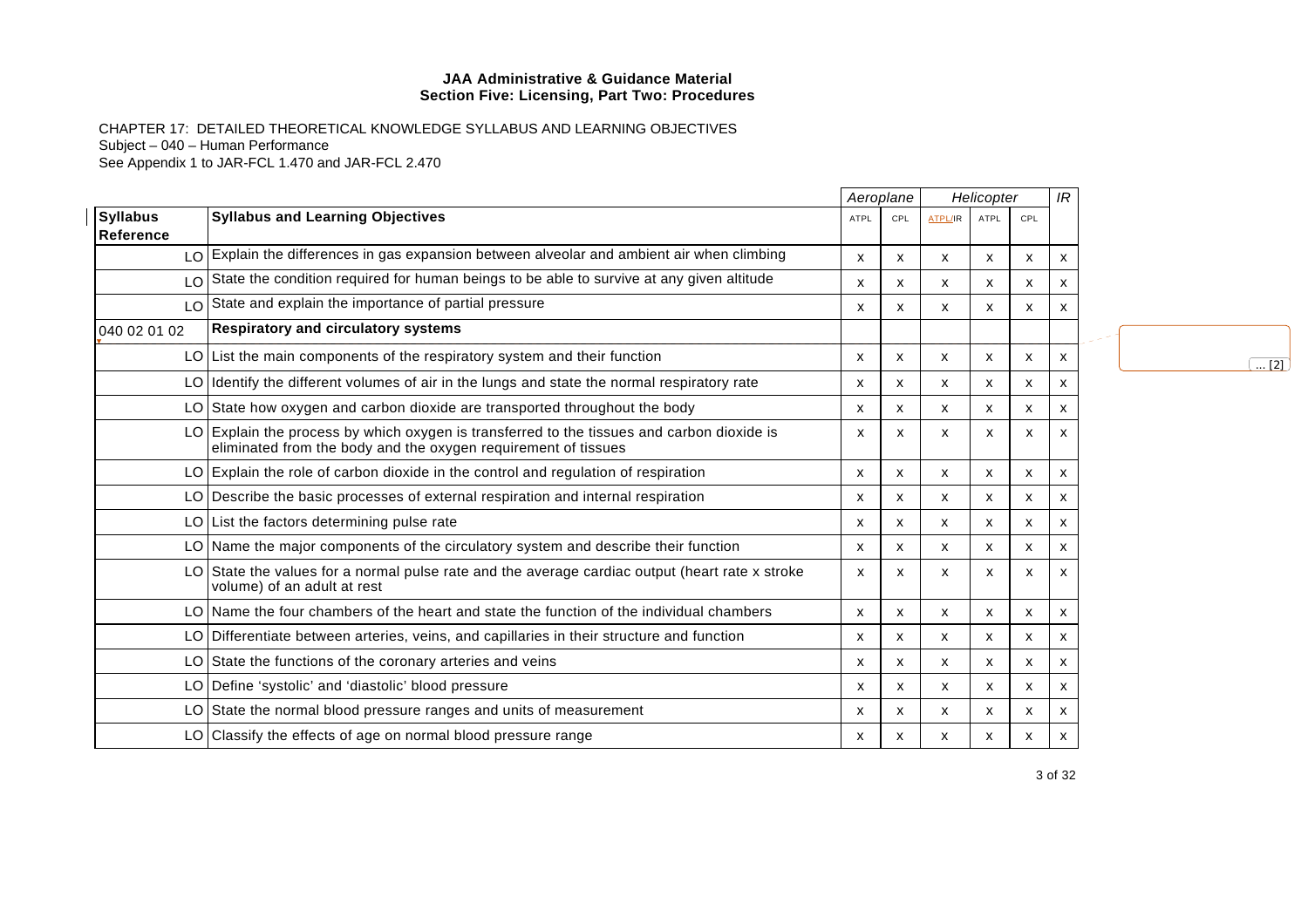|                                     |                                                                                                                       |             | Aeroplane |                | Helicopter                |     | IR |
|-------------------------------------|-----------------------------------------------------------------------------------------------------------------------|-------------|-----------|----------------|---------------------------|-----|----|
| <b>Syllabus</b><br><b>Reference</b> | <b>Syllabus and Learning Objectives</b>                                                                               | <b>ATPL</b> | CPL       | <b>ATPL/IR</b> | <b>ATPL</b>               | CPL |    |
|                                     | LO List the main constituents of the blood and describe their functions                                               | X           | X         | X              | $\boldsymbol{\mathsf{x}}$ | X   | x  |
|                                     | LO Stress the function of haemoglobin and the effects of acceleration on the circulatory system                       | x           | X         | X              | x                         | x   | X  |
|                                     | LO Define 'anaemia' and state its common causes                                                                       | x           | x         | X              | X                         | X   | X  |
|                                     | LO Indicate the effect of increasing altitude on haemoglobin oxygen saturation                                        | X           | x         | X              | X                         | X   | X  |
|                                     | <b>Hypertension and Hypotension</b>                                                                                   |             |           |                |                           |     |    |
|                                     | LO Define 'hypertension' and 'hypotension'                                                                            | x           | x         | X              | x                         | x   | х  |
|                                     | $LO$ List the effects that high and low blood pressure will have on some normal functions of the<br>human body        | x           | x         | X              | x                         | x   | X  |
|                                     | LO State that both hypotension and hypertension may disqualify the pilot from obtaining a<br>medical clearance to fly | X           | x         | X              | x                         | x   | X  |
|                                     | $LO$ List the factors which can lead to hypertension in an individual                                                 | X           | X         | X              | $\boldsymbol{\mathsf{x}}$ | X   | X  |
|                                     | LO State the corrective actions that may be taken to reduce high blood pressure                                       | x           | x         | $\mathsf{x}$   | X                         | X   | x  |
|                                     | LO Stress that hypertension is the major factor of 'strokes' in the general population                                | x           | x         | X              | x                         | x   | X  |
|                                     | <b>Coronary artery disease</b>                                                                                        |             |           |                |                           |     |    |
|                                     | LO Differentiate between 'angina' and 'heart attack'.                                                                 | X           | x         | X              | X                         | X   | X  |
| LO I                                | List the major factors that may make an individual vulnerable to a heart attack.                                      | X           | x         | $\mathsf{x}$   | X                         | X   | X  |
| LO                                  | State the techniques that may be used to control or reduce the effect of coronary disease.                            | x           | x         | $\mathsf{x}$   | X                         | X   | X  |
|                                     | LO State the role played by physical exercise in reducing the chances of developing coronary<br>disease               | X           | x         | X              | x                         | X   | X  |
|                                     | Hypoxia                                                                                                               |             |           |                |                           |     |    |
| LO.                                 | Define the two major forms of hypoxia (hypoxic and anaemic) and the common causes of both                             | x           | x         | X              | X                         | x   | X  |
|                                     | LO State why living tissues require oxygen                                                                            | х           | x         | x              | x                         | x   | х  |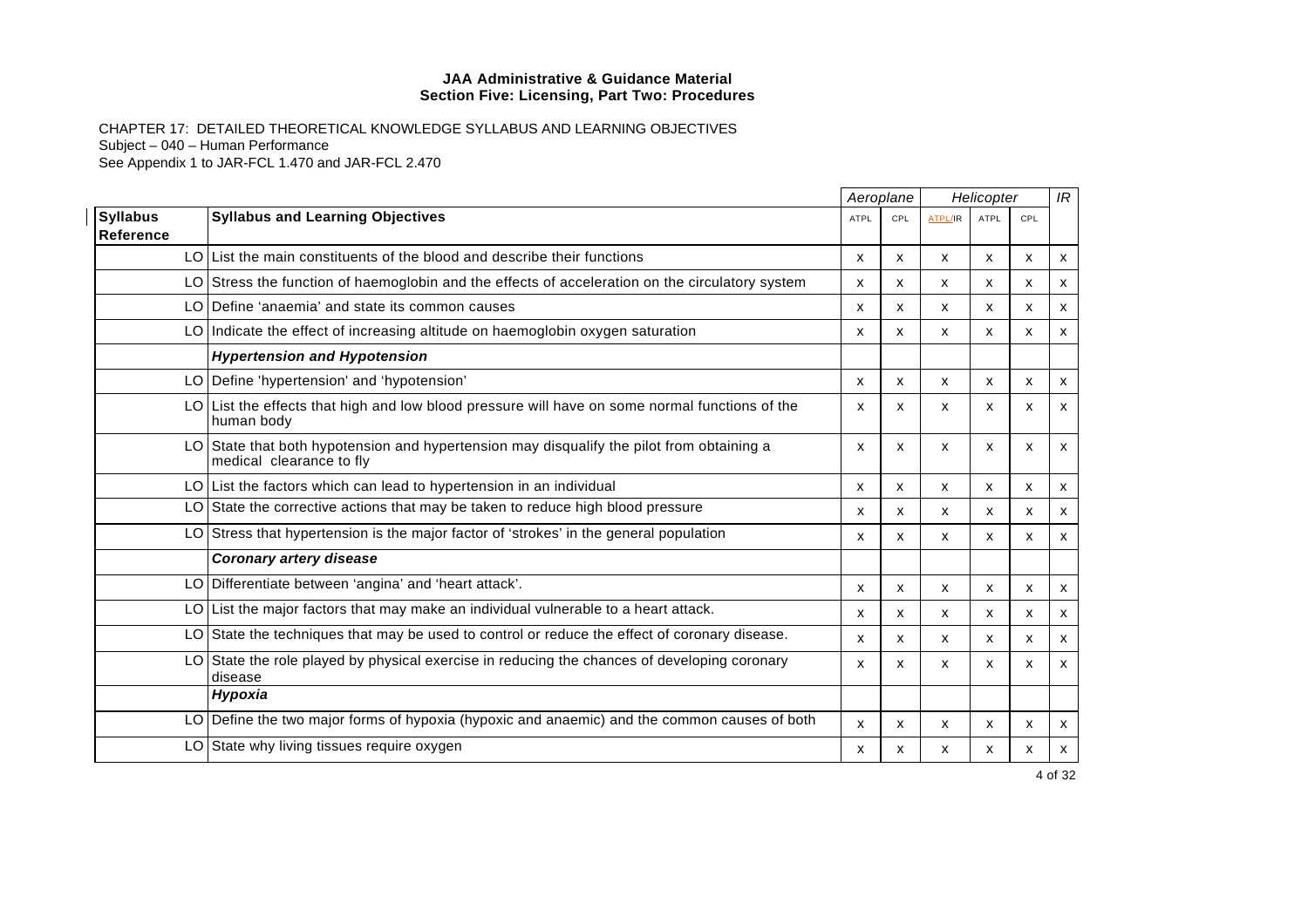|                              |                                                                                                                                                 |             | Aeroplane |                | Helicopter                |     | IR |
|------------------------------|-------------------------------------------------------------------------------------------------------------------------------------------------|-------------|-----------|----------------|---------------------------|-----|----|
| <b>Syllabus</b><br>Reference | <b>Syllabus and Learning Objectives</b>                                                                                                         | <b>ATPL</b> | CPL       | <b>ATPL/IR</b> | ATPL                      | CPL |    |
|                              | LO State that healthy people are able to compensate for altitudes up to approximately 10,000 -<br>12,000 ft                                     | x           | x         | X              | x                         | X   | X  |
|                              | LO Name the three physiological thresholds and allocate the corresponding altitudes for each of<br>them                                         | X           | x         | X              | X                         | X   | x  |
|                              | LO State the altitude at which short term memory begins to be affected by hypoxia                                                               | x           | x         | X              | X                         | X   | x  |
|                              | LO Define the terms 'Time of Useful Consciousness' (TUC)                                                                                        | X           | x         | $\mathsf{x}$   | $\mathsf{x}$              | X   | x  |
|                              | LO State the TUC for 20,000 ft, 30,000 ft, 35,000 ft and 40,000 ft for a person at rest and<br>25, 000 ft for a person who is moderately active | x           | x         | X              | X                         | x   | X  |
|                              | LO Explain the dangers of flying above10,000 ft without using additional oxygen or being in a<br>pressurized cabin                              | X           | x         | X              | X                         | X   | X  |
|                              | LO List the factors determining the severity of hypoxia                                                                                         | x           | x         | x              | $\boldsymbol{\mathsf{x}}$ | X   | X  |
|                              | LO State the precautions to be taken when giving blood                                                                                          | x           | x         | X              | X                         | X   | X  |
|                              | LO State the equivalent altitudes when breathing ambient air and 100% oxygen for MSL and<br>approximately 10,000 ft, 30,000 ft and 40,000 ft    | x           | x         | X              | X                         | x   | X  |
|                              | Hyperventilation                                                                                                                                |             |           |                |                           |     |    |
|                              | LO Describe the role of carbon dioxide in hyperventilation                                                                                      | X           | x         | X              | X                         | x   | x  |
|                              | LO Describe the effects of hyperventilation on the acid-base balance of the blood                                                               | X           | x         | X              | X                         | X   | x  |
|                              | LO Define the term 'hyperventilation'                                                                                                           | x           | x         | $\mathsf{x}$   | $\boldsymbol{\mathsf{x}}$ | X   | X  |
|                              | LO List the factors causing hyperventilation                                                                                                    | x           | x         | X              | X                         | X   | X  |
|                              | LO List the signs and symptoms of hyperventilation                                                                                              | X           | X         | $\mathsf{x}$   | $\mathsf{x}$              | X   | X  |
|                              | LO Describe the effects of hyperventilation on muscular coordination                                                                            | x           | x         | x              | X                         | x   | x  |
|                              | LO List measures which may be taken to counteract hyperventilation                                                                              | x           | x         | X              | X                         | X   | X  |
|                              | <b>Decompression Sickness/Illness</b>                                                                                                           |             |           |                |                           |     |    |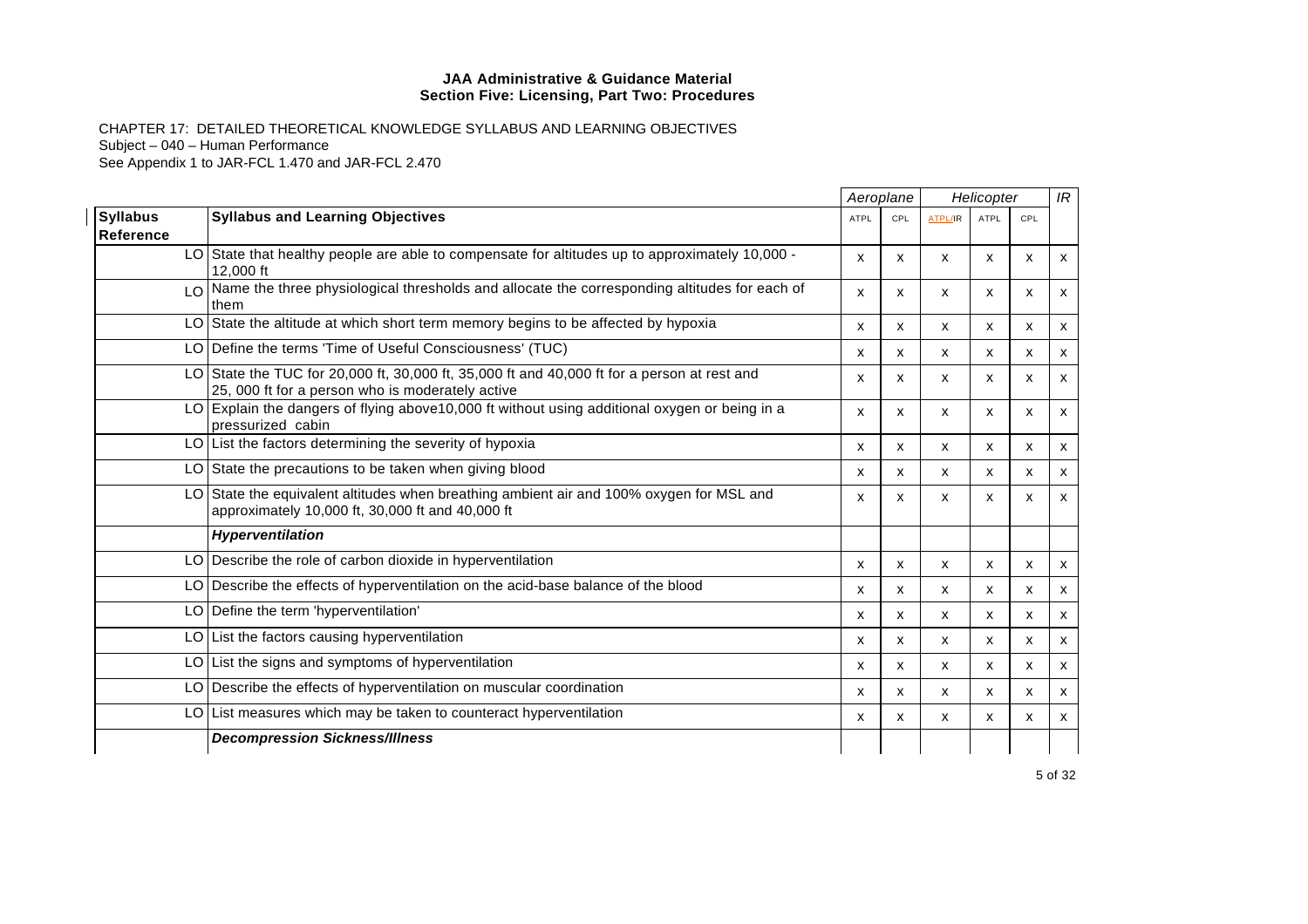|                              |                                                                                                                                                            |              | Aeroplane    | Helicopter     |              |     | IR                        |
|------------------------------|------------------------------------------------------------------------------------------------------------------------------------------------------------|--------------|--------------|----------------|--------------|-----|---------------------------|
| <b>Syllabus</b><br>Reference | <b>Syllabus and Learning Objectives</b>                                                                                                                    | <b>ATPL</b>  | CPL          | <b>ATPL/IR</b> | <b>ATPL</b>  | CPL |                           |
|                              | LO State the normal range of cabin pressure altitude in pressurised commercial aircraft and describe<br>its protective function for aircrew and passengers | X            | X            | X              | X            | X   | $\mathsf{x}$              |
|                              | LO Identify the causes of decompression sickness in flight operation                                                                                       | X            | X            | X              | X            | X   | $\mathsf{x}$              |
|                              | LO State how decompression sickness can be prevented                                                                                                       | $\mathsf{x}$ | X            | X              | x            | X   | $\mathsf{x}$              |
|                              | LO State the threshold for the onset of decompression sickness in terms of altitude                                                                        | X            | $\mathsf{x}$ | x              | $\mathsf{x}$ | X   | x                         |
|                              | LO State the approximate altitude above which DCS is likely to occur                                                                                       | х            | X            | X              | x            | X   | $\mathsf{x}$              |
|                              | LO List the symptoms of decompression sickness                                                                                                             | X            | X            | X              | $\mathsf{x}$ | X   | $\mathsf{x}$              |
|                              | LO Indicate how decompression sickness may be treated                                                                                                      | X            | $\mathsf{x}$ | X              | $\mathsf{x}$ | x   | $\boldsymbol{\mathsf{x}}$ |
|                              | $LO$ List the vital actions the crew has to perform when cabin pressurisation is lost                                                                      | $\mathsf{x}$ | X            | X              | X            | X   | X                         |
|                              | LO Define the hazards of diving and flying and give the recommendations associated with these<br>activities                                                | X            | X            | X              | X            | X   | $\mathsf{x}$              |
|                              | <b>Acceleration</b>                                                                                                                                        |              |              |                |              |     |                           |
|                              | LO   Define 'linear', 'angular' and 'radial acceleration'                                                                                                  | X            | X            | X              | X            | X   | $\mathsf{x}$              |
|                              | LO Describe the effects of acceleration on the circulation and blood volume distribution                                                                   | $\mathsf{x}$ | X            | X              | $\mathsf{x}$ | X   | $\mathsf{x}$              |
|                              | LO List the factors determining the effects of acceleration on the human body                                                                              | x            | x            | X              | x            | x   | $\boldsymbol{\mathsf{x}}$ |
|                              | LO Describe measures which may be taken to increase tolerance to positive acceleration                                                                     | x            | X            | X              | x            | x   | X                         |
| LO I                         | List the effects of positive acceleration with respect to type, sequence and the corresponding G-<br>load                                                  | X            | X            | X              | $\mathsf{x}$ | X   | $\mathsf{x}$              |
|                              | <b>Carbon Monoxide</b>                                                                                                                                     |              |              |                |              |     |                           |
|                              | LO State how carbon monoxide may be produced                                                                                                               | $\mathsf{x}$ | X            | X              | X            | X   | X                         |
|                              | LO State how the presence of carbon monoxide in the blood affects the distribution of oxygen                                                               | $\mathsf{x}$ | X            | X              | x            | X   | X                         |
|                              | LO List the signs and symptoms of carbon monoxide poisoning                                                                                                | x            | х            | х              | x            | x   | x                         |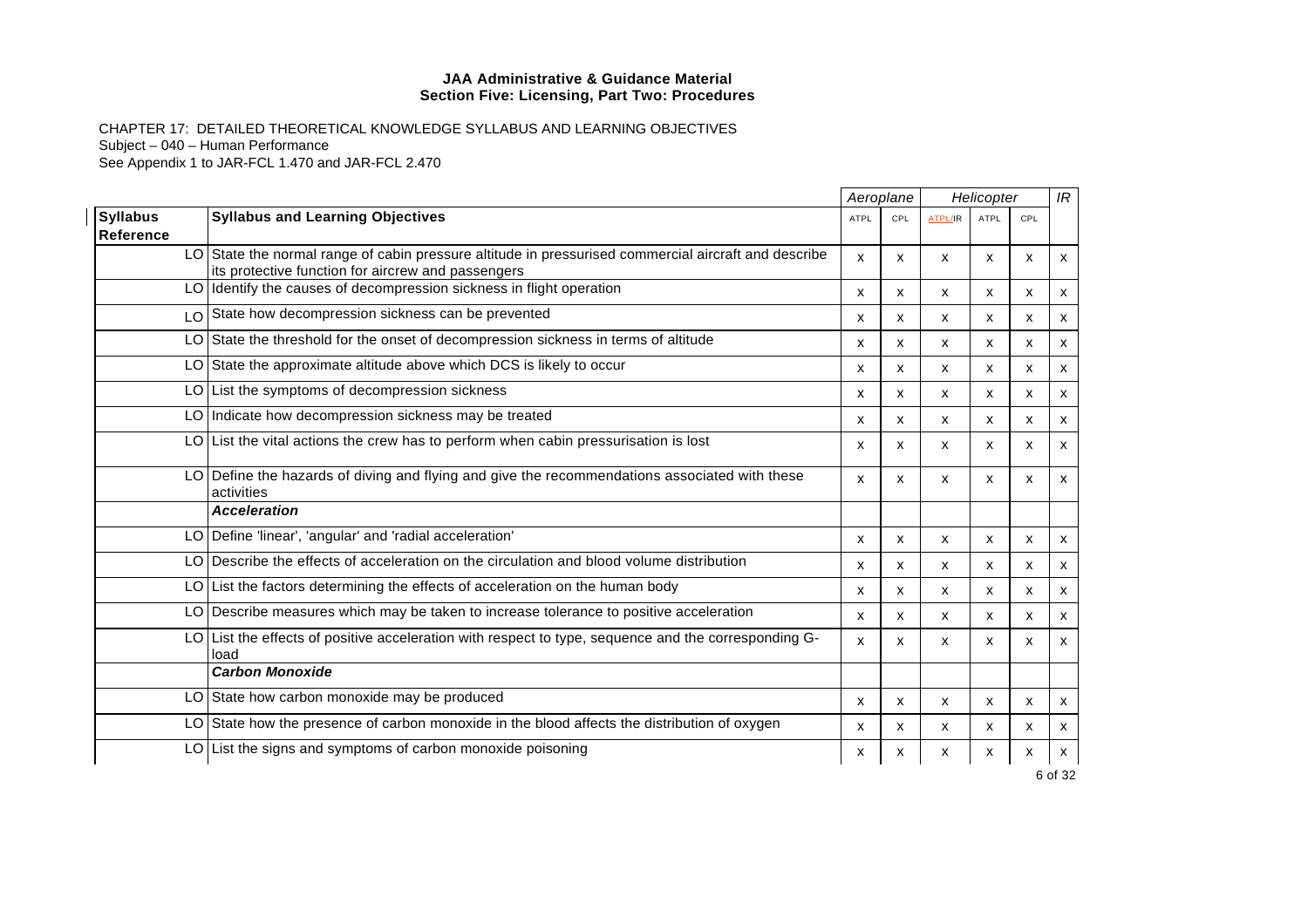|                                     |                                                                                                                                                                                                                     |              | Aeroplane  |                | Helicopter                |     | IR |
|-------------------------------------|---------------------------------------------------------------------------------------------------------------------------------------------------------------------------------------------------------------------|--------------|------------|----------------|---------------------------|-----|----|
| <b>Syllabus</b><br><b>Reference</b> | <b>Syllabus and Learning Objectives</b>                                                                                                                                                                             | <b>ATPL</b>  | <b>CPL</b> | <b>ATPL/IR</b> | <b>ATPL</b>               | CPL |    |
|                                     | LO Indicate how carbon monoxide poisoning can be treated and counter-measures that can be<br>adopted                                                                                                                | $\mathsf{x}$ | x          | x              | X                         | x   | X  |
| 040 02 01 03                        | High altitude environment                                                                                                                                                                                           |              |            |                |                           |     |    |
|                                     | Ozone                                                                                                                                                                                                               |              |            |                |                           |     |    |
|                                     | LO State how an increase in altitude may change the proportion of ozone in the atmosphere                                                                                                                           | X            |            | X              | $\boldsymbol{\mathsf{x}}$ |     |    |
|                                     | LO List the possible harmful effects of ozone                                                                                                                                                                       | X            |            | X              | $\boldsymbol{\mathsf{x}}$ |     |    |
|                                     | <b>Radiation</b>                                                                                                                                                                                                    |              |            |                |                           |     |    |
|                                     | LO State the sources of radiation at high altitude                                                                                                                                                                  | X            |            | X              | $\boldsymbol{\mathsf{x}}$ |     |    |
|                                     | $LO$ List the effects of excessive exposure to radiation                                                                                                                                                            | x            |            | X              | X                         |     |    |
|                                     | LO State the effect of sun storms on the amount of radiation at high altitude                                                                                                                                       | X            |            | х              | $\boldsymbol{\mathsf{x}}$ |     |    |
|                                     | $LO$ List the harmful effects that may result from the extra radiation that may be generated as the<br>result of a sun storm (solar flares)                                                                         | X            |            | X              | $\mathsf{x}$              |     |    |
|                                     | LO List methods of reducing the above effects                                                                                                                                                                       | X            |            | X              | $\boldsymbol{\mathsf{x}}$ |     |    |
|                                     | <b>Humidity</b>                                                                                                                                                                                                     |              |            |                |                           |     |    |
|                                     | LO Define the terms 'humidity' and 'relative humidity'                                                                                                                                                              | X            |            | X              | $\boldsymbol{\mathsf{x}}$ |     |    |
|                                     | LO List the factors which affect the relative humidity of both the atmosphere and cabin air                                                                                                                         | X            |            | x              | $\boldsymbol{\mathsf{x}}$ |     |    |
|                                     | LO State the methods of reducing the effects of insufficient humidity                                                                                                                                               | X            |            | x              | $\mathsf{x}$              |     |    |
|                                     | LO   List the physiological effects of dry cabin air on the human body and indicate measures to<br>diminish these effects. Stress the effects that low humidity can have on the efficient functioning<br>of the eye | $\mathsf{x}$ |            | X              | $\boldsymbol{\mathsf{x}}$ |     |    |
|                                     | <b>Extreme Temperatures</b>                                                                                                                                                                                         |              |            |                |                           |     |    |
|                                     | LO Explain the change in the need for oxygen of the human body when exposed to extreme<br>environmental temperatures                                                                                                | $\mathsf{x}$ |            | X              | x                         |     |    |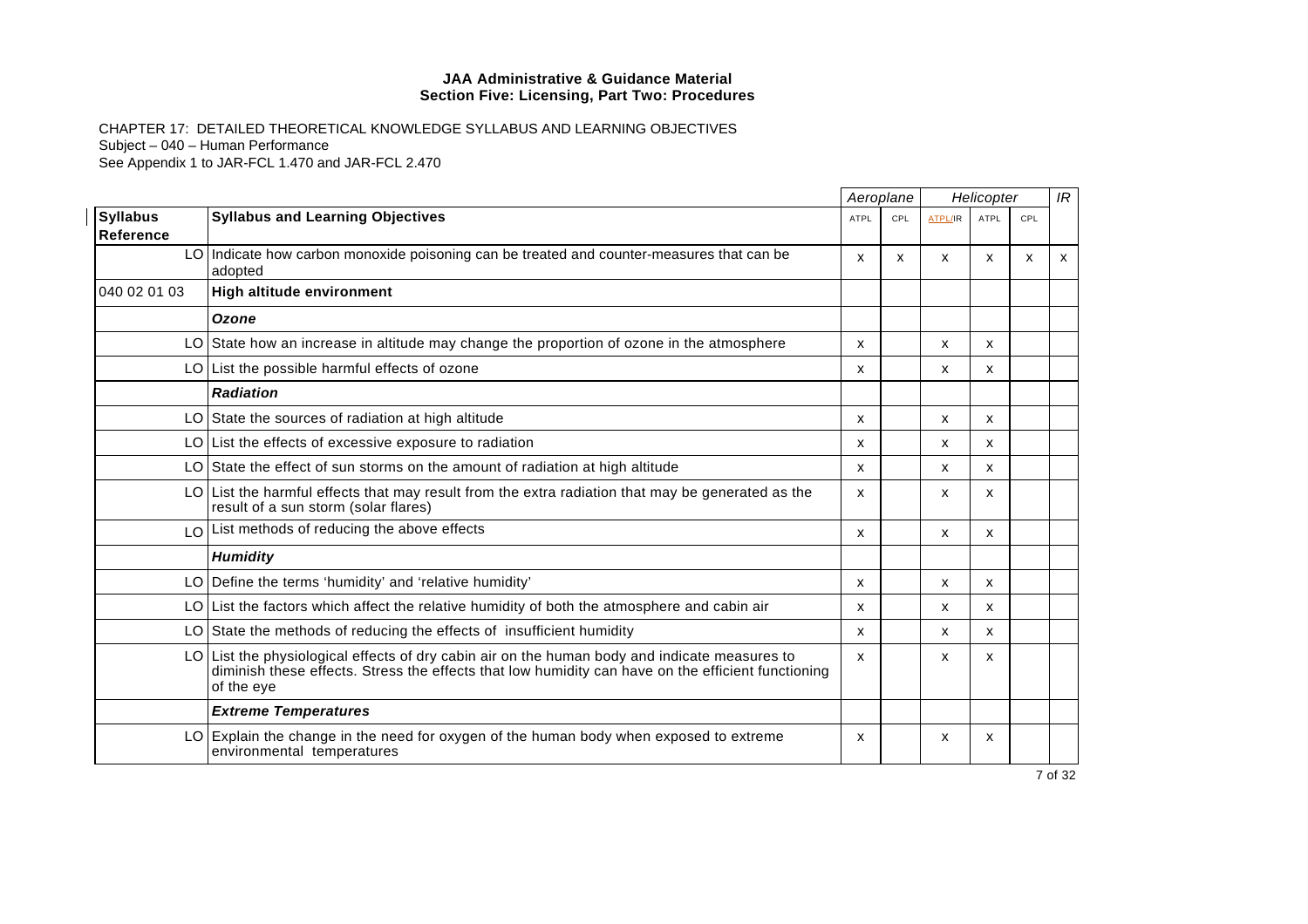|                              |                                                                                                                                                      |                           | Aeroplane |                | Helicopter   |     | IR           |
|------------------------------|------------------------------------------------------------------------------------------------------------------------------------------------------|---------------------------|-----------|----------------|--------------|-----|--------------|
| <b>Syllabus</b><br>Reference | <b>Syllabus and Learning Objectives</b>                                                                                                              | <b>ATPL</b>               | CPL       | <b>ATPL/IR</b> | <b>ATPL</b>  | CPL |              |
| 040 02 02 00                 | Man and Environment: the sensory system                                                                                                              |                           |           |                |              |     |              |
|                              | LO List the different senses                                                                                                                         | X                         | x         | X              | x            | x   | x            |
|                              | LO State the multi-sensory nature of human perception                                                                                                | х                         | x         | x              | X            | x   | x            |
| 040 02 02 01                 | Central, peripheral and autonomic nervous systems                                                                                                    |                           |           |                |              |     |              |
|                              | LO Name the main parts of the central nervous system                                                                                                 | $\mathsf{x}$              | X         | x              | $\mathsf{x}$ | x   | $\mathsf{x}$ |
|                              | LO State the basic functions of the Central Nervous System (CNS), the Peripheral Nervous System<br>(PNS) and the Autonomic (Vegetative) System (ANS) | x                         | x         | x              | X            | x   | x            |
|                              | LO Discuss broadly how information is processed by the nervous systems and the role of reflexes                                                      | $\boldsymbol{\mathsf{x}}$ | X         | X              | x            | x   | x            |
|                              | LO Define the division of the peripheral nerves into sensory and motor nerves                                                                        | $\boldsymbol{\mathsf{x}}$ | x         | X              | X            | x   | x            |
|                              | LO State that a nerve impulse is an electro-chemical phenomenon                                                                                      | х                         | х         | x              | x            | x   | x            |
|                              | LO Define the term 'sensory threshold                                                                                                                | X                         | X         | x              | $\mathsf{x}$ | x   | <b>X</b>     |
|                              | LO Define the term 'sensitivity', especially in the context of vision                                                                                | x                         | X         | X              | X            | x   | X            |
|                              | LO Give examples of sensory adaptation (habituation)                                                                                                 | x                         | X         | X              | x            | x   | X            |
|                              | LO Define the term "habituation" and state its implication for flight safety                                                                         | X                         | X         | X              | x            | x   | <b>X</b>     |
|                              | LO Define biological control systems as neuro-hormonal processes that are highly self regulated in<br>the normal environment                         | x                         | x         | x              | X            | x   | X            |
| 040 02 02 02                 | <b>Vision</b>                                                                                                                                        |                           |           |                |              |     |              |
|                              | <b>Functional anatomy</b>                                                                                                                            |                           |           |                |              |     |              |
|                              | $LO$ Name the most important parts of the eye and the pathway to the visual cortex                                                                   | X                         | X         | X              | x            | x   | x            |
|                              | LO State the basic functions of the parts of the eye                                                                                                 | х                         | х         | x              | x            | x   | x            |
|                              | LO Define 'accommodation'                                                                                                                            | x                         | х         | x              | x            | x   | x            |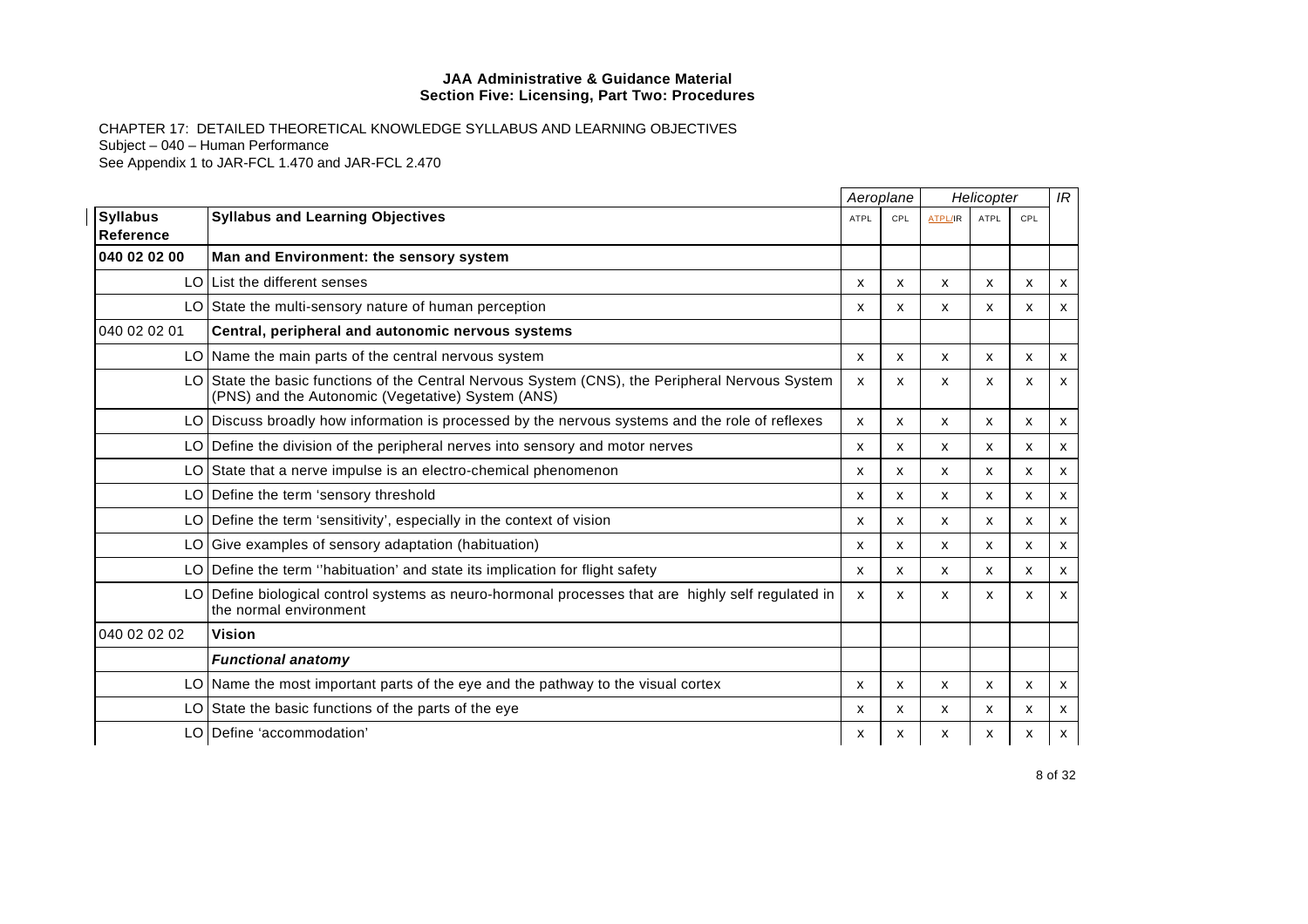|                              |                                                                                                                                                                                                        |                           | Aeroplane                 |                | Helicopter   |              | IR           |
|------------------------------|--------------------------------------------------------------------------------------------------------------------------------------------------------------------------------------------------------|---------------------------|---------------------------|----------------|--------------|--------------|--------------|
| <b>Syllabus</b><br>Reference | <b>Syllabus and Learning Objectives</b>                                                                                                                                                                | <b>ATPL</b>               | CPL                       | <b>ATPL/IR</b> | ATPL         | CPL          |              |
|                              | LO Distinguish between the functions of the rod and cone cells                                                                                                                                         | $\boldsymbol{\mathsf{x}}$ | X                         | X              | X            | X            | x            |
|                              | LO Describe the distribution of rod and cone cells in the retina and explain their relevance on<br>vision                                                                                              | $\boldsymbol{\mathsf{x}}$ | x                         | x              | X            | X            | $\mathsf{x}$ |
|                              | Visual foveal and peripheral vision                                                                                                                                                                    |                           |                           |                |              |              |              |
|                              | LO Explain the terms 'visual acuity', 'visual field', 'central vision', 'peripheral vision', 'fovea' and<br>explain their function in the process of vision                                            | X                         | X                         | X              | $\mathsf{x}$ | X            | $\mathsf{x}$ |
|                              | LO List the factors which may degrade visual acuity and the importance of 'lookout'                                                                                                                    | X                         | $\boldsymbol{\mathsf{x}}$ | x              | $\mathsf{x}$ | $\mathsf{x}$ | $\mathsf{x}$ |
|                              | LO State the limitations of night vision and the different scanning techniques by both night and day<br>(regularly spaced eye movements each covering an overlapping sector of about 10 <sup>o</sup> ) | $\boldsymbol{\mathsf{x}}$ | X                         | x              | $\mathsf{x}$ | X            | $\mathsf{x}$ |
|                              | LO Explain the adaptation mechanism in vision to cater for reduced and increased levels of<br>illumination                                                                                             | $\boldsymbol{\mathsf{x}}$ | x                         | X              | X            | X            | $\mathsf{x}$ |
|                              | LO State the time necessary for the eye to adapt both to the dark and bright light                                                                                                                     | x                         | $\boldsymbol{\mathsf{x}}$ | x              | X            | X            | x            |
|                              | LO State the effect of hypoxia and smoking on night vision                                                                                                                                             | $\boldsymbol{\mathsf{x}}$ | x                         | $\mathsf{x}$   | $\mathsf{x}$ | X            | $\mathsf{x}$ |
|                              | LO Explain the nature of colour blindness and the significance of the 'blind spot' on the retina in<br>detecting other traffic in flight                                                               | $\boldsymbol{\mathsf{x}}$ | x                         | X              | x            | X            | X            |
|                              | <b>Binocular and monocular vision</b>                                                                                                                                                                  |                           |                           |                |              |              |              |
|                              | LO Distinguish between monocular and binocular vision                                                                                                                                                  | X                         | $\boldsymbol{\mathsf{x}}$ | x              | X            | X            | x            |
|                              | LO Explain the basis of depth perception and its relevance to flight performance                                                                                                                       | X                         | X                         | x              | $\mathsf{x}$ | X            | $\mathsf{x}$ |
|                              | LO List possible monocular cues for depth perception                                                                                                                                                   | x                         | X                         | x              | х            | х            | х            |
|                              | LO State the problems of vision associated with higher energy blue light and ultra violet rays                                                                                                         | $\boldsymbol{\mathsf{x}}$ | $\boldsymbol{\mathsf{x}}$ | $\mathsf{x}$   | X            | X            | $\mathsf{x}$ |
|                              | <b>Defective vision</b>                                                                                                                                                                                |                           |                           |                |              |              |              |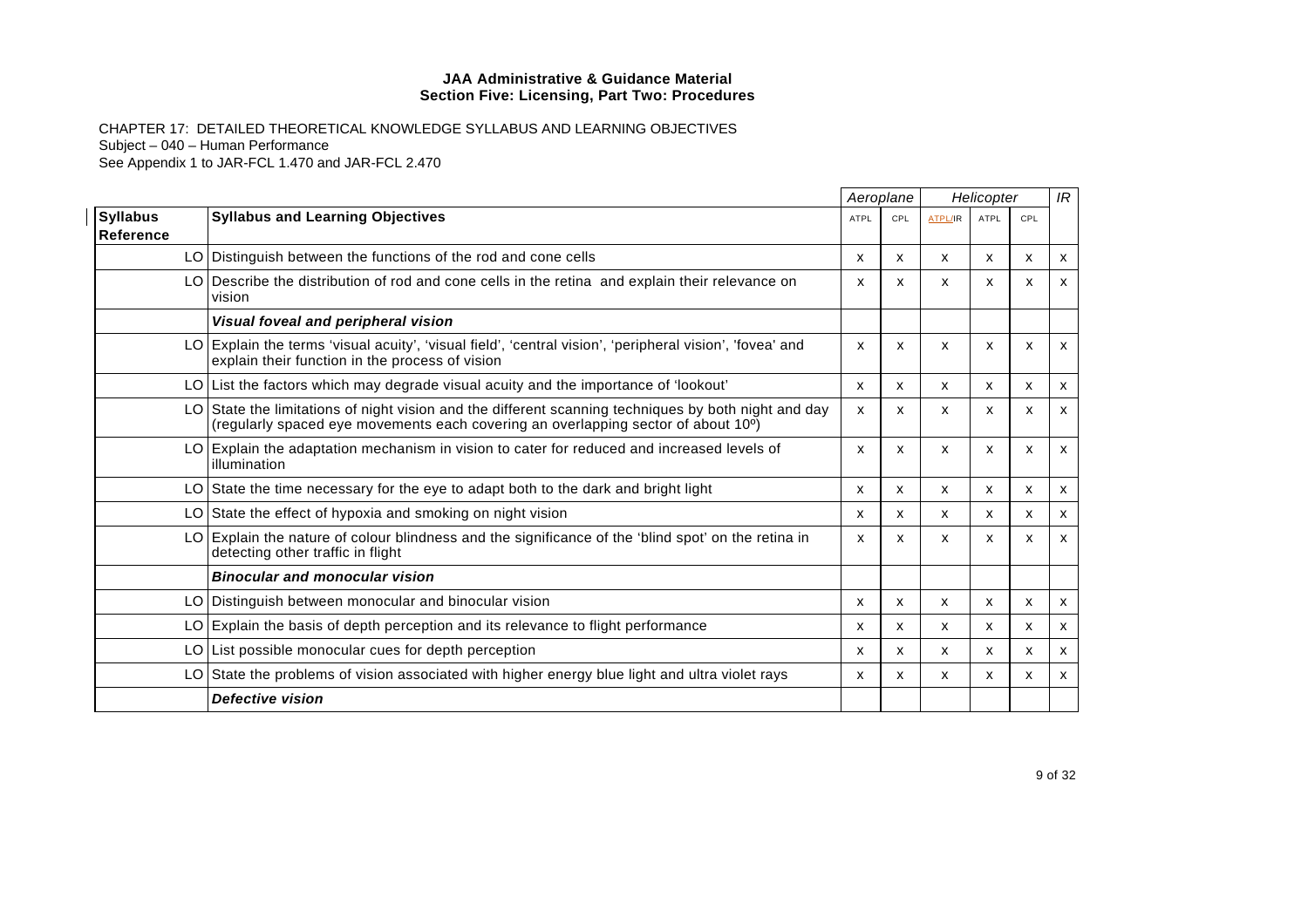|                              |                                                                                                                                                                                            |             | Aeroplane |                | Helicopter  |            | IR                        |
|------------------------------|--------------------------------------------------------------------------------------------------------------------------------------------------------------------------------------------|-------------|-----------|----------------|-------------|------------|---------------------------|
| <b>Syllabus</b><br>Reference | <b>Syllabus and Learning Objectives</b>                                                                                                                                                    | <b>ATPL</b> | CPL       | <b>ATPL/IR</b> | <b>ATPL</b> | <b>CPL</b> |                           |
|                              | $\log  \text{List} \$ the major causes of defective vision in:<br>- Long sightedness (Hypermetropia)<br>- Short sightedness (Myopia)                                                       | X           | X         | X              | X           | x          | $\boldsymbol{\mathsf{x}}$ |
|                              | $\log  \Omega $ List the causes of and the precautions that may be taken to reduce the probability of vision loss<br>due to:<br>- Presbyopia<br>- Cataracts<br>- Glaucoma<br>- Astigmatism | X           | X         | X              | x           | x          | $\boldsymbol{\mathsf{x}}$ |
|                              | LO State the corrective action necessary to compensate for defective vision                                                                                                                | X           | x         | X              | X           | x          | $\mathsf{x}$              |
|                              | $LO$ List the types of sunglasses which could cause perceptional problems in flight                                                                                                        | X           | x         | X              | X           | x          | X                         |
|                              | LO List the measures which may be taken to protect oneself from flash-blindness                                                                                                            | x           | X         | x              | x           | x          | X                         |
|                              | LO List the measures which may be taken to protect oneself from flash-blindness                                                                                                            | x           | X         | X              | X           | x          | X                         |
|                              | LO State the possible problems associated with contact lenses                                                                                                                              | X           | x         | X              | X           | x          | x                         |
|                              | LO State the current rules/regulations governing the wearing of corrective spectacles and contact<br>lenses when operating as a pilot                                                      | X           | X         | x              | x           | x          | X                         |
| 040 02 02 03                 | <b>Hearing</b>                                                                                                                                                                             |             |           |                |             |            |                           |
|                              | <b>Descriptive and functional anatomy</b>                                                                                                                                                  |             |           |                |             |            |                           |
|                              | LO State the audible range of the human ear                                                                                                                                                | X           | X         | X              | X           | X          | X                         |
|                              | LO State the unit of measure for the intensity of sound                                                                                                                                    | x           | X         | X              | х           | x          | X                         |
|                              | LO Name the most important parts of the ear and the associated neural pathway                                                                                                              | X           | x         | X              | X           | x          | x                         |
|                              | LO State the basic functions of the different parts of the auditory system                                                                                                                 | X           | X         | x              | x           | x          | X                         |
|                              | LO Differentiate between the functions of the vestibular apparatus and the cochlea in the inner ear                                                                                        | X           | X         | x              | x           | x          | X                         |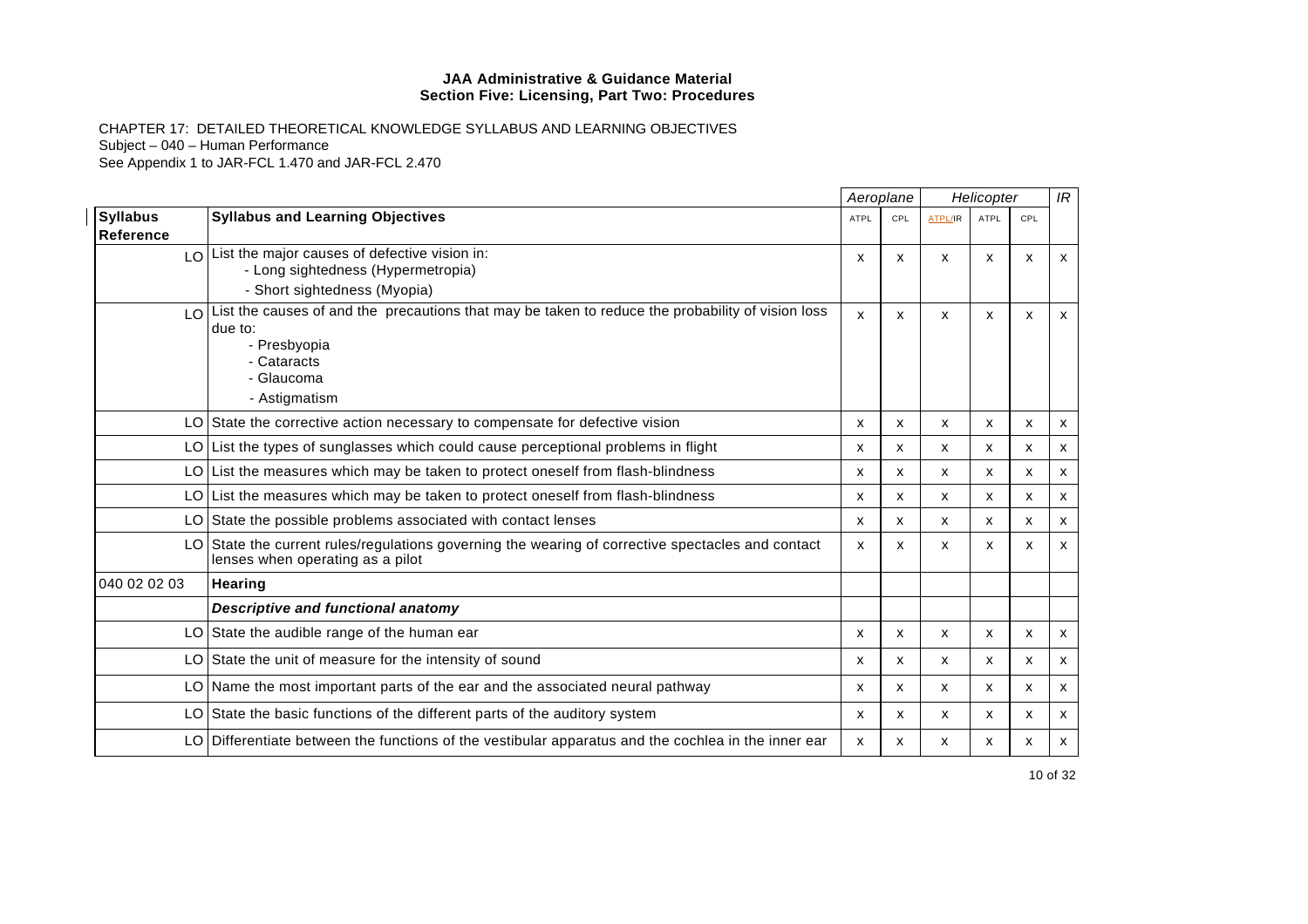|                                     |                                                                                                                                                               |                           | Aeroplane    |         | Helicopter   |              | IR           |
|-------------------------------------|---------------------------------------------------------------------------------------------------------------------------------------------------------------|---------------------------|--------------|---------|--------------|--------------|--------------|
| <b>Syllabus</b><br><b>Reference</b> | <b>Syllabus and Learning Objectives</b>                                                                                                                       | <b>ATPL</b>               | CPL          | ATPL/IR | <b>ATPL</b>  | CPL          |              |
|                                     | LO State the role of the Eustachian tube in equalizing pressure between the middle ear and the<br>environment                                                 | $\boldsymbol{\mathsf{x}}$ | X            | x       | X            | X            | X            |
|                                     | LO Indicate the effects of colds or flu on the ability to equalize pressure in the above                                                                      | X                         | $\mathsf{x}$ | x       | $\mathsf{x}$ | X            | x            |
|                                     | <b>Hearing loss</b>                                                                                                                                           |                           |              |         |              |              |              |
|                                     | $\log$ Define the main causes of the following hearing defects / loss:<br>- 'Conductive deafness'<br>- 'Noise Induced Hearing Loss' (NIHL)<br>- 'Presbycusis' | $\boldsymbol{\mathsf{x}}$ | X            | X       | X            | X            | X            |
|                                     | LO Summarise the effects of environmental noise on hearing                                                                                                    | X                         | X            | X       | X            | X            | $\mathsf{x}$ |
|                                     | LO State the decibel level of received noise that will cause NIHL                                                                                             | x                         | x            | x       | $\mathsf{x}$ | X            | X            |
|                                     | LO Indicate the factors, other than noise level, which may lead to NIHL                                                                                       | X                         | $\mathsf{x}$ | x       | $\mathsf{x}$ | $\mathsf{x}$ | X            |
|                                     | LO Identify the potential occupational risks which may cause hearing loss                                                                                     | X                         | X            | X       | $\mathsf{x}$ | x            | X            |
|                                     | $LO$ List the main sources of hearing loss in the flying environment                                                                                          | $\boldsymbol{\mathsf{x}}$ | X            | X       | $\mathsf{x}$ | X            | x            |
|                                     | $\lfloor 0 \rfloor$ List the precautions that may be taken to reduce the probability of onset of hearing loss                                                 | $\mathsf{x}$              | $\mathsf{x}$ | x       | $\mathsf{x}$ | $\mathsf{x}$ | $\mathsf{x}$ |
| 040 02 02 04                        | Equilibrium                                                                                                                                                   |                           |              |         |              |              |              |
|                                     | <b>Functional Anatomy</b>                                                                                                                                     |                           |              |         |              |              |              |
|                                     | LO List the main elements of the vestibular apparatus                                                                                                         | x                         | X            | x       | $\mathsf{x}$ | x            | x            |
|                                     | LO State the functions of the vestibular apparatus on the ground and in flight                                                                                | $\boldsymbol{\mathsf{x}}$ | X            | x       | $\mathsf{x}$ | X            | $\mathsf{x}$ |
|                                     | LO Distinguish between the component parts of the vestibular apparatus in the detection of linear<br>and angular acceleration as well as on gravity           | X                         | X            | X       | X            | x            | $\mathsf{x}$ |
|                                     | LO Explain how the semicircular canals are stimulated                                                                                                         | X                         | X            | x       | X            | X            | $\mathsf{x}$ |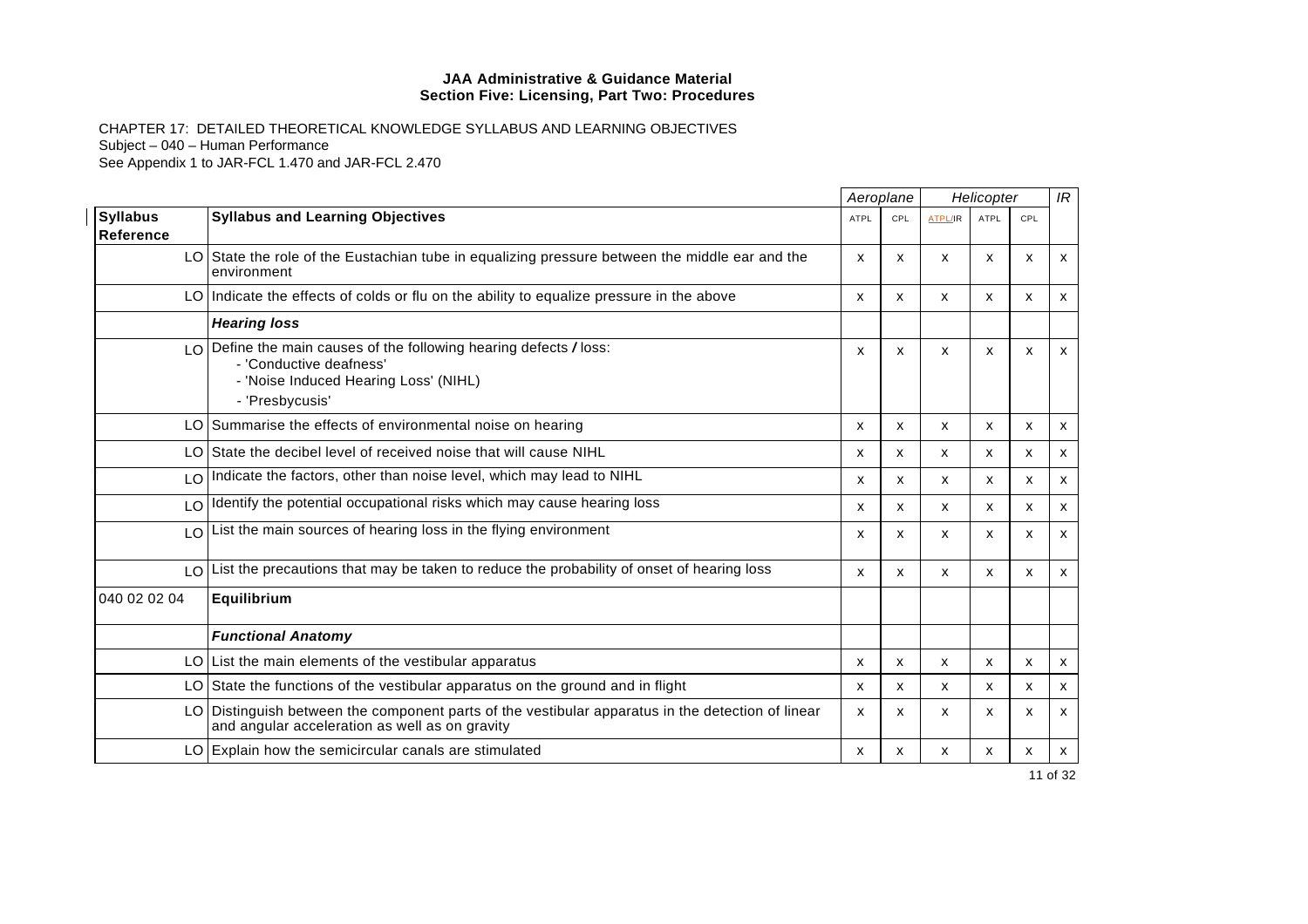|                                     |                                                                                                                                                                                                                                  | Aeroplane |     | Helicopter                |                           |     | IR                        |
|-------------------------------------|----------------------------------------------------------------------------------------------------------------------------------------------------------------------------------------------------------------------------------|-----------|-----|---------------------------|---------------------------|-----|---------------------------|
| <b>Syllabus</b><br><b>Reference</b> | <b>Syllabus and Learning Objectives</b>                                                                                                                                                                                          | ATPL      | CPL | ATPL/IR                   | <b>ATPL</b>               | CPL |                           |
|                                     | <b>Motion sickness</b>                                                                                                                                                                                                           |           |     |                           |                           |     |                           |
|                                     | LO Describe air-sickness and its accompanying symptoms                                                                                                                                                                           | x         | x   | X                         | $\boldsymbol{\mathsf{x}}$ | X   | $\mathsf{x}$              |
|                                     | LO   Indicate that vibration can cause undesirable human responses because of the resonance of<br>the skull and the eyeballs.                                                                                                    | x         | X   | X                         | X                         | X   | $\mathsf{x}$              |
|                                     | LO List the causes of motion sickness                                                                                                                                                                                            | X         | x   | X                         | X                         | X   | $\mathsf{x}$              |
|                                     | LO Describe the necessary actions to be taken to counteract the symptoms of motion sickness                                                                                                                                      | x         | x   | X                         | X                         | x   | x                         |
| 040 02 02 05                        | Integration of sensory inputs                                                                                                                                                                                                    |           |     |                           |                           |     |                           |
|                                     | LO State the interaction between vision, equilibrium, proprioception and hearing to obtain spatial<br>orientation in flight                                                                                                      | X         | X   | $\boldsymbol{\mathsf{x}}$ | x                         | X   | $\mathsf{x}$              |
|                                     | LO Define the term 'illusion'                                                                                                                                                                                                    | X         | X   | X                         | X                         | X   | x                         |
|                                     | LO Give examples of visual illusions based on shape constancy, size constancy, aerial<br>perspective, atmospheric perspective, the absence of focal or ambient cues, autokinesis,<br>vectional false horizons and surface planes | x         | X   | X                         | X                         | X   | $\boldsymbol{\mathsf{x}}$ |
|                                     | LO Relate these illusions to problems that may be experienced in flight and identify the danger<br>attached tothem                                                                                                               | x         | X   | X                         | X                         | x   | x                         |
|                                     | LO State the conditions which cause the 'black hole' effect and 'empty field myopia'                                                                                                                                             | X         | X   | X                         | X                         | X   | x                         |
|                                     | LO Give examples of approach and landing illusions, state the danger involved and give<br>recommendations to avoid or counteract these problems                                                                                  | x         | x   | $\boldsymbol{\mathsf{x}}$ | X                         | X   | X                         |
|                                     | LO State the problems associated with flickering lights (strobe-lights, anti-collision lights, etc.)                                                                                                                             | x         | x   | $\mathsf{x}$              | x                         | X   | $\boldsymbol{\mathsf{x}}$ |
| LO <sup>1</sup>                     | Give examples of vestibular illusions such as Somatogyral (the Leans), Coriolis, Somatogravic<br>and g- effect illusions                                                                                                         | x         | x   | X                         | X                         | x   | X                         |
|                                     | LO Relate the above mentioned vestibular illusions to problems encountered in flight and state the<br>dangers involved                                                                                                           | X         | X   | X                         | X                         | X   | $\mathsf{x}$              |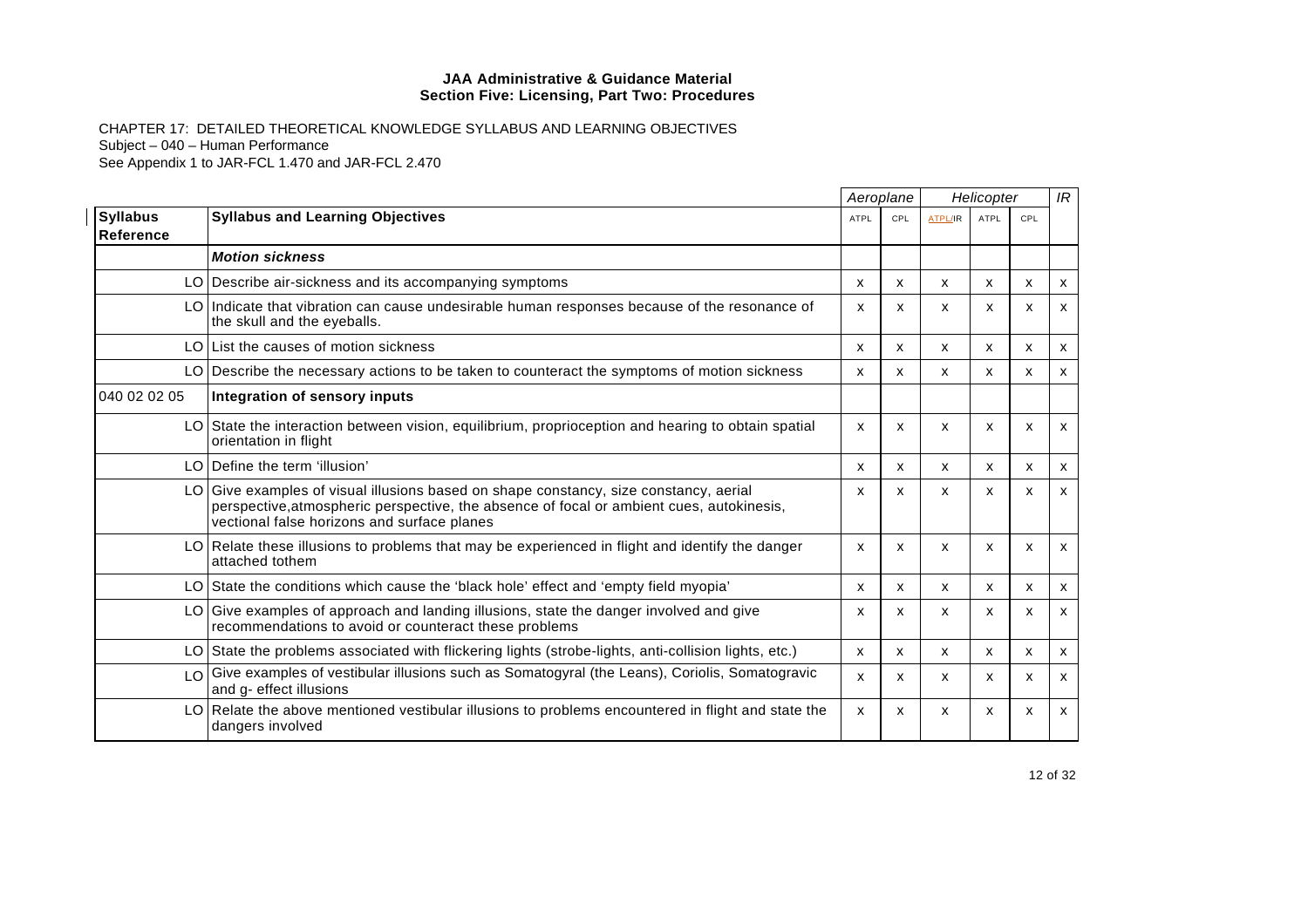CHAPTER 17: DETAILED THEORETICAL KNOWLEDGE SYLLABUS AND LEARNING OBJECTIVES Subject – 040 – Human Performance See Appendix 1 to JAR-FCL 1.470 and JAR-FCL 2.470

|                                     |                                                                                                                                                                  |             | Aeroplane |                | Helicopter  |      | IR      |
|-------------------------------------|------------------------------------------------------------------------------------------------------------------------------------------------------------------|-------------|-----------|----------------|-------------|------|---------|
| <b>Syllabus</b><br><b>Reference</b> | <b>Syllabus and Learning Objectives</b>                                                                                                                          | <b>ATPL</b> | CPL       | <b>ATPL/IR</b> | <b>ATPL</b> | CPL  |         |
|                                     | LO List and describe the function of the proprioceptive senses ('Seat-of-the Pants-Sense')                                                                       | x           | x         | x              | x           | X    | X       |
|                                     | LO Relate illusions of the proprioceptive senses to the problems encountered during flight                                                                       | x           | x         | x              | X           | x    | X       |
|                                     | LO State that the 'Seat-of-the-Pants-Sense' is completely unreliable when visual contact with the<br>ground is lost or when flying in IMC or poor visual horizon | X           | x         | x              | x           | x    | X       |
|                                     | LO Differentiate between Vertigo, Coriolis effect and spatial disorientation                                                                                     | х           | x         | x              | x           | x    | х       |
|                                     | LO Explain The Flicker Effect (Stroboscopic Effect) and discuss counter measures                                                                                 | x           | x         | x              | x           | х    | х       |
|                                     | LO Explain how spatial disorientation can result from a mismatch in sensory input and information<br>processing                                                  | X           | x         | X              | X           | x    | X       |
|                                     | LO List the measures to prevent and/or overcome spatial disorientation                                                                                           | x           | x         | x              | x           | x    | х       |
| 040 02 03 00                        | <b>Health and hygiene</b>                                                                                                                                        |             |           |                |             |      |         |
| 040 02 03 01                        | <b>Personal hygiene</b>                                                                                                                                          |             |           |                |             |      |         |
|                                     | LO Summarise the role of personal hygiene as a factor in human performance                                                                                       | x           | X         | x              | x           | X    | х       |
| 040 02 03 02                        | <b>Body rhythm and sleep</b>                                                                                                                                     |             |           |                |             |      |         |
|                                     | LO Name some internal body rhythms and their relevance to sleep                                                                                                  | x           | x         | x              | х           | х    | х       |
|                                     | LO Explain the term 'circadian rhythm'. State the approximate duration of a 'free-running' rhythm                                                                | X           | X         | x              | X           | X    | X       |
|                                     | LO Explain the significance of 'Zeitgebers' in regulating the normal circadian rhythm                                                                            | x           | x         | x              | x           | x    | X       |
|                                     | LO State the effect of the circadian rhythm of body temperature on an individual's performance<br>standard and the effect on an individual's sleep patterns      | X           | X         | X              | x           | x    | X       |
|                                     | LO List and describe the stages of a sleep cycle                                                                                                                 | х           | х         | x              | х           | x    | х       |
|                                     | LO Differentiate between REM and non-REM sleep                                                                                                                   | x           | x         | x              | х           | х    | х       |
|                                     | LO Explain the function of sleep and describe the effects of insufficient sleep on performance                                                                   | X           | X         | x              | X           | X    | X       |
|                                     | $LO$ Explain the simple calculations for the sleep/wake credit/debit situation,                                                                                  | _ X .       | $-X$ $-$  | $X_{-}$        | $X -$       | _ X_ | $X_{-}$ |

**Supprimé : Common minor ailments**influenza  $\boxed{... [3]}$ 

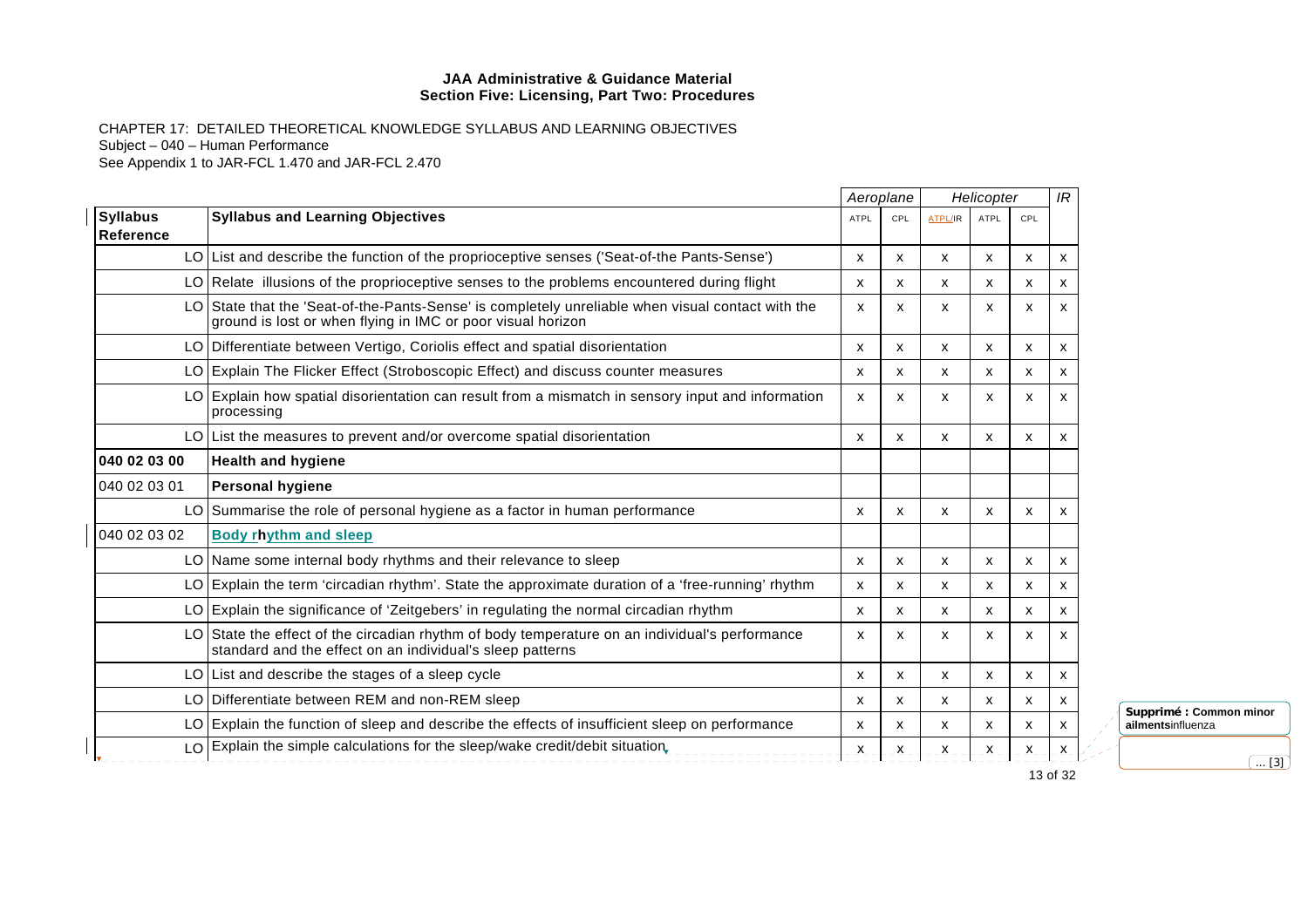|                              |                                                                                                                                                       |                           | Aeroplane                 |                           | Helicopter |     | IR                        |                         |
|------------------------------|-------------------------------------------------------------------------------------------------------------------------------------------------------|---------------------------|---------------------------|---------------------------|------------|-----|---------------------------|-------------------------|
| <b>Syllabus</b><br>Reference | <b>Syllabus and Learning Objectives</b>                                                                                                               | <b>ATPL</b>               | CPL                       | <b>ATPL/IR</b>            | ATPL       | CPL |                           |                         |
|                              | LO Explain how sleep debt can become cumulative                                                                                                       | x                         | $\boldsymbol{\mathsf{x}}$ | $\mathsf{x}$              | X          | X   | $\boldsymbol{\mathsf{x}}$ |                         |
| LO                           | State the time formula for the adjustment of body rhythms to the new local time scale after<br>crossing time zones                                    | x                         | х                         | X                         | x          | x   | x                         |                         |
|                              | LO State the problems caused by circadian disrhythmia (jet-lag) on an individual's performance and<br>sleep                                           | X                         | X                         | $\boldsymbol{\mathsf{x}}$ | X          | X   | x                         |                         |
|                              | LO Differentiate between the effects of westbound and eastbound travel                                                                                | х                         | x                         | x                         | х          | х   | x                         |                         |
| $\overline{O}$               | Explain the interactive effects of circadian rhythm and vigilance on a pilot's performance<br>during flight as the duty-day elapses                   | x                         | х                         | х                         | х          | x   | x                         |                         |
| LO                           | Describe the main effects of lack of sleep on an individual's performance                                                                             | х                         | X                         | x                         | x          | x   | x                         |                         |
| LO.                          | List possible coping strategies for jet-lag                                                                                                           | х                         | х                         | x                         | x          | x   | X                         |                         |
| 040 02 03 03                 | Problem areas for pilots                                                                                                                              |                           |                           |                           |            |     |                           |                         |
|                              | <b>Common Minor Ailments</b>                                                                                                                          |                           |                           |                           |            |     |                           | $\overline{\ldots [4]}$ |
|                              | LO State the role of the Eustachian tube in equalizing pressure between the middle ear and the<br>environment                                         | $\boldsymbol{\mathsf{x}}$ | $\mathsf{x}$              | $\boldsymbol{\mathsf{x}}$ | x          | X   | X                         |                         |
|                              | LO State that the in-flight environment may increase the severity of symptoms which may be minor<br>while on the ground                               | x                         | X                         | x                         | x          | x   | x                         |                         |
| LO.                          | List the negative effects of suffering from colds or flu on flight operations especially with<br>regard to the middle ear, the sinuses, and the teeth | X                         | х                         | X                         | x          | X   | x                         |                         |
|                              | $LO$ Indicate the effects of colds or flu on the ability to equalize pressure between the middle ear<br>and the environment                           | X                         | X                         | X                         | x          | х   | X                         |                         |
| LO                           | Describe the measures to prevent and/or clear problems due to pressure changes during flight                                                          | X.                        | $\boldsymbol{\mathsf{x}}$ | X                         | x          | X   | x                         |                         |
|                              | <b>Entrapped gases and barotrauma</b>                                                                                                                 |                           |                           |                           |            |     |                           |                         |
| LO                           | Define Barotrauma                                                                                                                                     | x                         | X                         | X                         | x          | x   | x                         |                         |
|                              |                                                                                                                                                       |                           |                           |                           |            |     |                           |                         |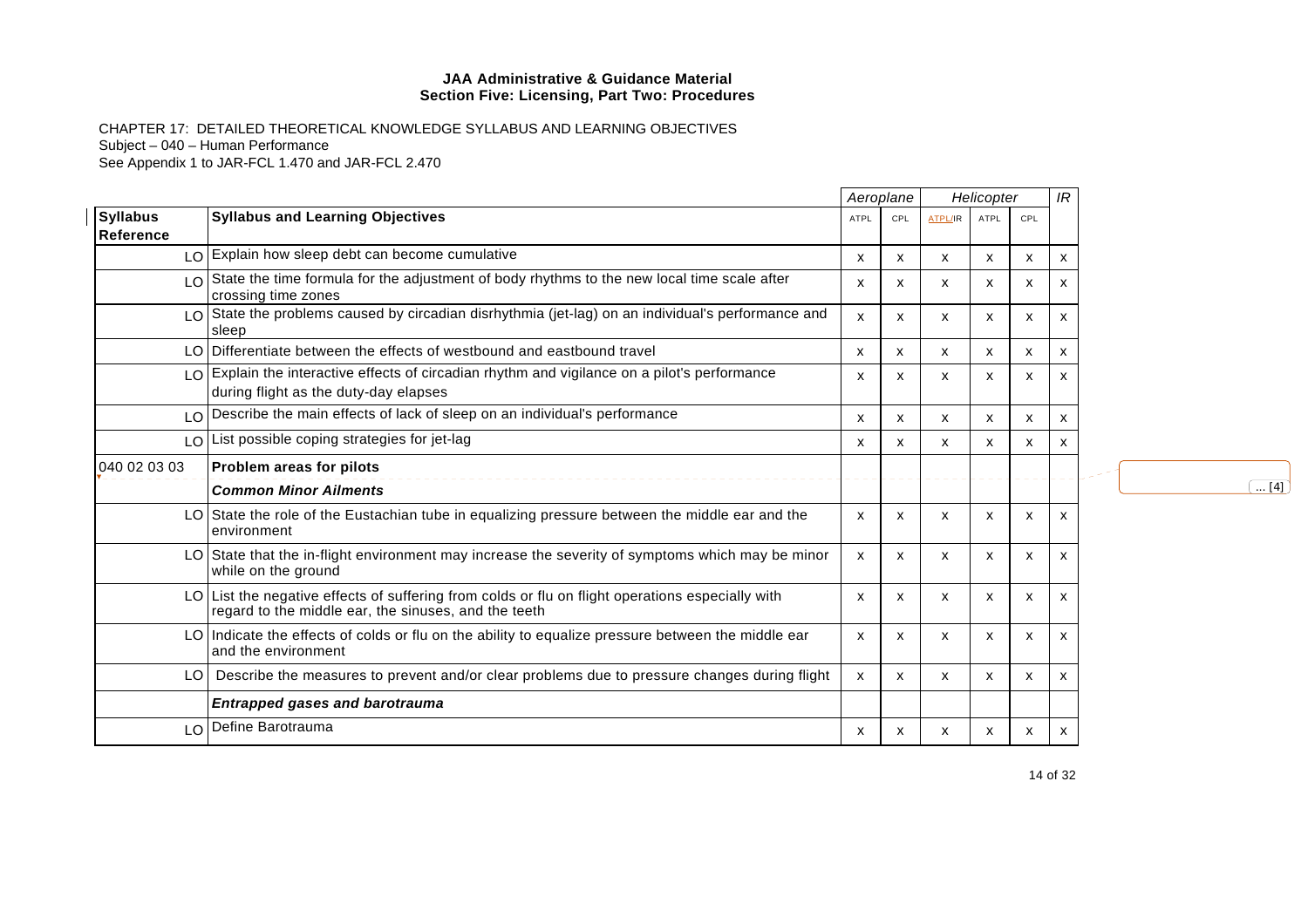|                                     |                                                                                                                                                                                                                                                                                                                                                                 |              | Aeroplane    |              | Helicopter   |     | IR           |
|-------------------------------------|-----------------------------------------------------------------------------------------------------------------------------------------------------------------------------------------------------------------------------------------------------------------------------------------------------------------------------------------------------------------|--------------|--------------|--------------|--------------|-----|--------------|
| <b>Syllabus</b><br><b>Reference</b> | <b>Syllabus and Learning Objectives</b>                                                                                                                                                                                                                                                                                                                         | <b>ATPL</b>  | CPL          | ATPL/IR      | <b>ATPL</b>  | CPL |              |
|                                     | LO Differentiate between otic, sinus, gastro-intestinal and aerodontalgia (of the teeth) barotraumas<br>and explain avoidance strategies                                                                                                                                                                                                                        | $\mathsf{x}$ | X            | x            | X            | X   | $\mathsf{x}$ |
|                                     | LO Explain why the effects of otic barotrauma can be worse in the descent                                                                                                                                                                                                                                                                                       | X            | X            | $\mathsf{x}$ | X            | X   | $\mathsf{x}$ |
|                                     | <b>Gastro-intestinal upsets</b>                                                                                                                                                                                                                                                                                                                                 |              |              |              |              |     |              |
|                                     | LO Indicate the major sources of gastro-intestinal upsets, state the effects that may result during<br>flight and list the precautions that should be observed to reduce the occurrence of these<br>problems                                                                                                                                                    | $\mathsf{x}$ | X            | X            | X            | X   | X            |
|                                     | <b>Obesity</b>                                                                                                                                                                                                                                                                                                                                                  |              |              |              |              |     |              |
|                                     | LO Define 'obesity'                                                                                                                                                                                                                                                                                                                                             | X            | X            | X            | $\mathsf{x}$ | X   | x            |
|                                     | LO State the cause of obesity                                                                                                                                                                                                                                                                                                                                   | X            | $\mathsf{x}$ | x            | $\mathsf{x}$ | X   | $\mathsf{x}$ |
|                                     | $\log  \cos \theta $ State the harmful effects of obesity on:<br>- Possibility of developing coronary problems<br>- Increased chances of developing diabetes<br>- Ability to withstand g forces<br>- The development of problems with the joints of the limbs<br>- General circulatory problems<br>- Ability to cope with Hypoxia and/or Decompression Sickness | х            | X            | x            | x            | X   | X            |
|                                     | LO State the relationship between obesity and Body Mass Index (BMI)                                                                                                                                                                                                                                                                                             | x            | х            | x            | X            | X   | X            |
|                                     | LO Calculate the BMI of an individual (given weight in Kg and height in metres) and state whether this<br>BMI indicates that the individual is underweight, overweight, obese or within the normal range of<br>body weight                                                                                                                                      | $\mathsf{x}$ | X            | X            | X            | X   | $\mathsf{x}$ |
|                                     | <b>Food Hygiene</b>                                                                                                                                                                                                                                                                                                                                             |              |              |              |              |     |              |
|                                     | LO Explain the significance of food hygiene with regards to general health                                                                                                                                                                                                                                                                                      | х            | X            | X            | x            | x   | X            |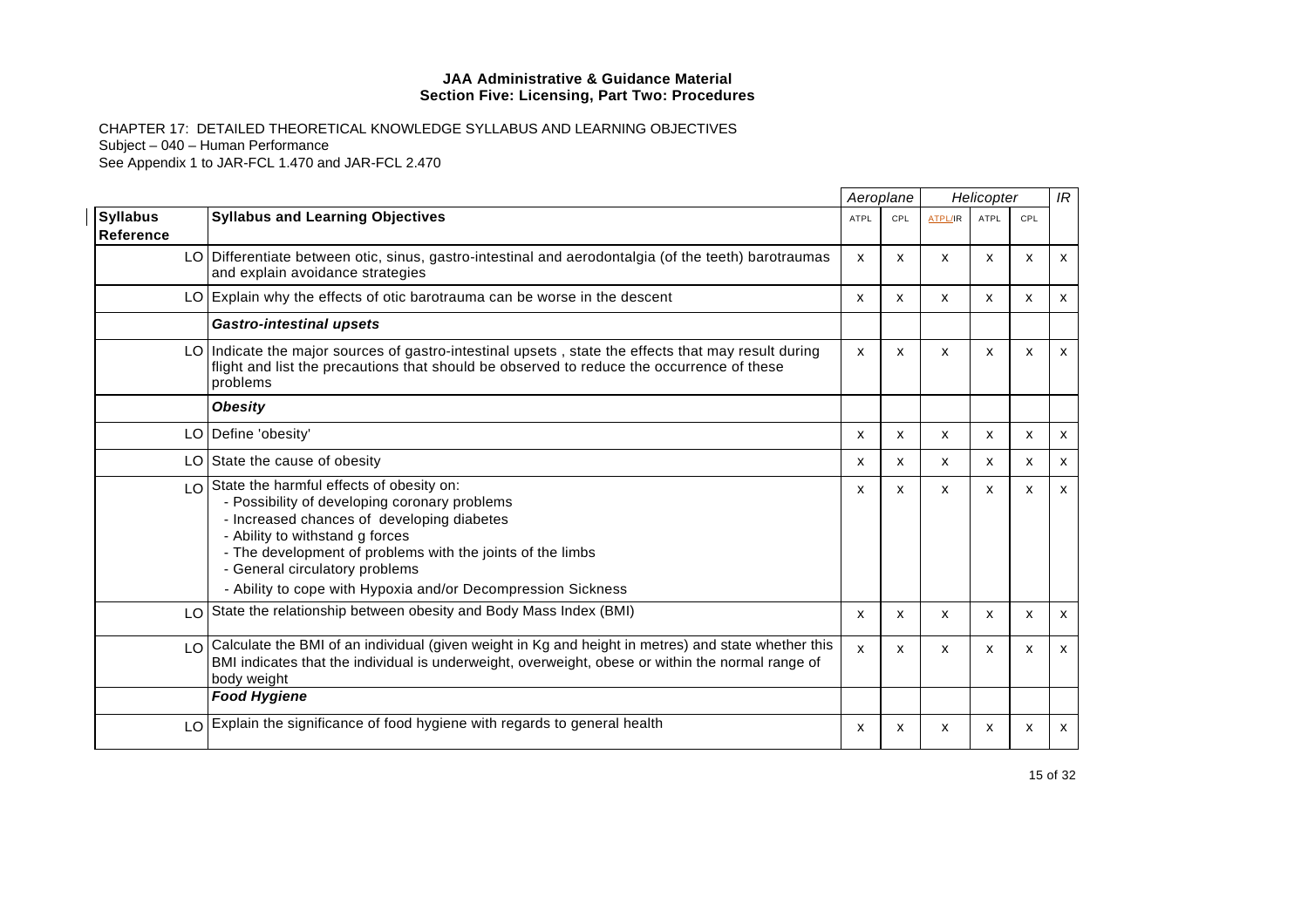CHAPTER 17: DETAILED THEORETICAL KNOWLEDGE SYLLABUS AND LEARNING OBJECTIVES Subject – 040 – Human Performance See Appendix 1 to JAR-FCL 1.470 and JAR-FCL 2.470

|                              |                                                                                                                                                                                                                                                                                                                                           |                           | Aeroplane    |                | Helicopter   |            | IR           |
|------------------------------|-------------------------------------------------------------------------------------------------------------------------------------------------------------------------------------------------------------------------------------------------------------------------------------------------------------------------------------------|---------------------------|--------------|----------------|--------------|------------|--------------|
| <b>Syllabus</b><br>Reference | <b>Syllabus and Learning Objectives</b>                                                                                                                                                                                                                                                                                                   | <b>ATPL</b>               | CPL          | <b>ATPL/IR</b> | <b>ATPL</b>  | <b>CPL</b> |              |
|                              | LO Stress the importance of and methods to be adopted by aircrew especially when traveling<br>abroad to avoid contaminated food and liquids                                                                                                                                                                                               | X                         | X            | X              | X            | X          | $\mathsf{x}$ |
|                              | LO List the major contaminating sources in foodstuffs                                                                                                                                                                                                                                                                                     | $\mathsf{x}$              | $\mathsf{x}$ | X              | $\mathsf{x}$ | X          | $\mathsf{x}$ |
|                              | LO State the major constituents of a healthy diet                                                                                                                                                                                                                                                                                         | X                         | X            | x              | $\mathsf{x}$ | X          | X            |
|                              | LO State the measure to avoid hypoglycemia                                                                                                                                                                                                                                                                                                | $\mathsf{x}$              | x            | X              | X            | x          | X            |
|                              | $LO$ State the role vitamins and trace elements are playing in a healthy diet                                                                                                                                                                                                                                                             | X                         | X            | x              | $\mathsf{x}$ | X          | x            |
|                              | LO State the importance of adequate hydration                                                                                                                                                                                                                                                                                             | $\mathsf{x}$              | X            | x              | $\mathsf{x}$ | X          | X            |
|                              | <b>Tropical climates</b>                                                                                                                                                                                                                                                                                                                  |                           |              |                |              |            |              |
| LO I                         | List the problems associated with operating in tropical climates                                                                                                                                                                                                                                                                          | $\mathsf{x}$              | X            | X              | X            | X          | $\mathsf{x}$ |
|                              | LO State the possible causes/sources of incapacitation in tropical or poorly developed countries with<br>reference to:<br>- Standards of hygiene<br>- Quality of water supply<br>- Insect-borne diseases<br>- Parasitic worms<br>- Rabies or other diseases that may be spread by contact with animals<br>- Sexually transmitted diseases | $\boldsymbol{\mathsf{x}}$ | x            | x              | X            | x          | X            |
|                              | LO State the precautions to be taken to reduce the risks of developing problems in tropical areas                                                                                                                                                                                                                                         | $\mathsf{x}$              | X            | X              | X            | X          | $\mathsf{x}$ |
|                              | <b>Infectious diseases</b>                                                                                                                                                                                                                                                                                                                |                           |              |                |              |            |              |
|                              | LO State the major infectious diseases that may kill or severely incapacitate individuals                                                                                                                                                                                                                                                 | $\mathsf{x}$              | X            | x              | X            | X          | $\mathsf{x}$ |
| LO I                         | State which preventative hygienic measures, vaccinations, drugs, and other measures, reduce the<br>chances of catching these diseases                                                                                                                                                                                                     | $\mathsf{x}$              | x            | x              | X            | X          | x            |
|                              | $\lfloor 0 \rfloor$ State the precautions which must be taken to ensure that disease carrying insects are not<br>transported between areas                                                                                                                                                                                                | X                         | X            | X              | X            | x          | X            |

16 of 32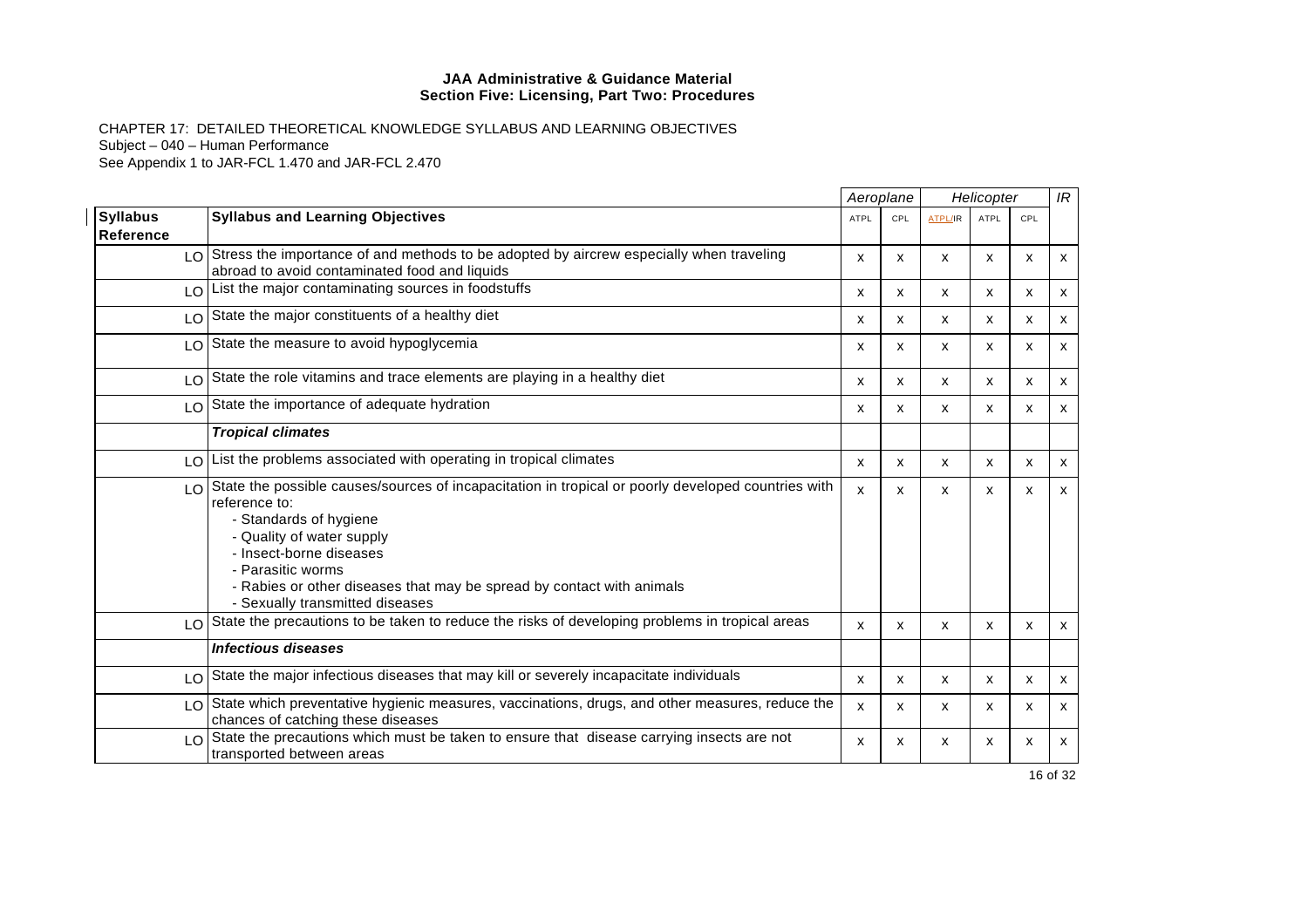|                                     |                                                                                                                                                                                                          |                           | Aeroplane                 |         | Helicopter                |                           | IR                        |
|-------------------------------------|----------------------------------------------------------------------------------------------------------------------------------------------------------------------------------------------------------|---------------------------|---------------------------|---------|---------------------------|---------------------------|---------------------------|
| <b>Syllabus</b><br><b>Reference</b> | <b>Syllabus and Learning Objectives</b>                                                                                                                                                                  | ATPL                      | CPL                       | ATPL/IR | ATPL                      | CPL                       |                           |
| 040 02 03 04                        | Intoxication                                                                                                                                                                                             |                           |                           |         |                           |                           |                           |
|                                     | <b>Tobacco</b>                                                                                                                                                                                           |                           |                           |         |                           |                           |                           |
|                                     | LO State the harmful effects of using tobacco on:<br>- The respiratory system<br>- The cardio-vascular system<br>- The ability to resist hypoxia<br>- The ability to tolerate g forces<br>- Night vision | х                         | х                         | X       | x                         | x                         | x                         |
|                                     | <b>Caffeine</b>                                                                                                                                                                                          |                           |                           |         |                           |                           |                           |
|                                     | LO Indicate the level of caffeine dosage at which performance is degraded                                                                                                                                | X                         | $\boldsymbol{\mathsf{x}}$ | X       | $\boldsymbol{\mathsf{x}}$ | $\boldsymbol{\mathsf{x}}$ | $\boldsymbol{\mathsf{x}}$ |
|                                     | LO Besides coffee, indicate other beverages containing caffeine                                                                                                                                          | $\boldsymbol{\mathsf{x}}$ | $\boldsymbol{\mathsf{x}}$ | X       | X                         | X                         | X                         |
|                                     | <b>Alcohol</b>                                                                                                                                                                                           |                           |                           |         |                           |                           |                           |
|                                     | LO State the JAA maximum acceptable limit of alcohol for flight crew                                                                                                                                     | X                         | $\boldsymbol{\mathsf{x}}$ | X       | X                         | X                         | $\mathsf{x}$              |
|                                     | LO State the effects of consuming alcohol on:<br>- Ability to reason<br>- Inhibitions and self control<br>- Vision<br>- Sense of balance and sensory illusions<br>- Sleep patterns<br>- Hypoxia          | x                         | х                         | X       | x                         | х                         | x                         |
|                                     | LO State the effects alcohol may have if consumed together with other drugs                                                                                                                              | X                         | $\boldsymbol{\mathsf{x}}$ | x       | X                         | X                         | $\mathsf{x}$              |
| LO.                                 | Define alcoholism                                                                                                                                                                                        | х                         | х                         | X       | x                         | x                         | x                         |
|                                     | LO   List the signs and symptoms of alcoholism                                                                                                                                                           | X                         | X                         | x       | x                         | x                         | x                         |
|                                     | $LO$ List the factors which may be associated with the development of alcoholism                                                                                                                         | x                         | X                         | X       | X                         | x                         | x                         |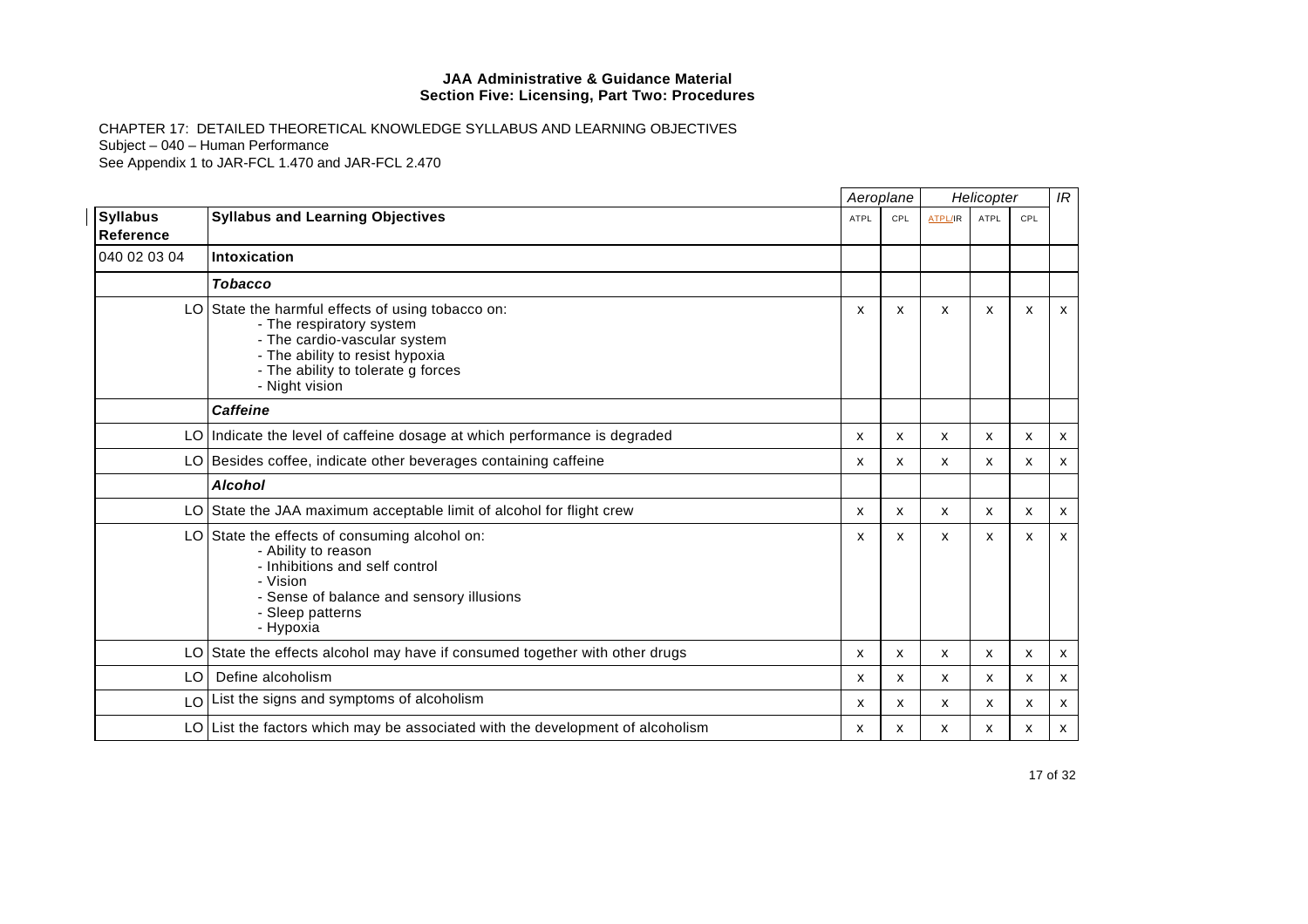|                                     |                                                                                                                                                                                     |                           | Aeroplane                 |                | Helicopter                |                           | IR |
|-------------------------------------|-------------------------------------------------------------------------------------------------------------------------------------------------------------------------------------|---------------------------|---------------------------|----------------|---------------------------|---------------------------|----|
| <b>Syllabus</b><br><b>Reference</b> | <b>Syllabus and Learning Objectives</b>                                                                                                                                             | <b>ATPL</b>               | <b>CPL</b>                | <b>ATPL/IR</b> | ATPL                      | CPL                       |    |
|                                     | LO Define the 'unit' of alcohol and state approximate elimination rate from the blood                                                                                               | x                         | X                         | x              | X                         | x                         | x  |
|                                     | LO State the maximum daily and weekly intake of units of alcohol which may be consumed without<br>causing damage to organs and systems in the body                                  | X                         | X                         | X              | X                         | $\boldsymbol{\mathsf{x}}$ | x  |
|                                     | LO   Discuss the actions that might be taken if a crew member is suspected of being an alcoholic                                                                                    | $\boldsymbol{\mathsf{x}}$ | X                         | X              | X                         | X                         | x  |
|                                     | LO State the reasons why the aviation profession is particularly vulnerable to the occurrence of<br>alcoholism                                                                      | X                         | $\boldsymbol{\mathsf{x}}$ | х              | х                         | x                         | x  |
|                                     | <b>Drugs and self-medication</b>                                                                                                                                                    |                           |                           |                |                           |                           |    |
| LO.                                 | State the dangers associated with the use of non prescription drugs                                                                                                                 | X                         | X                         | X              | X                         | $\boldsymbol{\mathsf{x}}$ | x  |
|                                     | LO Sate the side affects of common non prescription drugs used to treat colds, flu, hay fever and<br>allergies especially medicines containing anti-histamine preparations<br>other | X                         | X                         | X              | X                         | X                         | x  |
| LO.                                 | Interpret the general rule that 'if a pilot is so unwell that he/she requires any medication then<br>he/she should consider him/herself unfit to fly                                | X                         | X                         | x              | x                         | x                         | x  |
|                                     | <b>Toxic materials</b>                                                                                                                                                              |                           |                           |                |                           |                           |    |
| LO                                  | List those materials present in an aircraft which may, when uncontained, cause severe health<br>problems                                                                            | $\mathsf{x}$              | $\boldsymbol{\mathsf{x}}$ | x              | x                         | $\boldsymbol{\mathsf{x}}$ | x  |
|                                     | LO List those aircraft component parts which if burnt may give off toxic fumes                                                                                                      | x                         | x                         | x              | x                         | $\boldsymbol{\mathsf{x}}$ | x  |
| 040 02 03 05                        | Incapacitation in flight                                                                                                                                                            |                           |                           |                |                           |                           |    |
|                                     | LO State that incapacitation is most dangerous when its onset is insidious                                                                                                          | X                         | x                         | x              | $\boldsymbol{\mathsf{x}}$ | $\boldsymbol{\mathsf{x}}$ | x  |
| LO I                                | List the major causes of in-flight incapacitation.                                                                                                                                  | x                         | x                         | х              | x                         | x                         | x  |
|                                     | LO Differentiate between 'fits' and 'faints'                                                                                                                                        | x                         | X                         | x              | x                         | х                         | x  |
| LOI                                 | State the importance of crew to be able to recognize and promptly react upon incapacitation of<br>other crew members, should it occur in flight                                     | x                         | X                         | X              | x                         | $\boldsymbol{\mathsf{x}}$ | x  |
|                                     | LO Explain coping methods and procedures                                                                                                                                            | x                         | X                         | x              | X                         | x                         | x  |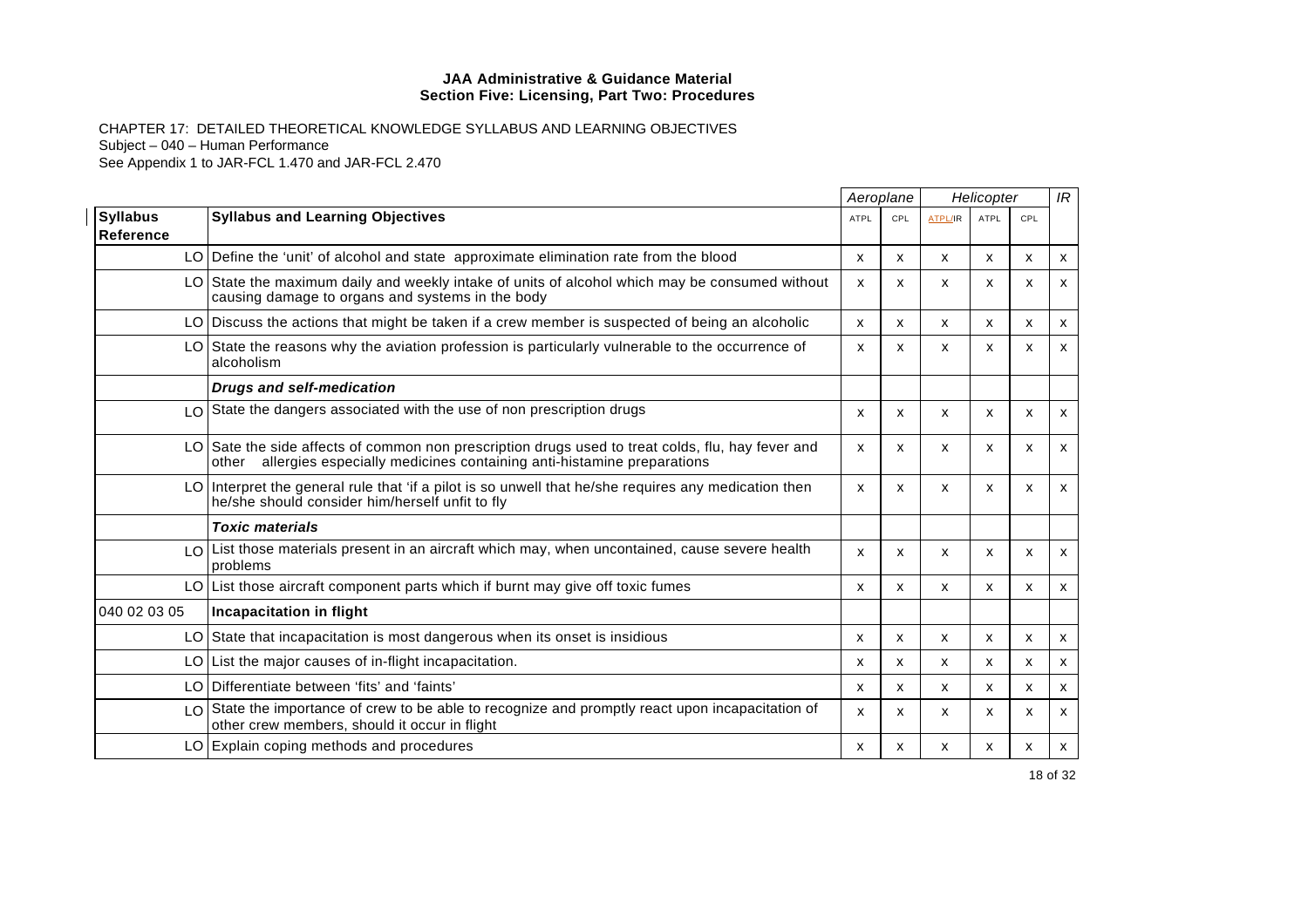CHAPTER 17: DETAILED THEORETICAL KNOWLEDGE SYLLABUS AND LEARNING OBJECTIVES Subject – 040 – Human Performance See Appendix 1 to JAR-FCL 1.470 and JAR-FCL 2.470

|                              |                                                                                                                                      |                           | Aeroplane |                | Helicopter   |     | IR |  |
|------------------------------|--------------------------------------------------------------------------------------------------------------------------------------|---------------------------|-----------|----------------|--------------|-----|----|--|
| <b>Syllabus</b><br>Reference | <b>Syllabus and Learning Objectives</b>                                                                                              | <b>ATPL</b>               | CPL       | <b>ATPL/IR</b> | ATPL         | CPL |    |  |
| 040 03 00 00                 | <b>BASIC AVIATION PSYCHOLOGY</b>                                                                                                     |                           |           |                |              |     |    |  |
| 040 03 01 00                 | Human information processing                                                                                                         |                           |           |                |              |     |    |  |
| 040 03 01 01                 | <b>Attention and vigilance</b>                                                                                                       |                           |           |                |              |     |    |  |
| LO                           | Differentiate between 'attention' and 'vigilance'                                                                                    | $\boldsymbol{\mathsf{x}}$ | x         | X              | X            | x   | X  |  |
| LO.                          | Differentiate between 'selected' and 'divided' attention                                                                             | х                         | x         | x              | x            | x   | х  |  |
|                              | LO Define 'hypovigilance'                                                                                                            | X                         | x         | х              | x            | x   | X  |  |
|                              | LO Identify the factors which may affect the state of vigilance                                                                      | $\boldsymbol{\mathsf{x}}$ | X         | X              | $\mathsf{x}$ | x   | X  |  |
|                              | LO Identify the factors which may affect the state of vigilance                                                                      | x                         | х         | x              | x            | x   | x  |  |
| $\overline{0}$               | List the factors that may forestall hypovigilance during flight                                                                      | $\boldsymbol{\mathsf{x}}$ | x         | x              | X            | x   | x  |  |
|                              | LO Indicate signs of reduced vigilance                                                                                               | $\boldsymbol{\mathsf{x}}$ | X         | x              | X            | x   | X  |  |
|                              | LO Name factors that affect a person's level of attention                                                                            | X                         | x         | X              | X            | x   | X  |  |
| 040 03 01 02                 | Perception,                                                                                                                          |                           |           |                |              |     |    |  |
|                              | LO Name the basis of the perceptual process.                                                                                         | X                         | X         | X              | x            | x   | X  |  |
|                              | LO   Describe the mechanism of perception ('bottom-up'/'top down' process)                                                           | x                         | х         | x              | x            | x   | x  |  |
|                              | LO Illustrate why perception is subjective and state the relevant factors which influence<br>interpretation of perceived information | X                         | x         | X              | X            | x   | X  |  |
|                              | LO Describe some basic perceptual illusions                                                                                          | X                         | x         | X              | X            | x   | X  |  |
|                              | LO Illustrate some basic perceptual concepts                                                                                         | X                         | X         | X              | X            | x   | х  |  |
|                              | $LO G$ Give examples where perception plays a decisive role in flight safety                                                         | x                         | х         | х              | х            | x   | х  |  |

**Supprimé : 'bottom-up'/'topdown' processing**

19 of 32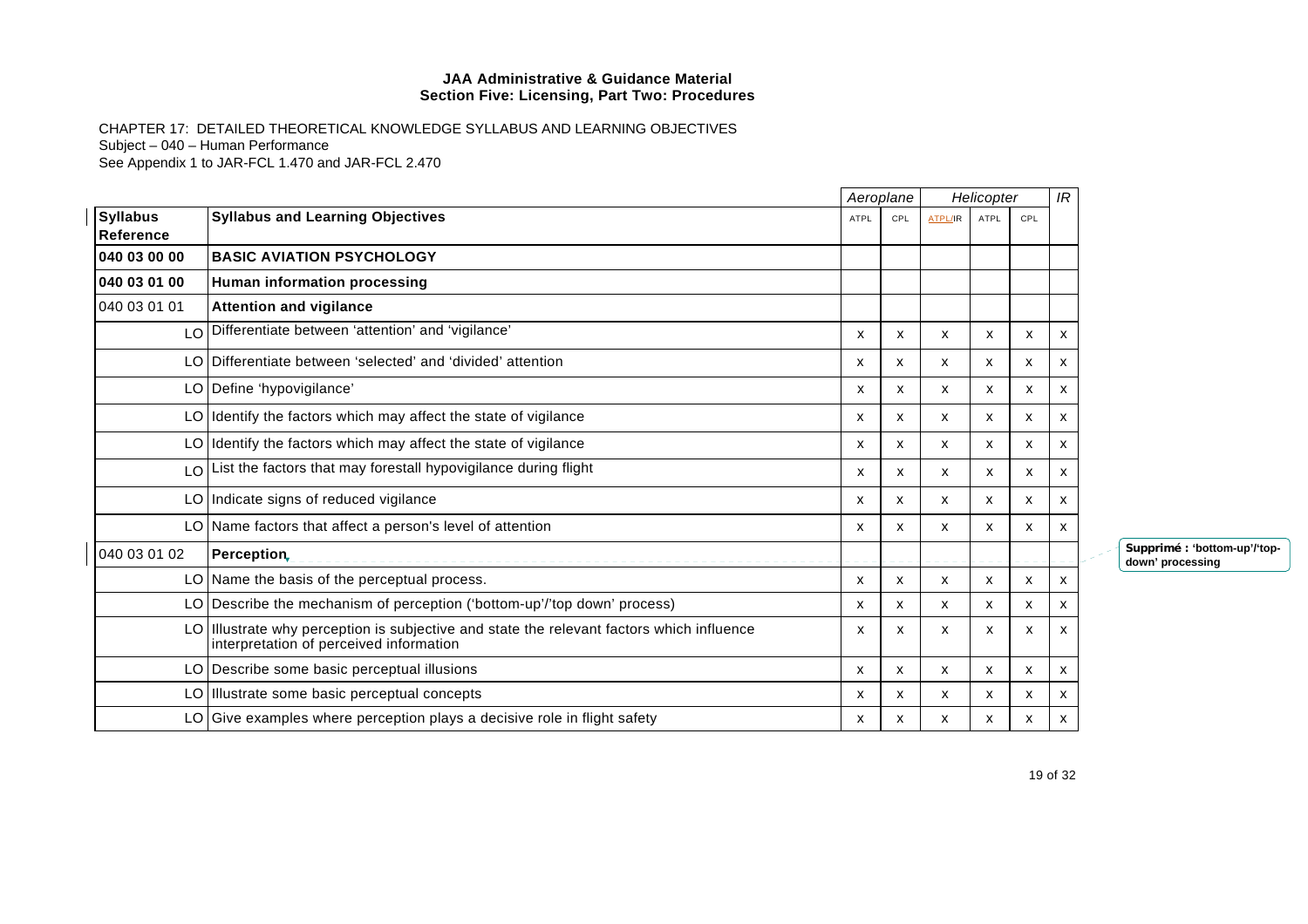CHAPTER 17: DETAILED THEORETICAL KNOWLEDGE SYLLABUS AND LEARNING OBJECTIVES Subject – 040 – Human Performance See Appendix 1 to JAR-FCL 1.470 and JAR-FCL 2.470

|                               |                                                                                                                                                           |             | Aeroplane |                | Helicopter  |     |   |  |
|-------------------------------|-----------------------------------------------------------------------------------------------------------------------------------------------------------|-------------|-----------|----------------|-------------|-----|---|--|
| <b>Syllabus</b><br>Reference  | <b>Syllabus and Learning Objectives</b>                                                                                                                   | <b>ATPL</b> | CPL       | <b>ATPL/IR</b> | <b>ATPL</b> | CPL |   |  |
| LO I                          | Stress how persuasive and believable mistaken perception can manifest itself both on an<br>individual and a group                                         | X           | X         | X              | x           | X   | x |  |
| 040 03 01 03                  | <b>Memory</b>                                                                                                                                             |             |           |                |             |     |   |  |
| $\overline{1}$ $\overline{0}$ | Explain the link between the types of memory (to include sensory, working/short term and long<br>term memories)                                           | x           | х         | х              | x           | x   | x |  |
|                               | LO Describe the differences between the types of memory in terms of capacity and retention time                                                           | х           | X         | X              | X           | X   | x |  |
| LO.                           | Justify the importance of sensory store memories in processing information                                                                                | х           | x         | x              | X           | x   | x |  |
| LO.                           | State the average maximum number of separate items that may be held in working memory.                                                                    | x           | x         | X              | x           | X   | x |  |
| LO I                          | Stress how interruption can effect the short-term/working memory                                                                                          | X           | x         | X              | x           | X   | x |  |
| LO.                           | Give examples of items that are important for pilots to hold in working memory during flight.                                                             | X           | x         | X              | x           | x   | x |  |
|                               | LO Describe how the capacity of the working memory store may be increased.                                                                                | x           | x         | X              | x           | x   | x |  |
|                               | LO Define the Explain and distinguish between the following basic forms of learning different<br>categories of information stored in the long term memory | х           | x         | x              | X           | x   | x |  |
|                               | LO Explain that skills are kept primarily in the long term memory                                                                                         | х           | x         | x              | x           | x   | x |  |
| LO                            | Explain amnesia and how it effects memory                                                                                                                 | X           | X         | x              | X           | x   | x |  |
| $\overline{0}$                | Name the common problems with both the long and short-term memories and the best methods<br>to try and counter-act them                                   | x           | x         | X              | x           | x   | x |  |
| 040 03 01 04                  | <b>Response selection</b>                                                                                                                                 |             |           |                |             |     |   |  |
|                               | Learning principles and techniques                                                                                                                        |             |           |                |             |     |   |  |
|                               | $\log$ Explain and distinguish between the following basic forms of learning:<br>- Classical and operant conditioning (behaviouristic approach)           | х           | х         | X              | x           | x   | x |  |
|                               | - Learning by insight (cognitive approach)<br>- Learning by imitating (modeling)                                                                          |             |           |                |             |     |   |  |

 $\boxed{\mathsf{Supportim\'e}: \textsf{}}$  ... [5]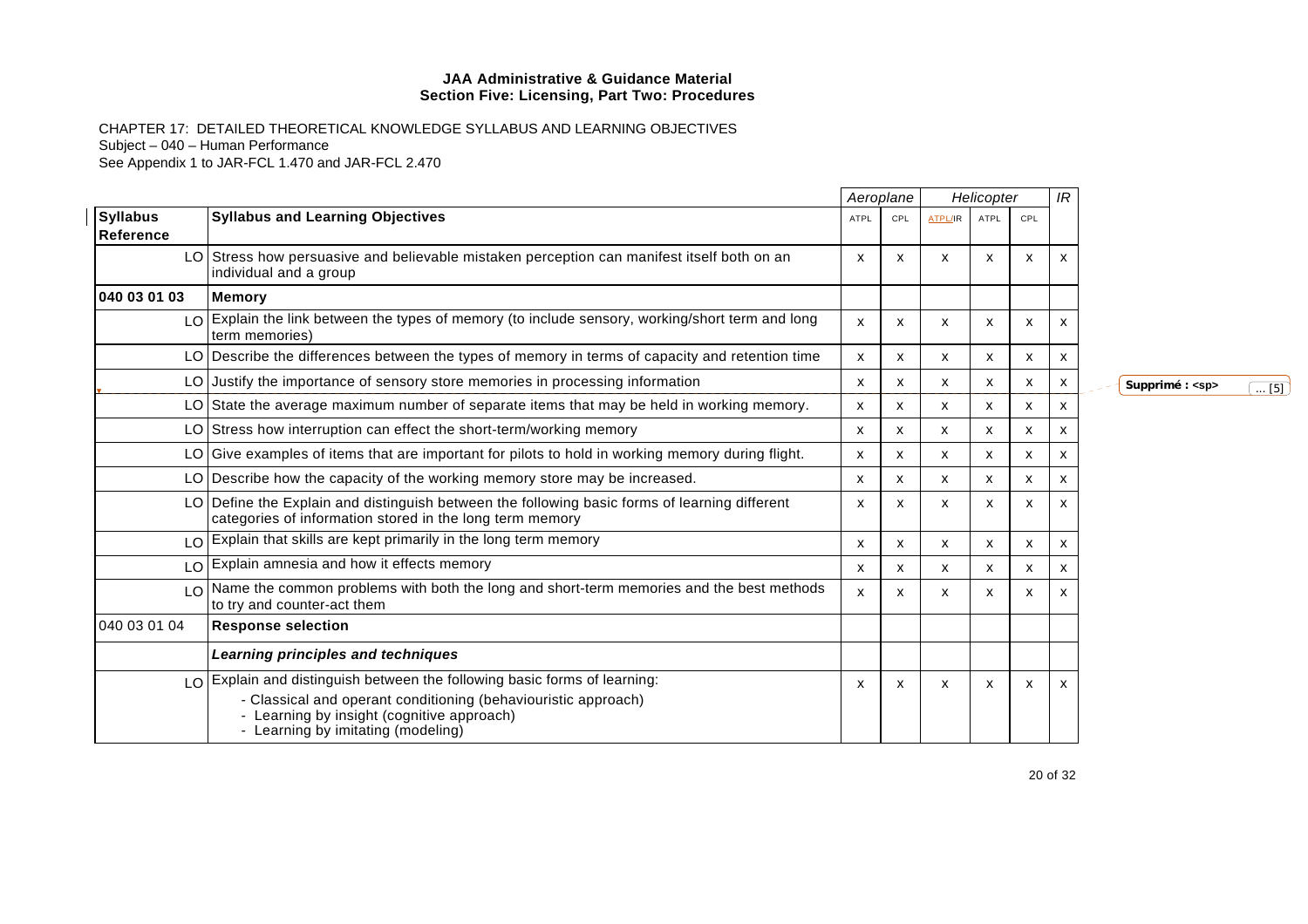CHAPTER 17: DETAILED THEORETICAL KNOWLEDGE SYLLABUS AND LEARNING OBJECTIVES Subject – 040 – Human Performance See Appendix 1 to JAR-FCL 1.470 and JAR-FCL 2.470

|                              |                                                                                                                                                                              |             | Aeroplane                 |                | Helicopter                |     | IR                        |
|------------------------------|------------------------------------------------------------------------------------------------------------------------------------------------------------------------------|-------------|---------------------------|----------------|---------------------------|-----|---------------------------|
| <b>Syllabus</b><br>Reference | <b>Syllabus and Learning Objectives</b>                                                                                                                                      | <b>ATPL</b> | CPL                       | <b>ATPL/IR</b> | <b>ATPL</b>               | CPL |                           |
|                              | LO Find pilot related examples for each of these learning forms                                                                                                              | x           | x                         | х              | x                         | x   | X                         |
|                              | LO State factors which are necessary for and promote the quality of learning                                                                                                 | x           | X                         | X              | X                         | X   | X                         |
|                              | LO Explain ways to facilitate the memorisation of information by the following learning techniques :<br>- Mnemonics                                                          | X           | $\boldsymbol{\mathsf{x}}$ | X              | $\mathsf{x}$              | X   | $\mathsf{x}$              |
|                              | - Mental training                                                                                                                                                            |             |                           |                |                           |     |                           |
|                              | $LO$ Describe the advantage of planning and anticipation of future actions<br>- Define the term 'skills'                                                                     | X           | X                         | X              | X                         | X   | $\mathsf{x}$              |
|                              | - State the 3 phases of learning a skill (ANDERSON)                                                                                                                          |             |                           |                |                           |     |                           |
|                              | LO Explain the term 'motor-programme' or 'mental schema'                                                                                                                     | X           | X                         | X              | $\mathsf{x}$              | X   | $\boldsymbol{\mathsf{x}}$ |
|                              | LO Describe the advantages and disadvantages of mental schemata                                                                                                              | х           | x                         | x              | x                         | х   | $\boldsymbol{\mathsf{x}}$ |
|                              | LO Explain the model by Rasmussen which describes the guidance of a pilot's behaviour in<br>different situations                                                             | X           | X                         | X              | X                         | X   | X                         |
|                              | LO State possible problems or risks associated with skill-based, rule-based, and knowledge-based<br>behaviour                                                                | X           | $\boldsymbol{\mathsf{x}}$ | X              | $\mathsf{x}$              | X   | $\mathsf{x}$              |
|                              | $\lfloor 0 \rfloor$ Explain the following phases in connection with the acquisition of automated behaviour<br>- Cognitive phase<br>- Associative phases<br>- Automatic phase | X           | $\boldsymbol{\mathsf{x}}$ | X              | $\boldsymbol{\mathsf{x}}$ | X   | $\mathsf{x}$              |
|                              | LO Describe the advantages and disadvantages of mental schemata                                                                                                              | X           | X                         | X              | $\mathsf{x}$              | X   | $\mathsf{x}$              |
|                              | LO Explain the model by Rasmussen which describes the guidance of a pilot's behaviour in different<br>situations                                                             | X           | X                         | X              | X                         | X   | $\mathsf{x}$              |
|                              | LO State possible problems or risks associated with skill-based, rule-based, and knowledge-based<br>behaviour                                                                | X           | X                         | X              | X                         | x   | $\mathsf{x}$              |
|                              | <b>Motivation</b>                                                                                                                                                            |             |                           |                |                           |     |                           |
|                              | LO Define motivation                                                                                                                                                         | х           | х                         | x              | х                         | х   | X                         |

21 of 32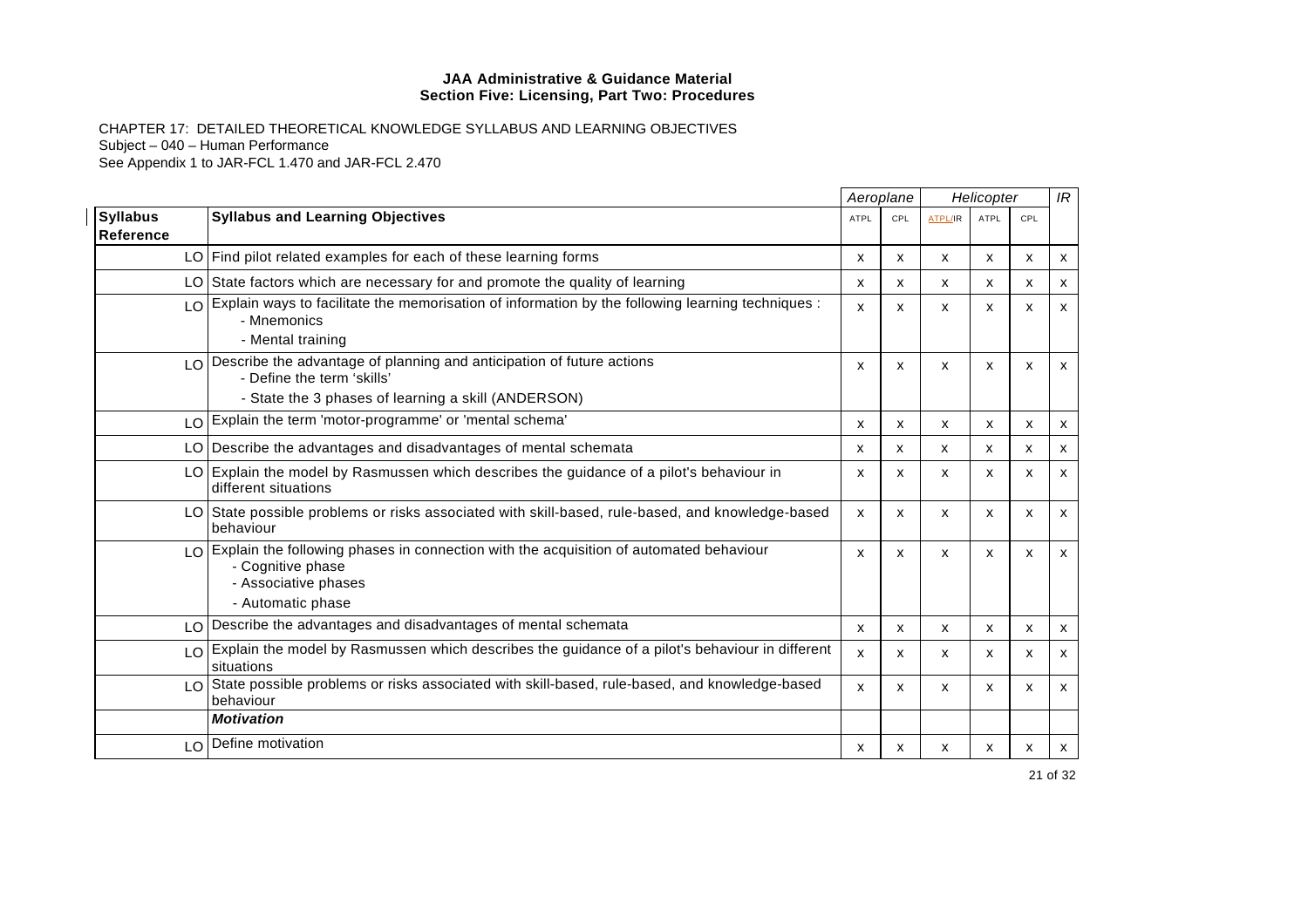|                                     |                                                                                                                                                                                  |              | Aeroplane |                           | Helicopter                |     | IR |                                     |
|-------------------------------------|----------------------------------------------------------------------------------------------------------------------------------------------------------------------------------|--------------|-----------|---------------------------|---------------------------|-----|----|-------------------------------------|
| <b>Syllabus</b><br><b>Reference</b> | <b>Syllabus and Learning Objectives</b>                                                                                                                                          | <b>ATPL</b>  | CPL       | ATPL/IR                   | ATPL                      | CPL |    |                                     |
|                                     | $LO$ Explain the influences of different levels of motivation on performance taking into<br>consideration<br>task difficulty                                                     | $\mathsf{x}$ | X         | $\boldsymbol{\mathsf{x}}$ | X                         | X   | x  |                                     |
|                                     | LO Explain the 'Model of Human Needs' (MASLOW) and relate this to aviation                                                                                                       | x            | X         | $\mathsf{x}$              | $\boldsymbol{\mathsf{x}}$ | X   | x  |                                     |
|                                     | $LO$ Explain the relationship between motivation and learning                                                                                                                    | $\mathsf{x}$ | X         | $\boldsymbol{\mathsf{x}}$ | X                         | X   | х  |                                     |
|                                     | Explain the problems of over-motivation especially in the context of extreme need of<br>achievement                                                                              | $\mathsf{x}$ | x         | X                         | X                         | X   |    |                                     |
| 040 03 02 00                        | Human error and reliability                                                                                                                                                      |              |           |                           |                           |     |    |                                     |
| 040 03 02 01                        | <b>Reliability of human behaviour</b>                                                                                                                                            |              |           |                           |                           |     |    |                                     |
|                                     | LO Summarise the current approach to human error in aviation (i.e. to expect error but to reduce its<br>occurrence and consequences).                                            | x            | X         | X                         | X                         | X   | x  |                                     |
|                                     | LO Identify the consequences in respect of the current approach                                                                                                                  | X            | x         | X                         | $\mathsf{x}$              | X   | x  |                                     |
|                                     | LO Name and explain factors which influence human reliability                                                                                                                    | X            | x         | x                         | X                         | X   | x  |                                     |
| 040 03 02 02                        | <b>Mental models and situational awareness,</b>                                                                                                                                  |              |           |                           |                           |     |    | Supprimé : Hypotheses on<br>reality |
|                                     | $LO$ Define the term 'situation(al) awareness'                                                                                                                                   | X            | X         | X                         | $\mathsf{x}$              | X   | x  |                                     |
|                                     | LO List cues which indicate the loss of situational awareness and name the steps to regain it                                                                                    | x            | x         | x                         | $\mathsf{x}$              | X   | x  | $\overline{\ldots [6]}$             |
|                                     | LO List factors which influence one's Situational Awareness both positively and negatively and<br>stress the importance of Situational Awareness in the context of flight safety | х            | x         | х                         | х                         | X   | x  |                                     |
|                                     | LO Define the term 'mental model' in relation to a surrounding complex situation                                                                                                 | x            | х         | X                         | X                         | X   | x  |                                     |
|                                     | LO Describe the advantage/disadvantage of mental models                                                                                                                          | X            | x         | $\boldsymbol{\mathsf{x}}$ | X                         | X   | x  |                                     |
|                                     | LO Explain the relationship between personal 'mental models' and the creation of cognitive illusions                                                                             | X            | x         | X                         | х                         | X   | x  |                                     |
| 040 03 02 03                        | Theory and model of human error                                                                                                                                                  |              |           |                           |                           |     |    |                                     |
|                                     | LO Define the term 'error'                                                                                                                                                       | X            | x         | X                         | X                         | x   | x  |                                     |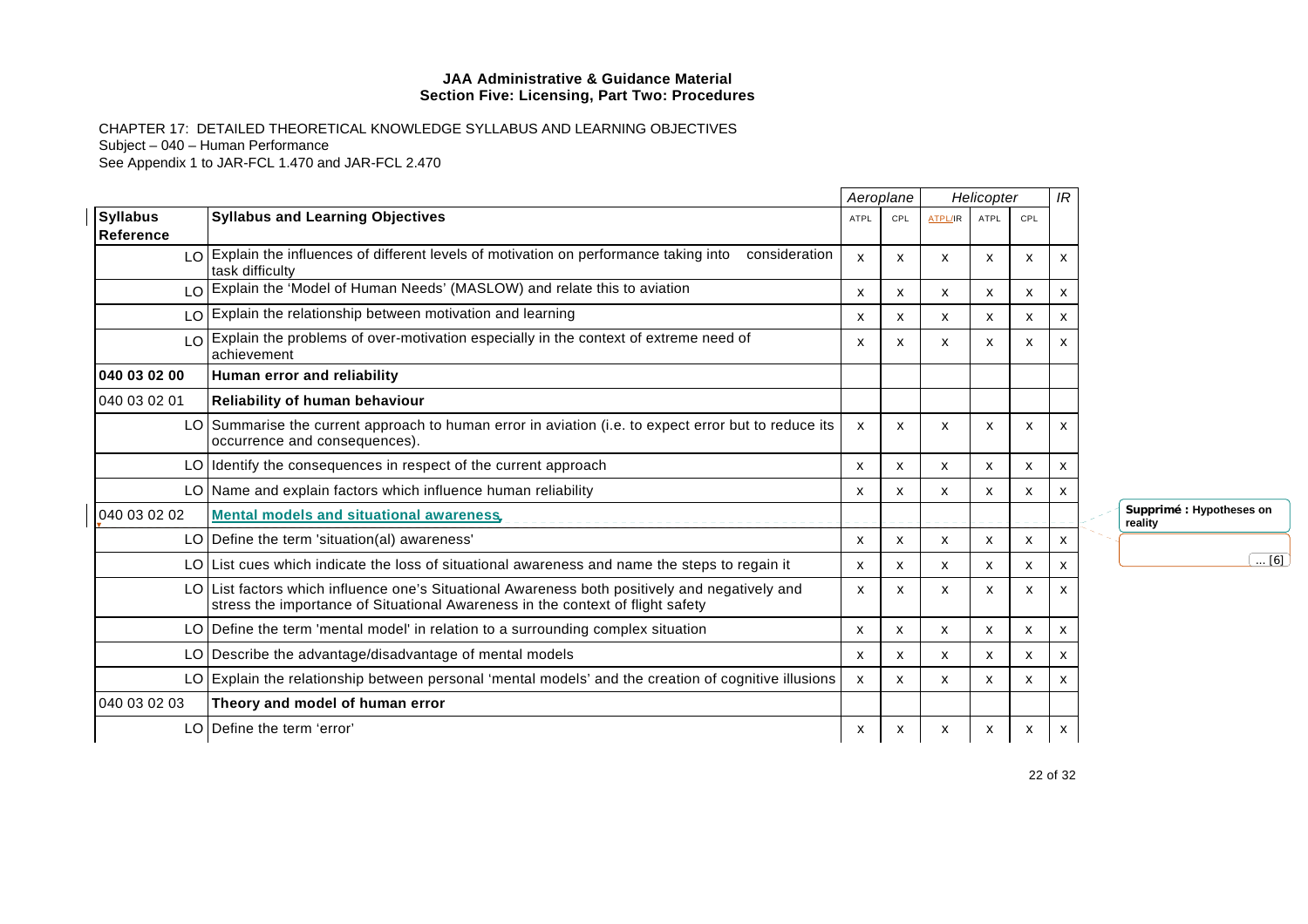|                              |                                                                                                                                                              |              | Aeroplane    |                | Helicopter   |     | IR                        |
|------------------------------|--------------------------------------------------------------------------------------------------------------------------------------------------------------|--------------|--------------|----------------|--------------|-----|---------------------------|
| <b>Syllabus</b><br>Reference | <b>Syllabus and Learning Objectives</b>                                                                                                                      | <b>ATPL</b>  | CPL          | <b>ATPL/IR</b> | <b>ATPL</b>  | CPL |                           |
|                              | LO Explain the concept of the 'error chain'                                                                                                                  | X            | $\mathsf{x}$ | x              | $\mathsf{x}$ | X   | X                         |
|                              | LO Differentiate between an isolated error and an error chain                                                                                                | X            | X            | X              | $\mathsf{x}$ | X   | $\mathsf{x}$              |
|                              | LO Distinguish between the main forms/types of errors (i.e. slips, faults,<br>omissions and violations)                                                      | х            | х            | X              | x            | x   | x                         |
|                              | LO Discuss the above errors and their relevance in-flight                                                                                                    | X            | X            | X              | X            | X   | $\boldsymbol{\mathsf{x}}$ |
|                              | LO Distinguish between an active and a latent error and give examples                                                                                        | X            | X            | X              | $\mathsf{x}$ | X   | $\mathsf{x}$              |
| 040 03 02 04                 | <b>Error generation</b>                                                                                                                                      |              |              |                |              |     |                           |
|                              | LO Distinguish between internal and external factors in error generation                                                                                     | х            | X            | X              | X            | X   | X                         |
|                              | LO Identify possible sources of internal error generation                                                                                                    | $\mathsf{x}$ | X            | x              | $\mathsf{x}$ | X   | x                         |
|                              | LO Define and discuss the two errors associated with motor programmes                                                                                        | X            | X            | X              | X            | X   | x                         |
|                              | $LO$ List the three main sources for external error generation in the cockpit                                                                                | $\mathsf{x}$ | x            | X              | X            | X   | X                         |
|                              | $\log$ Give examples to illustrate the following factors in external error generation in the cockpit:<br>- Ergonomics<br>- Economics<br>- Social environment | X            | x            | X              | x            | x   | x                         |
|                              | $\log$ Name major goals in the design of human centered man-machine interfaces                                                                               | x            | X            | X              | x            | x   | x                         |
| LO <sup>1</sup>              | Define the term 'error tolerance'                                                                                                                            | $\mathsf{x}$ | x            | X              | X            | X   | x                         |
| LO I                         | List (and describe) strategies which are used to reduce human error                                                                                          | x            | x            | X              | X            | X   | x                         |
| 040 03 03 00                 | <b>Decision making</b>                                                                                                                                       |              |              |                |              |     |                           |
| 040 03 03 01                 | <b>Decision-making concepts</b>                                                                                                                              |              |              |                |              |     |                           |
|                              | LO Define the term 'deciding' and 'decision making'                                                                                                          | х            | x            | x              | x            | x   | X                         |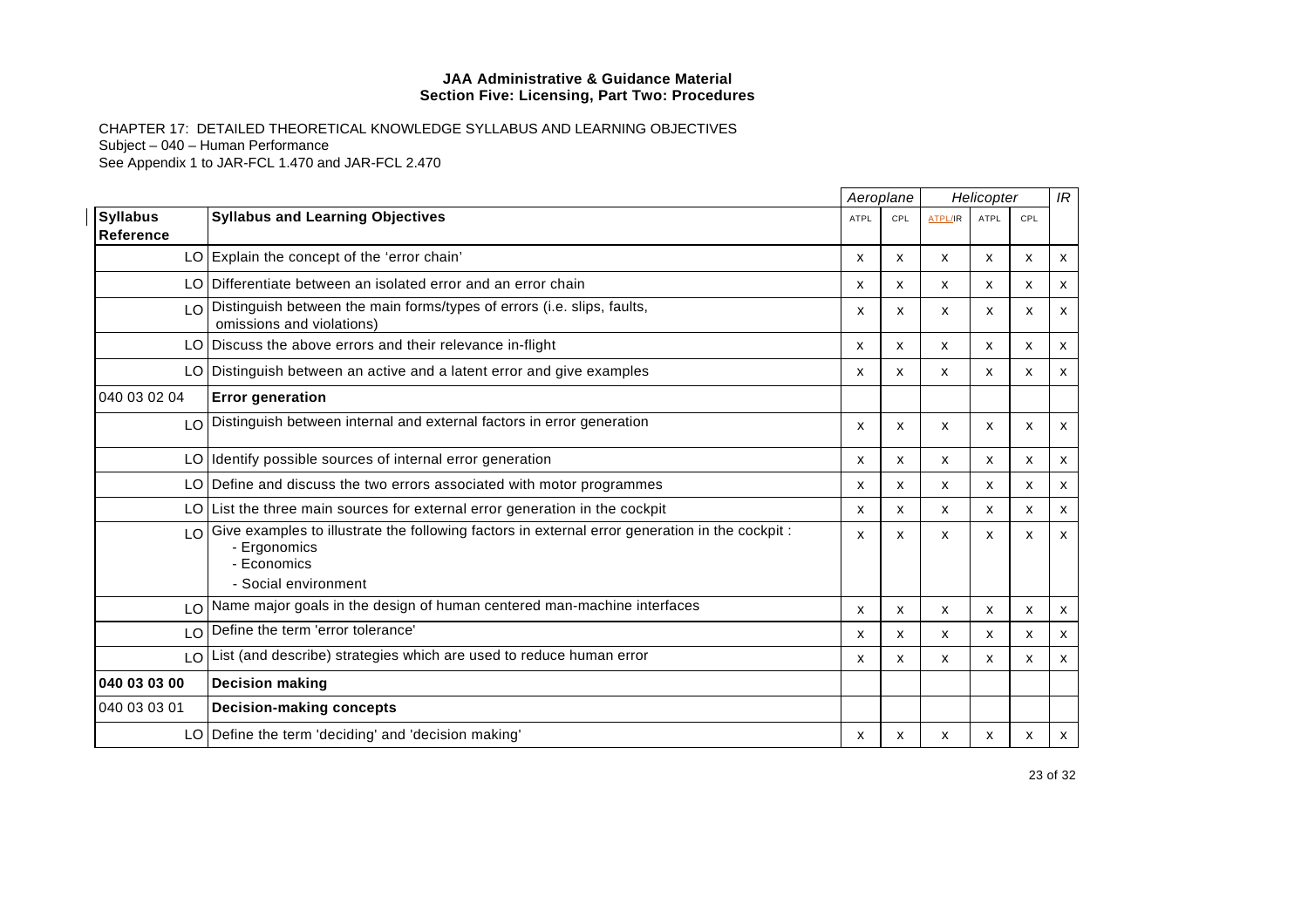|                                     |                                                                                                                                                                                                                                                                                                     |                           | Aeroplane |         | Helicopter |                           | IR                        |
|-------------------------------------|-----------------------------------------------------------------------------------------------------------------------------------------------------------------------------------------------------------------------------------------------------------------------------------------------------|---------------------------|-----------|---------|------------|---------------------------|---------------------------|
| <b>Syllabus</b><br><b>Reference</b> | <b>Syllabus and Learning Objectives</b>                                                                                                                                                                                                                                                             | <b>ATPL</b>               | CPL       | ATPL/IR | ATPL       | CPL                       |                           |
|                                     | LO Describe the major factors on which a decision-making should be based during the course of a<br>flight                                                                                                                                                                                           | x                         | x         | X       | X          | $\boldsymbol{\mathsf{x}}$ | X                         |
|                                     | LO   Describe the main human attributes with regard to decision making                                                                                                                                                                                                                              | x                         | x         | x       | x          | х                         | х                         |
|                                     | LO Discuss the nature of bias and its influence on the decision making process                                                                                                                                                                                                                      | x                         | x         | X       | x          | х                         | х                         |
|                                     | LO Describe the main error sources and limits in an individual's decision making mechanism                                                                                                                                                                                                          | X                         | x         | X       | X          | $\boldsymbol{\mathsf{x}}$ | X                         |
|                                     | LO State the factors upon which an individual's risk assessment is based                                                                                                                                                                                                                            | x                         | x         | X       | х          | x                         | x                         |
|                                     | LO Explain the relationship between risk assessment, commitment, and pressure of time on decision<br>making strategies                                                                                                                                                                              | x                         | x         | X       | X          | $\boldsymbol{\mathsf{x}}$ | X                         |
|                                     | $\log$ Describe the positive and negative influences exerted by other group members on an individual's<br>decision making process                                                                                                                                                                   | X                         | X         | X       | X          | $\boldsymbol{\mathsf{x}}$ | X                         |
|                                     | LO Explain the general idea behind the creation of a model for decision making based upon:<br>definition of the aim.<br>collection of information,<br>risk assessment.<br>development of options,<br>evaluation of options,<br>decision,<br>implementation,<br>consequences,<br>review and feedback | X                         | X         | X       | X          | $\boldsymbol{\mathsf{x}}$ | $\boldsymbol{\mathsf{x}}$ |
| LO                                  | Illustrate a practical approach for decision making between crew members                                                                                                                                                                                                                            | x                         | x         | X       | x          | $\boldsymbol{\mathsf{x}}$ | X                         |
| 040 03 04 00                        | Avoiding and managing errors: cockpit management                                                                                                                                                                                                                                                    |                           |           |         |            |                           |                           |
| 040 03 04 01                        | <b>Safety awareness</b>                                                                                                                                                                                                                                                                             |                           |           |         |            |                           |                           |
|                                     | LO Justify the need for being aware of not only one's own performance but that of others before<br>and during a flight and the possible consequences and/or risks                                                                                                                                   | $\boldsymbol{\mathsf{x}}$ | X         | X       | X          | X                         | x                         |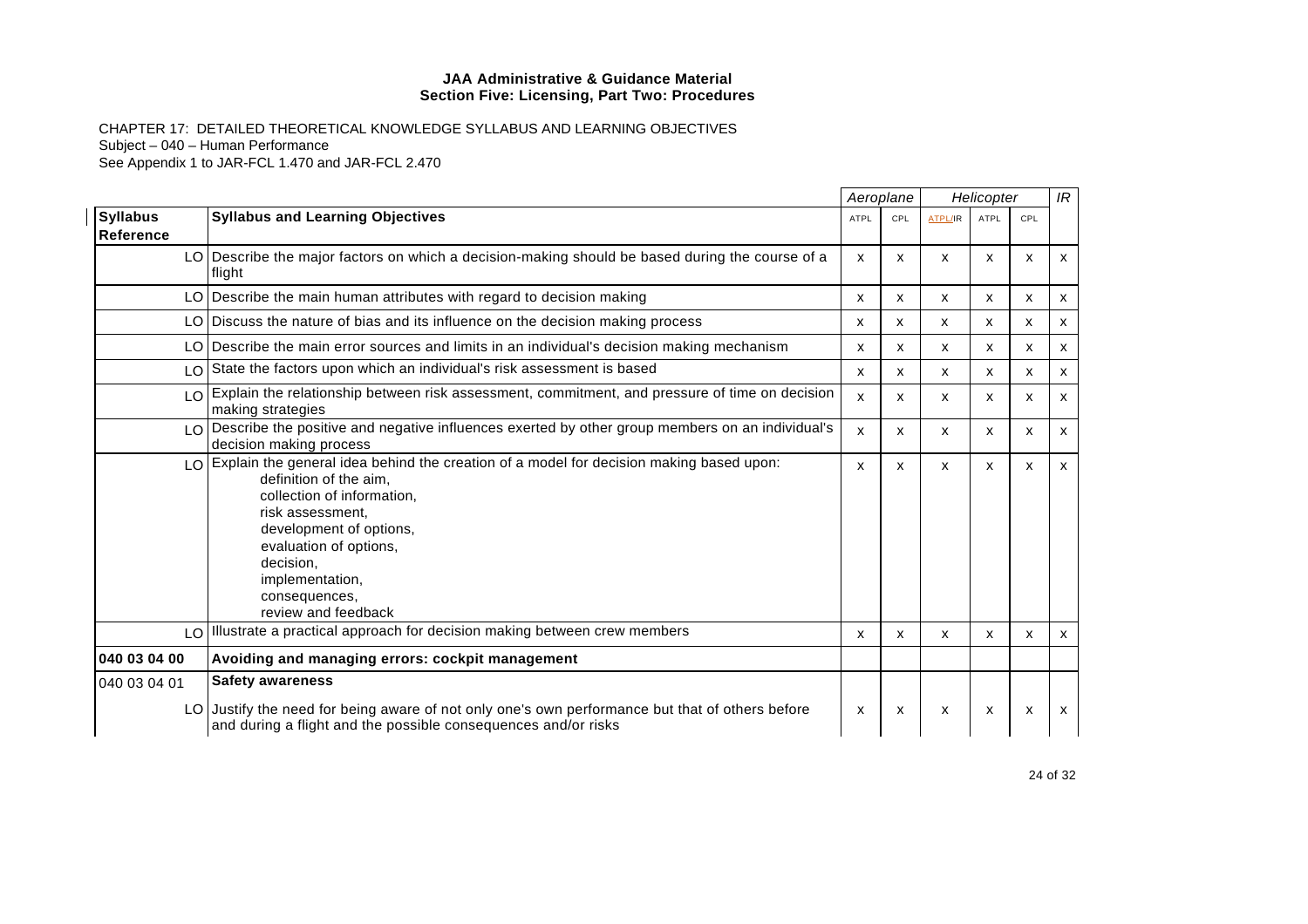|                              |                                                                                                                                             |      | Aeroplane |                | Helicopter  |     | IR |
|------------------------------|---------------------------------------------------------------------------------------------------------------------------------------------|------|-----------|----------------|-------------|-----|----|
| <b>Syllabus</b><br>Reference | <b>Syllabus and Learning Objectives</b>                                                                                                     | ATPL | CPL       | <b>ATPL/IR</b> | <b>ATPL</b> | CPL |    |
| LO I                         | Stress the over-all importance of constantly and positively striving to monitor for errors and<br>thereby maintaining situational awareness | x    | х         | X              | x           | x   | X  |
| 040 03 04 02                 | Co-ordination (multi-crew concepts)                                                                                                         |      |           |                |             |     |    |
|                              | LO Name the objectives of the multi-crew concept                                                                                            | X    |           | X              | X           |     |    |
|                              | LO State and explain the elements of multi-crew concepts                                                                                    | x    |           | X              | x           |     |    |
|                              | LO Explain the concept "Standard Operating Procedure" (SOP)                                                                                 | x    |           | X              | x           |     |    |
|                              | LO Illustrate the purpose and procedure of crew briefings                                                                                   | x    |           | X              | X           |     |    |
|                              | LO Illustrate the purpose and procedure of checklists                                                                                       | x    |           | X              | X           |     |    |
|                              | LO Describe the function of communication in a coordinated team                                                                             | x    |           | X              | X           |     |    |
| 040 03 04 03                 | <b>Co-operation</b>                                                                                                                         |      |           |                |             |     |    |
|                              | LO Distinguish between co-operation and co-action                                                                                           | x    |           | X              | X           |     |    |
|                              | LO   Define the term'group'                                                                                                                 | X    |           | X              | X           |     |    |
|                              | LO Illustrate the influence of interdependence in a group                                                                                   | x    |           | x              | X           |     |    |
|                              | LO List the advantages and disadvantages of team work                                                                                       | x    |           | X              | X           |     |    |
|                              | LO Explain the term 'synergy'                                                                                                               | x    |           | X              | X           |     |    |
|                              | LO Define the term 'cohesion'                                                                                                               | x    |           | X              | X           |     |    |
|                              | LO Define the term 'groupthink'                                                                                                             | x    |           | $\mathsf{x}$   | X           |     |    |
|                              | LO State the essential conditions for good teamwork                                                                                         | x    |           | X              | X           |     |    |
|                              | LO Explain the function of role and norm in a group                                                                                         | x    |           | X              | X           |     |    |
|                              | LO Name the different role patterns which occur in a group situation                                                                        | x    |           | x              | x           |     |    |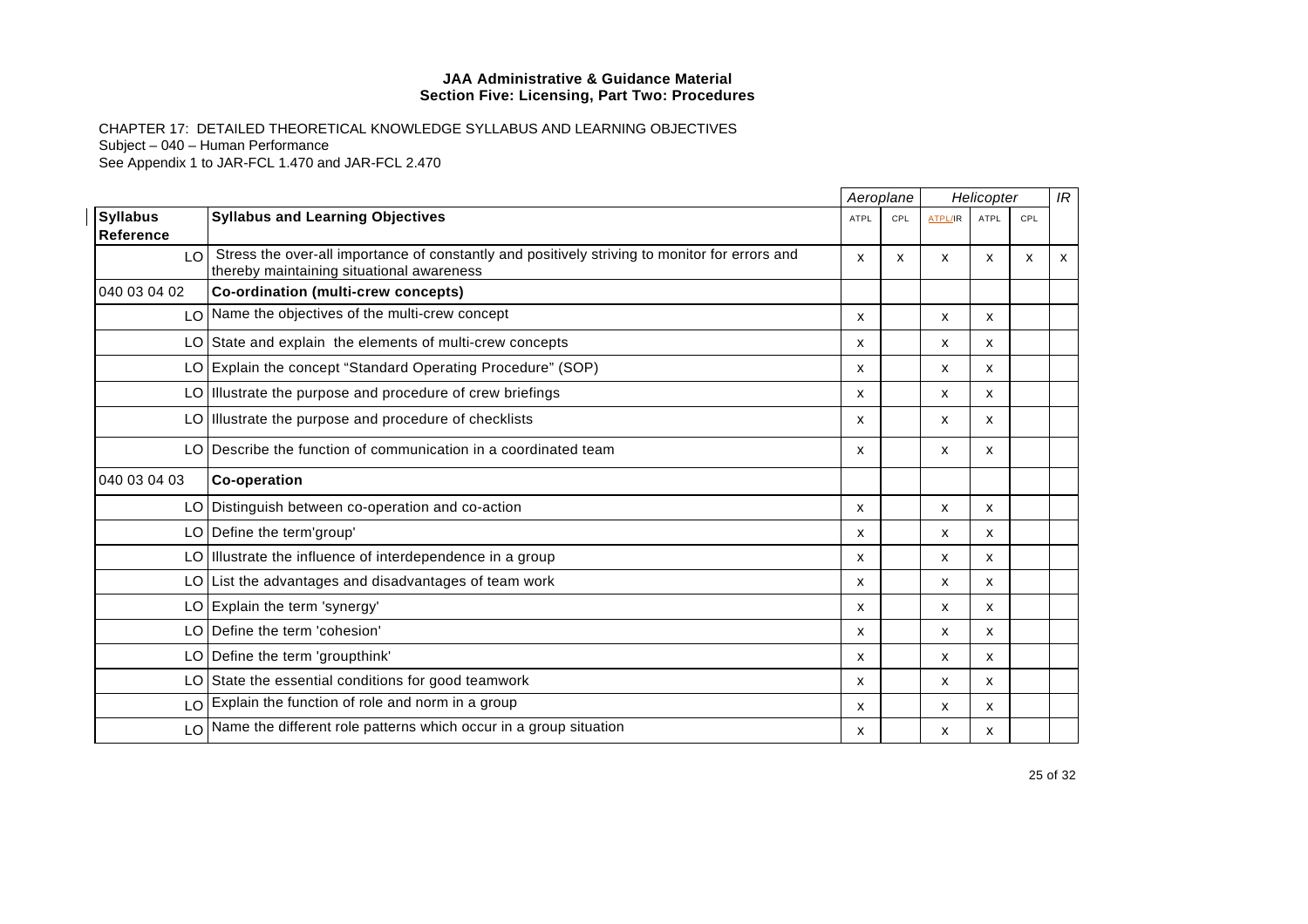|                                     |                                                                                                                                             |                           | Aeroplane    |                | Helicopter   |            | IR           |
|-------------------------------------|---------------------------------------------------------------------------------------------------------------------------------------------|---------------------------|--------------|----------------|--------------|------------|--------------|
| <b>Syllabus</b><br><b>Reference</b> | <b>Syllabus and Learning Objectives</b>                                                                                                     | <b>ATPL</b>               | CPL          | <b>ATPL/IR</b> | <b>ATPL</b>  | <b>CPL</b> |              |
|                                     | $LO$ Explain how behaviour can be affected by the following factors:<br>- Persuasion<br>- Conformity<br>- Compliance<br>- Obedience         | х                         |              | X              | x            |            |              |
|                                     | LO Distinguish between status and role                                                                                                      | X                         |              | X              | $\mathsf{x}$ |            |              |
|                                     | $\lfloor 0 \rfloor$ Stress the inherent dangers of a situation where there is a mix of role and status within the<br>cockpit                | х                         |              | X              | x            |            |              |
|                                     | LO Explain the terms 'leadership' and 'followership'                                                                                        | $\boldsymbol{\mathsf{x}}$ |              | X              | $\mathsf{x}$ |            |              |
|                                     | LO Describe the trans-cockpit authority gradient and its affiliated leadership styles. (i.e. Autocratic,<br>Laissez- faire and Synergistic) | X                         |              | X              | x            |            |              |
|                                     | LO Name the most important attributes for a positive leadership style                                                                       | X                         |              | X              | $\mathsf{x}$ |            |              |
| 040 03 04 04                        | Communication                                                                                                                               |                           |              |                |              |            |              |
|                                     | LO Explain the function of 'information'                                                                                                    | $\boldsymbol{\mathsf{x}}$ | x            | x              | X            | X          | $\mathsf{x}$ |
|                                     | LO Define the term 'communication'                                                                                                          | $\boldsymbol{\mathsf{x}}$ | $\mathsf{x}$ | X              | $\mathsf{x}$ | X          | $\mathsf{x}$ |
|                                     | LO List the most basic components of interpersonal communication                                                                            | x                         | x            | X              | X            | X          | x            |
|                                     | LO Explain the advantages of two-way communication as opposed to one-way communication                                                      | X                         | X            | X              | X            | X          | $\mathsf{x}$ |
|                                     | LO Interpret the statement "One cannot not communicate." (WATZLAWICK)                                                                       | $\boldsymbol{\mathsf{x}}$ | X            | X              | $\mathsf{x}$ | X          | $\mathsf{x}$ |
|                                     | LO Distinguish between verbal and non-verbal communication                                                                                  | X                         | X            | x              | $\mathsf{x}$ | X          | x            |
|                                     | LO Name the functions of non-verbal communication                                                                                           | X                         | X            | X              | X            | X          | $\mathsf{x}$ |
|                                     | LO Describe general aspects of non-verbal communication                                                                                     | X                         | X            | x              | x            | X          | X            |
|                                     | LO   Describe the advantages/disadvantages of implicit and explicit communication                                                           | х                         | х            | x              | х            | х          | x            |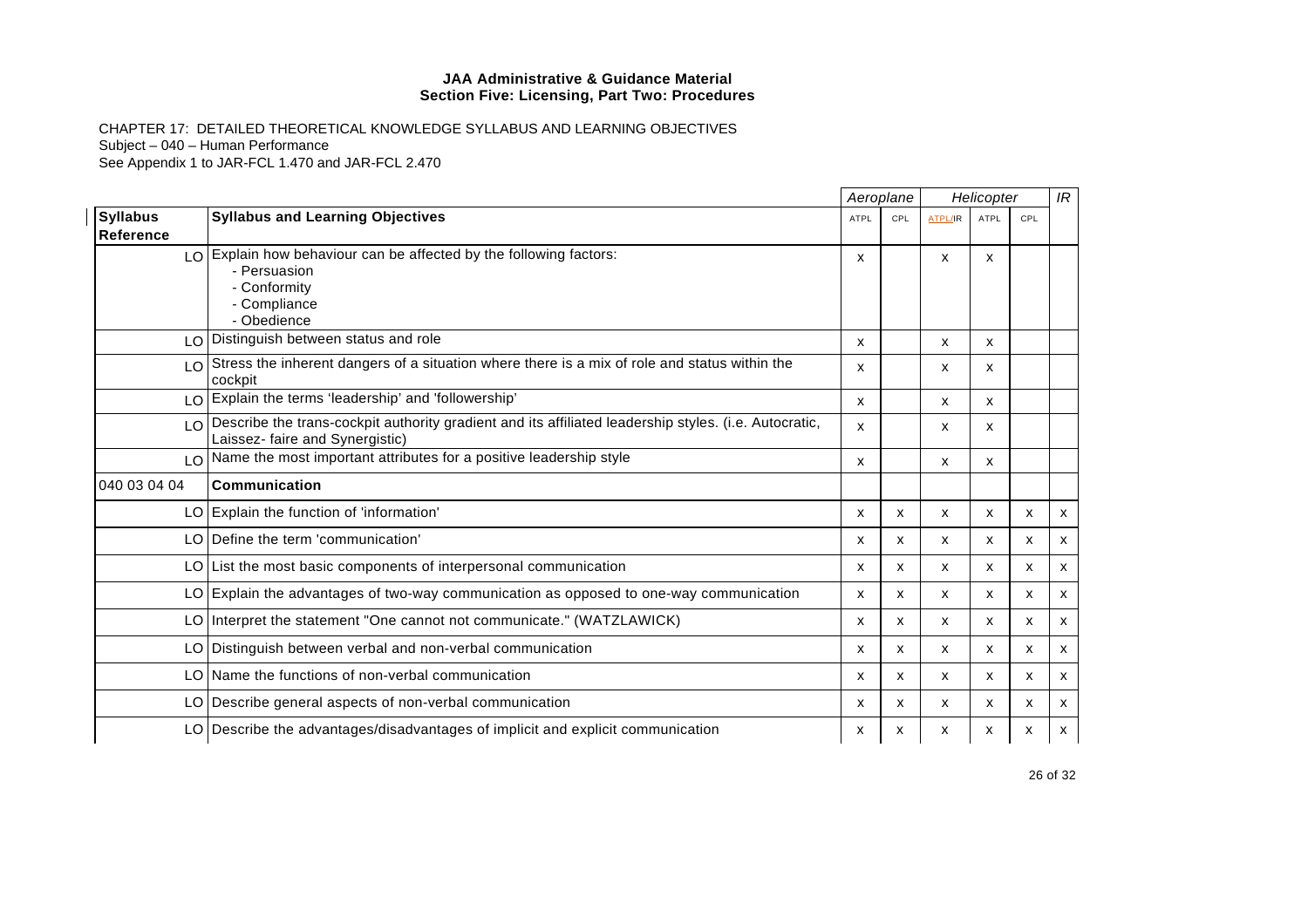CHAPTER 17: DETAILED THEORETICAL KNOWLEDGE SYLLABUS AND LEARNING OBJECTIVES Subject – 040 – Human Performance See Appendix 1 to JAR-FCL 1.470 and JAR-FCL 2.470

|                               |                                                                                                                                                                                                                          | Aeroplane    |     | Helicopter |                           |              | IR |          |
|-------------------------------|--------------------------------------------------------------------------------------------------------------------------------------------------------------------------------------------------------------------------|--------------|-----|------------|---------------------------|--------------|----|----------|
| <b>Syllabus</b><br>Reference  | <b>Syllabus and Learning Objectives</b>                                                                                                                                                                                  | ATPL         | CPL |            | <b>ATPL</b>               | CPL          |    |          |
|                               | LO State the attributes and possible problems of using 'professional' language                                                                                                                                           | X            | x   | X          | x                         | x            | x  |          |
|                               | LO Name and explain major obstacles to effective communication                                                                                                                                                           | $\mathsf{x}$ | X   | X          | $\mathsf{x}$              | $\mathsf{x}$ | х  |          |
|                               | LO Give examples of aircraft accidents arising poor communications                                                                                                                                                       | $\mathsf{x}$ | X   | X          | X                         | X            | x  |          |
|                               | LO Explain the difference between intra and interpersonal conflict                                                                                                                                                       | $\mathsf{x}$ | X   | X          | $\mathsf{x}$              | X            | x  |          |
|                               | LO Describe the escalation process in human conflict                                                                                                                                                                     | $\mathsf{x}$ | X   | X          | X                         | X            | x  |          |
| $\overline{1}$ $\overline{0}$ | List typical consequences of conflicts between crew members                                                                                                                                                              | $\mathsf{x}$ | X   | X          | $\boldsymbol{\mathsf{x}}$ | X            | х  |          |
|                               | LO Explain the following terms as part of communication practice in regard to preventing or solving<br>conflicts:<br>- Inquiry<br>- Active listening<br>- Advocacy<br>- Feedback<br>- Metacommunication<br>- Negotiation | x            | X   | X          | X                         | X            | x  |          |
| 040 03 05 00                  | Human behaviour,                                                                                                                                                                                                         |              |     |            |                           |              |    | Supprimé |
| 040 03 05 01                  | Personality, attitude and behaviour                                                                                                                                                                                      |              |     |            |                           |              |    |          |
|                               | LO Describe the factors which determine an individual's behaviour                                                                                                                                                        | X            | X   | X          | $\boldsymbol{\mathsf{x}}$ | x            | X  |          |
|                               | LO Define and distinguish between personality, attitude, and behaviour                                                                                                                                                   | x            | x   | X          | $\boldsymbol{\mathsf{x}}$ | X            | x  |          |
|                               | LO State the origin of personality and attitudes                                                                                                                                                                         | X            | x   | X          | $\mathsf{x}$              | X            | X  |          |
|                               | LO Explain how behaviour is generally a product of personality and attitude                                                                                                                                              | x            | X   | X          | x                         | x            | х  |          |
|                               | LO Discuss some effects that personality and attitudes may have on flight crew performance                                                                                                                               | x            | x   | x          | х                         | x            | х  |          |

**Supprimé : Personality**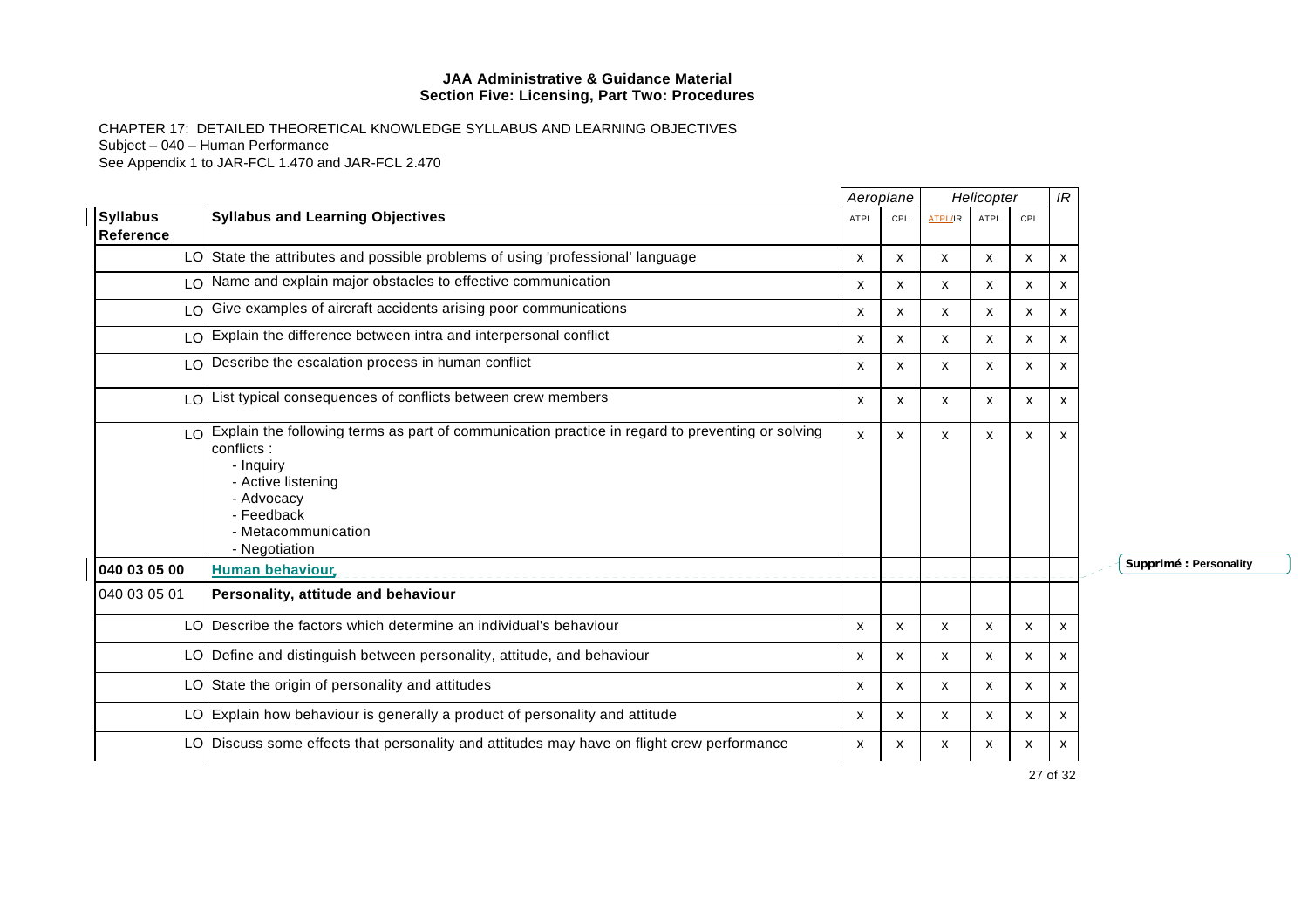|                              |                                                                                                                                                                              |      | Aeroplane |                | Helicopter  |     | IR                        |
|------------------------------|------------------------------------------------------------------------------------------------------------------------------------------------------------------------------|------|-----------|----------------|-------------|-----|---------------------------|
| <b>Syllabus</b><br>Reference | <b>Syllabus and Learning Objectives</b>                                                                                                                                      | ATPL | CPL       | <b>ATPL/IR</b> | <b>ATPL</b> | CPL |                           |
| 040 03 05 02                 | Individual differences in personality and motivation                                                                                                                         |      |           |                |             |     |                           |
|                              | LO Describe the individual differences in personality by the mean of a common trait model<br>(e.g. Eysenck's personality factors) and use it to describe today's ideal pilot | x    | X         | X              | X           | X   | $\mathsf{x}$              |
|                              | Self-concept                                                                                                                                                                 |      |           |                |             |     |                           |
|                              | LO Define the term 'self-concept' and the part it plays in any change of personality                                                                                         | x    | x         | X              | x           | x   | x                         |
|                              | LO Explain how a self- concept of under-confidence may lead to an outward show of aggression<br>and self- assertiveness                                                      | x    | x         | X              | x           | X   | $\mathsf{x}$              |
|                              | Self-discipline                                                                                                                                                              |      |           |                |             |     |                           |
|                              | LO Define 'self-discipline' and justify its importance for flight safety                                                                                                     | x    | X         | X              | X           | X   | $\mathsf{x}$              |
| 040 03 05 03                 | Identification of hazardous attitudes (error proneness)                                                                                                                      |      |           |                |             |     |                           |
|                              | LO Summarise examples of attitudes and behaviour which, if prevalent in a crew member, might<br>represent a hazard to flight safety and their signs                          | X    |           | X              | X           |     |                           |
|                              | LO Describe the personality attitude and behaviour patterns of an ideal crew member                                                                                          | x    |           | X              | x           |     |                           |
|                              | LO Summarise how a person's attitude influences his work in the cockpit                                                                                                      | x    |           | X              | x           |     |                           |
| 040 03 06 00                 | Human overload and underload                                                                                                                                                 |      |           |                |             |     |                           |
| 040 03 06 01                 | Arousal                                                                                                                                                                      |      |           |                |             |     |                           |
|                              | LO Explain the term 'arousal'                                                                                                                                                | x    | x         | X              | x           | x   | x                         |
|                              | LO Describe the relationship between arousal and performance                                                                                                                 | x    | X         | X              | x           | x   | x                         |
|                              | LO Explain the circumstances under which underload may occur and its possible dangers                                                                                        | x    | X         | X              | X           | X   | $\boldsymbol{\mathsf{x}}$ |
|                              | LO Understand the graphical representation of the above relationship                                                                                                         | x    | x         | X              | X           | x   | X                         |
| 040 03 06 02                 | <b>Stress</b>                                                                                                                                                                |      |           |                |             |     |                           |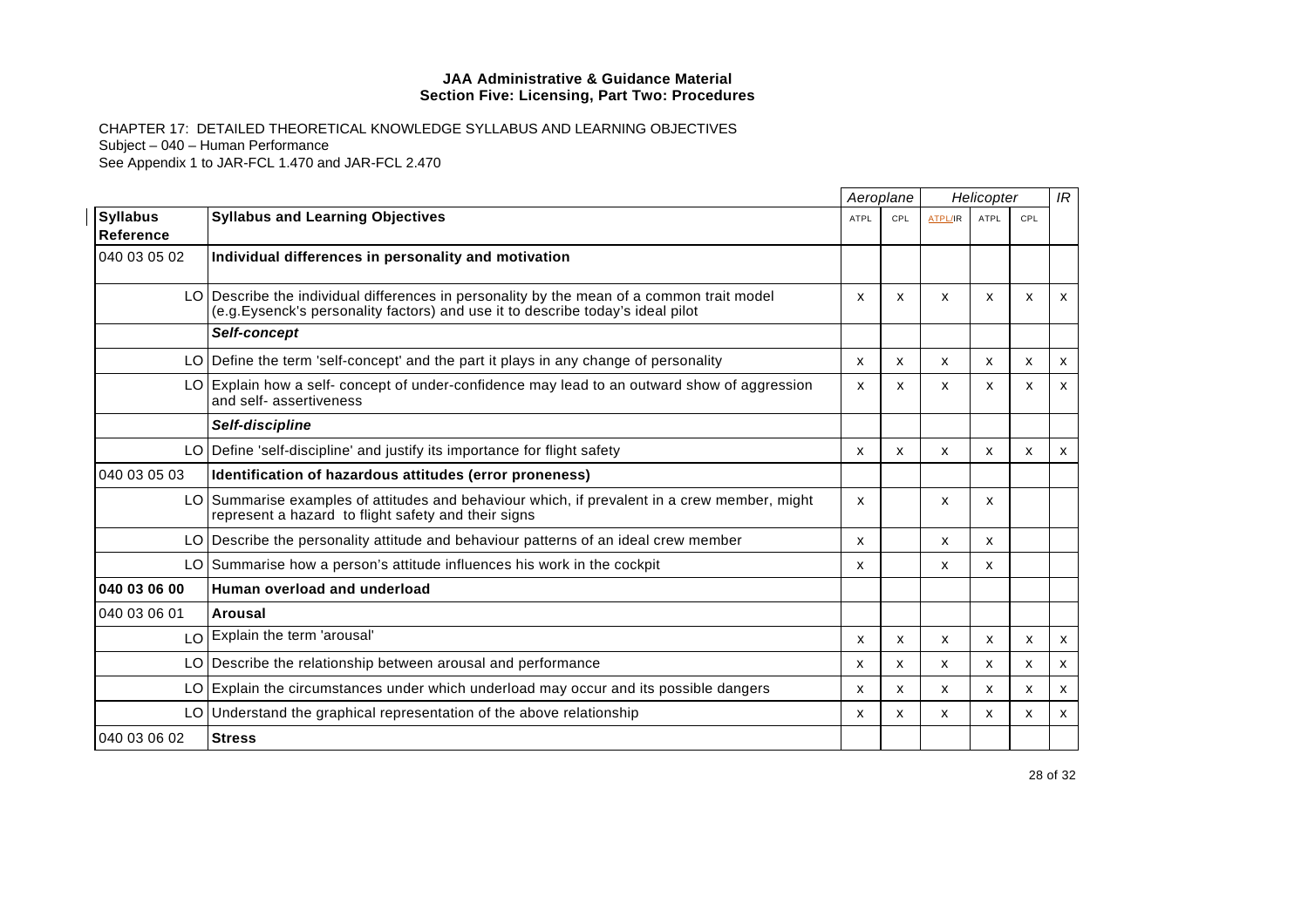|                              |                                                                                                     |             | Aeroplane |         | Helicopter |                           | IR |
|------------------------------|-----------------------------------------------------------------------------------------------------|-------------|-----------|---------|------------|---------------------------|----|
| <b>Syllabus</b><br>Reference | <b>Syllabus and Learning Objectives</b>                                                             | <b>ATPL</b> | CPL       | ATPL/IR | ATPL       | CPL                       |    |
|                              | LO Explain the term 'homeostasis'                                                                   | X           | x         | X       | x          | X                         | x  |
|                              | LO Explain the term 'stress'. Why is stress a natural human reaction                                | x           | x         | x       | х          | x                         | x  |
|                              | LO State that the physiological response to stress is generated by the 'fight or flight' response   | x           | x         | x       | X          | $\boldsymbol{\mathsf{x}}$ | х  |
|                              | LO Describe the function of the autonomic nervous system (ANS) in stress response                   | x           | x         | x       | х          | x                         | x  |
|                              | LO Explain the biological reaction to stress by means of the 'general adaptation syndrome' (GAS)    | x           | x         | x       | X          | X                         | X  |
|                              | LO Explain the relationship between arousal and stress                                              | X           | X         | X       | X          | X                         | x  |
|                              | LO State the relationship between stress and performance                                            | x           | X         | X       | X          | $\boldsymbol{\mathsf{x}}$ | х  |
|                              | LO State the basic categories of stressors                                                          | x           | x         | x       | X          | х                         | х  |
|                              | LO List and discuss the major environmental sources of stress in the cockpit                        | x           | X         | X       | X          | X                         | X  |
|                              | LO Discuss the concept of 'break-point' with regards to stress, overload and performance            | X           | X         | x       | X          | X                         | X  |
|                              | LO Name the principal causes of domestic stress                                                     | х           | x         | x       | х          | х                         | х  |
| LO                           | State that the stress experienced as a result of particular demands varies between individuals      | x           | x         | X       | X          | $\boldsymbol{\mathsf{x}}$ | X  |
|                              | LO Explain the factors which lead to differences in the levels of stress experienced by individuals | x           | x         | X       | X          | $\boldsymbol{\mathsf{x}}$ | X  |
|                              | LO List factors influencing the tolerance of stressors                                              | x           | x         | X       | X          | $\boldsymbol{\mathsf{x}}$ | x  |
| LO                           | Create and explain a simple model of stress                                                         | x           | x         | X       | X          | $\boldsymbol{\mathsf{x}}$ | X  |
| LO                           | Explain the relationship between stress and anxiety                                                 | x           | x         | x       | X          | $\boldsymbol{\mathsf{x}}$ | X  |
|                              | LO Describe the effects of anxiety on human performance                                             | x           | x         | x       | X          | x                         | x  |
|                              | LO State the general effect of acute stress on the human system                                     | x           | x         | X       | X          | $\boldsymbol{\mathsf{x}}$ | x  |
|                              | LO Name the 3 phases of the GAS                                                                     | x           | x         | X       | X          | x                         | x  |
|                              | LO Name the symptoms of stress relating to the different phases of the GAS                          | x           | x         | х       | x          | X                         | x  |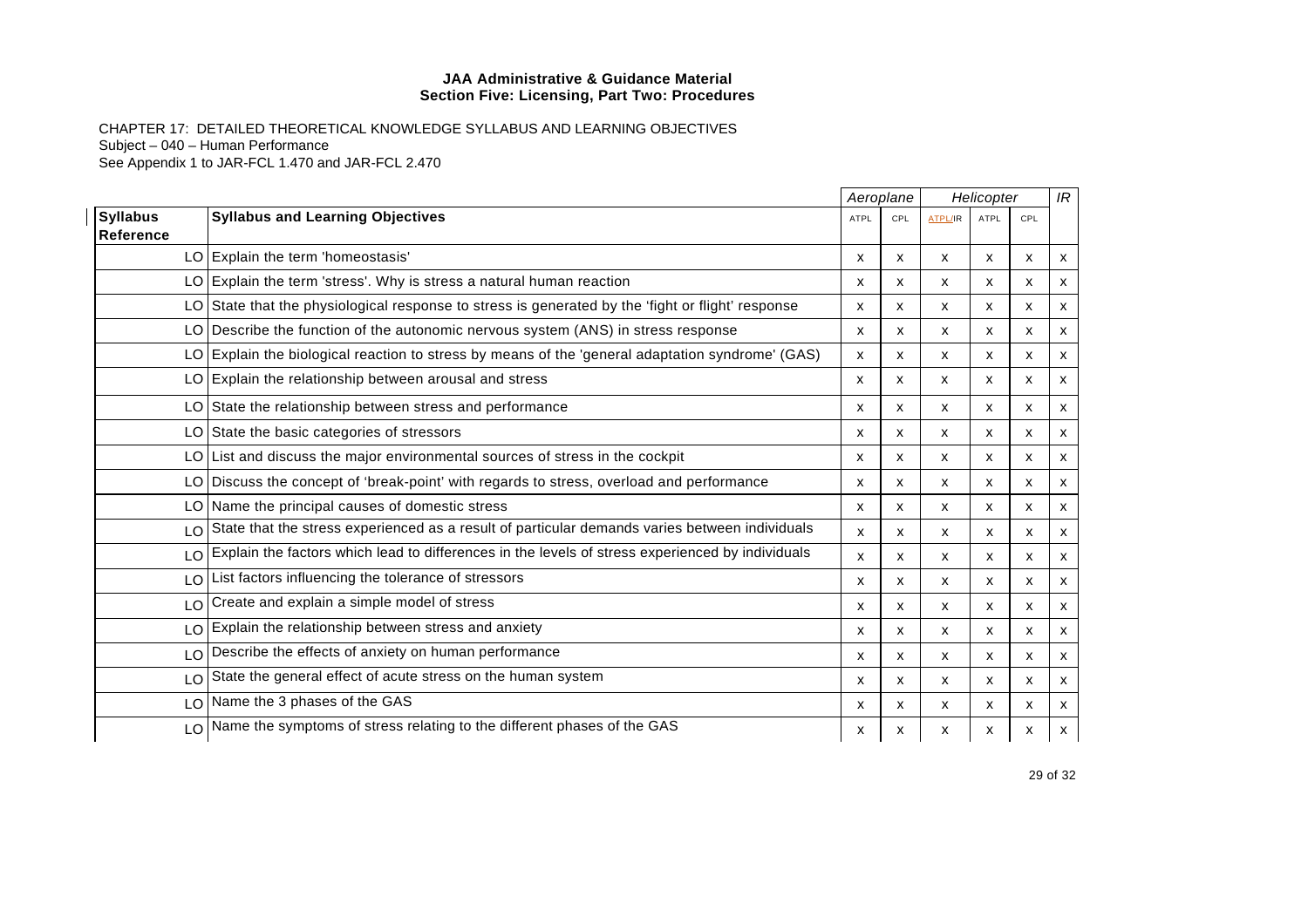CHAPTER 17: DETAILED THEORETICAL KNOWLEDGE SYLLABUS AND LEARNING OBJECTIVES Subject – 040 – Human Performance See Appendix 1 to JAR-FCL 1.470 and JAR-FCL 2.470

|                              |                                                                                                                                |                           | Aeroplane                 |                           | Helicopter   |                           | IR |                                     |
|------------------------------|--------------------------------------------------------------------------------------------------------------------------------|---------------------------|---------------------------|---------------------------|--------------|---------------------------|----|-------------------------------------|
| <b>Syllabus</b><br>Reference | <b>Syllabus and Learning Objectives</b>                                                                                        | <b>ATPL</b>               | CPL                       | <b>ATPL/IR</b>            | <b>ATPL</b>  | CPL                       |    |                                     |
|                              | LO Describe the relationship between stress, arousal and vigilance                                                             | x                         | $\mathsf{x}$              | $\boldsymbol{\mathsf{x}}$ | x            | X                         | x  |                                     |
|                              | $\log  \Omega $ State the general effect of chronic stress on the human system                                                 | $\mathsf{x}$              | $\boldsymbol{\mathsf{x}}$ | $\mathsf{x}$              | X            | $\mathsf{x}$              | x  |                                     |
|                              | LO Explain the differences between psychological, psychosomatic and somatic stress reactions                                   | X                         | X                         | $\mathsf{x}$              | X            | X                         | x  |                                     |
|                              | I O Name typical common physiological and psychological symptoms of human overload                                             | x                         | $\boldsymbol{\mathsf{x}}$ | X                         | x            | X                         | х  |                                     |
| LO.                          | Describe effects of stress on human behaviour                                                                                  | $\mathsf{x}$              | X                         | $\mathsf{x}$              | $\mathsf{x}$ | $\boldsymbol{\mathsf{x}}$ | x  |                                     |
| LO                           | Explain how stress is cumulative and how stress from one situation can be transferred to a<br>different situation              | $\mathsf{x}$              | X                         | X                         | X            | $\mathsf{x}$              | x  | Supprimé : Fatigue                  |
| $\overline{O}$               | Explain how successful completion of a stressful task will reduce the amount of stress                                         | x                         | X                         | x                         | x            | X                         | x  | Supprimé : x                        |
|                              | experienced when a similar situation arises in the future                                                                      |                           |                           |                           |              |                           |    | Supprimé : x                        |
| LO                           | List sources and symptoms of human underload. - Describe the effect of human under/overload<br>on effectiveness in the cockpit | $\boldsymbol{\mathsf{x}}$ | $\mathsf{x}$              | X                         | x            | $\boldsymbol{\mathsf{x}}$ | x  | Supprimé : x                        |
| 040 03 06 03                 | <b>Intentionally left blank</b>                                                                                                |                           | _ ¥.                      | - <b>x</b> -              |              | - J-                      |    | Supprimé : x                        |
| 040 03 06 04                 | Intentionally left blank,                                                                                                      |                           | $-$ Y $-$                 | _ <b>v</b> _              |              |                           |    | Supprimé : x                        |
| 040 03 06 05                 | <b>Fatigue and stress management</b>                                                                                           |                           |                           |                           |              |                           |    | Supprimé : x                        |
|                              | LO Explain the term 'fatigue' and differentiate between the two types of fatigue                                               | $\mathsf{x}$              | X                         | $\mathsf{x}$              | x            | $\boldsymbol{\mathsf{x}}$ | x  | $\overline{ 71}$                    |
|                              | LO Name causes for both types                                                                                                  | $\mathsf{x}$              | $\mathsf{x}$              | $\mathsf{x}$              | $\mathsf{x}$ | $\boldsymbol{\mathsf{x}}$ | X  | Supprimé : Body rhythm and<br>sleep |
|                              | LO Identify symptoms and describe the effects of fatigue                                                                       | x                         | X                         | $\mathsf{x}$              | x            | $\mathsf{x}$              | x  | Supprimé : x                        |
|                              | LO List strategies which prevent or delay the onset of fatigue and hypovigilance                                               | $\mathsf{x}$              | X                         | $\mathsf{x}$              | $\mathsf{x}$ | $\boldsymbol{\mathsf{x}}$ | x  | Supprimé : x                        |
|                              | LO List and describe coping strategies for dealing with stress factors and stress reactions                                    | $\mathsf{x}$              | X                         | $\mathsf{x}$              | x            | $\boldsymbol{\mathsf{x}}$ | x  | Supprimé : x                        |
|                              | LO Distinguish between short-term and long-term methods of stress management                                                   | $\mathsf{x}$              | $\mathsf{x}$              | $\mathsf{x}$              | $\mathsf{x}$ | $\boldsymbol{\mathsf{x}}$ | x  | Supprimé : x                        |
|                              |                                                                                                                                |                           |                           |                           |              |                           |    | Supprimé : x                        |
|                              | LO Give examples of short term methods of stress management                                                                    | x                         | X                         | $\mathsf{x}$              | x            | X                         | х  | Supprimé : x                        |
|                              | $LO G$ Give examples of long-term methods of coping with stress                                                                | $\boldsymbol{\mathsf{x}}$ | х                         | x                         | x            | x                         | х  | $\ldots$ [8] $\,$ ]                 |

30 of 32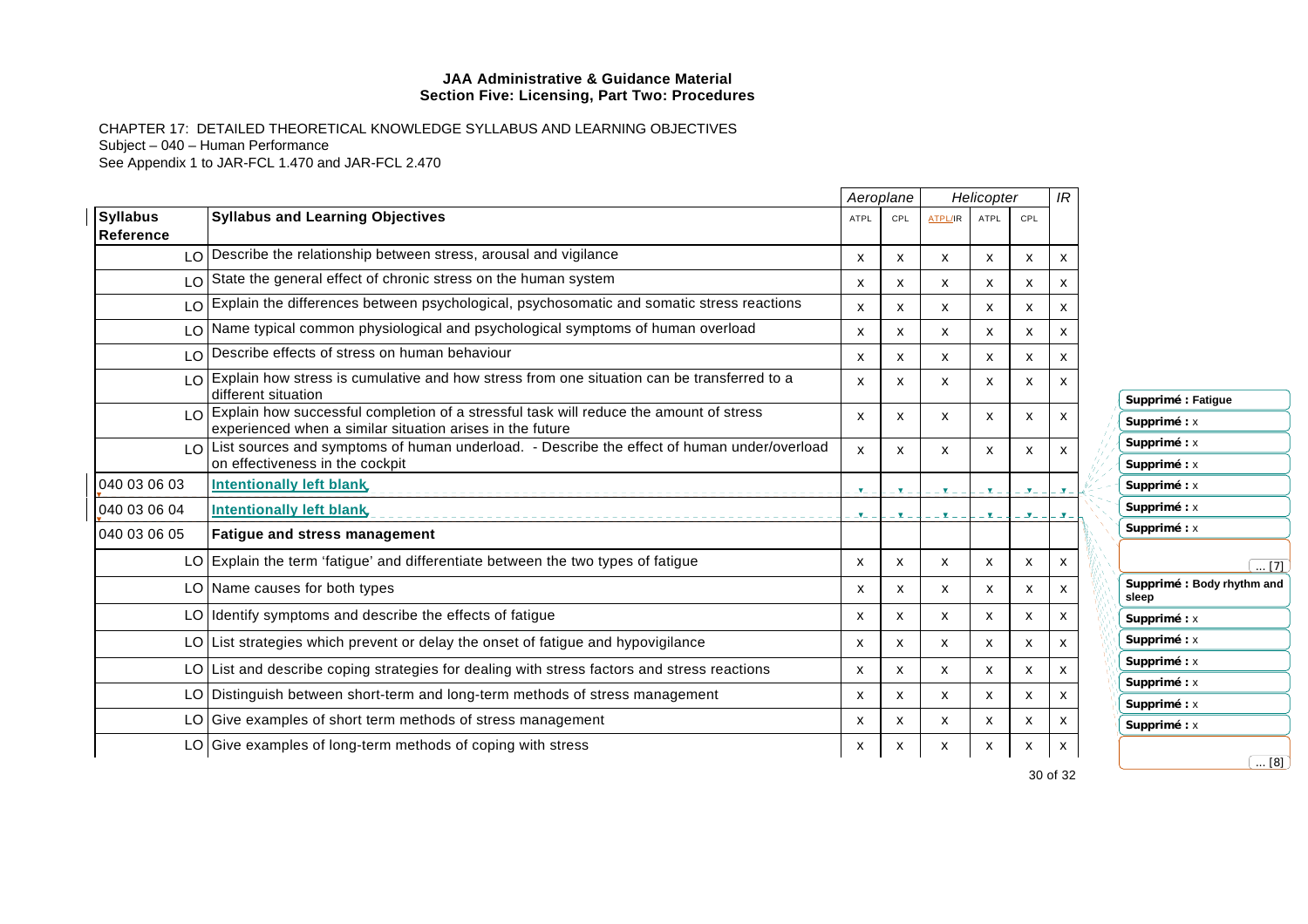|                                     |                                                                                                                                                                                      | Aeroplane   |     | Helicopter     |             |     | IR           |
|-------------------------------------|--------------------------------------------------------------------------------------------------------------------------------------------------------------------------------------|-------------|-----|----------------|-------------|-----|--------------|
| <b>Syllabus</b><br><b>Reference</b> | <b>Syllabus and Learning Objectives</b>                                                                                                                                              | <b>ATPL</b> | CPL | <b>ATPL/IR</b> | <b>ATPL</b> | CPL |              |
| 040 03 07 00                        | Advanced cockpit automation                                                                                                                                                          |             |     |                |             |     |              |
| 040 03 07 01                        | <b>Advantages and disadvantages</b>                                                                                                                                                  |             |     |                |             |     |              |
|                                     | LO Define and explain the basic concept of automation                                                                                                                                | x           | X   | X              | X           | x   | $\mathsf{x}$ |
|                                     | LO List the advantages/disadvantages of automation in the cockpit in respect of level of vigilance,<br>attention, workload, situational awareness and crew coordination              | x           | X   | X              | x           | x   | X            |
|                                     | LO State the advantages and disadvantages of the two components of the man-machine system<br>with regard to information input and processing, decision making, and output activities | X           | X   | X              | X           | X   | $\mathsf{x}$ |
|                                     | LO Explain the 'ironies of automation'                                                                                                                                               | x           | x   | x              | x           | х   | х            |
|                                     | LO Give examples of methods to overcome the disadvantages of automation                                                                                                              | x           | X   | X              | X           | X   | x            |
| 040 03 07 02                        | <b>Automation complacency</b>                                                                                                                                                        |             |     |                |             |     |              |
|                                     | LO State the main weaknesses in the monitoring of automatic systems                                                                                                                  | x           | x   | X              | x           | x   | x            |
|                                     | LO Explain the following terms in connection with automatic systems :<br>- Passive monitoring<br>- Blinkered concentration<br>- Confusion<br>- Mode awareness                        | x           | X   | X              | X           | X   | $\mathsf{x}$ |
|                                     | LO Give examples of actions which may be taken to counteract ineffective monitoring of automatic<br>systems                                                                          | X           | X   | X              | X           | X   | $\mathsf{x}$ |
|                                     | LO   Define 'complacency'                                                                                                                                                            | x           | x   | X              | X           | X   | x            |
| 040 03 07 03                        | <b>Working concepts</b>                                                                                                                                                              |             |     |                |             |     |              |
|                                     | LO   Analyse the influence of automation on crew communication and describe the potential<br>disadvantages                                                                           | x           |     | X              | X           |     |              |
|                                     | LO Summarise how the negative effects of automation on pilots may be alleviated                                                                                                      | x           |     | x              | x           |     |              |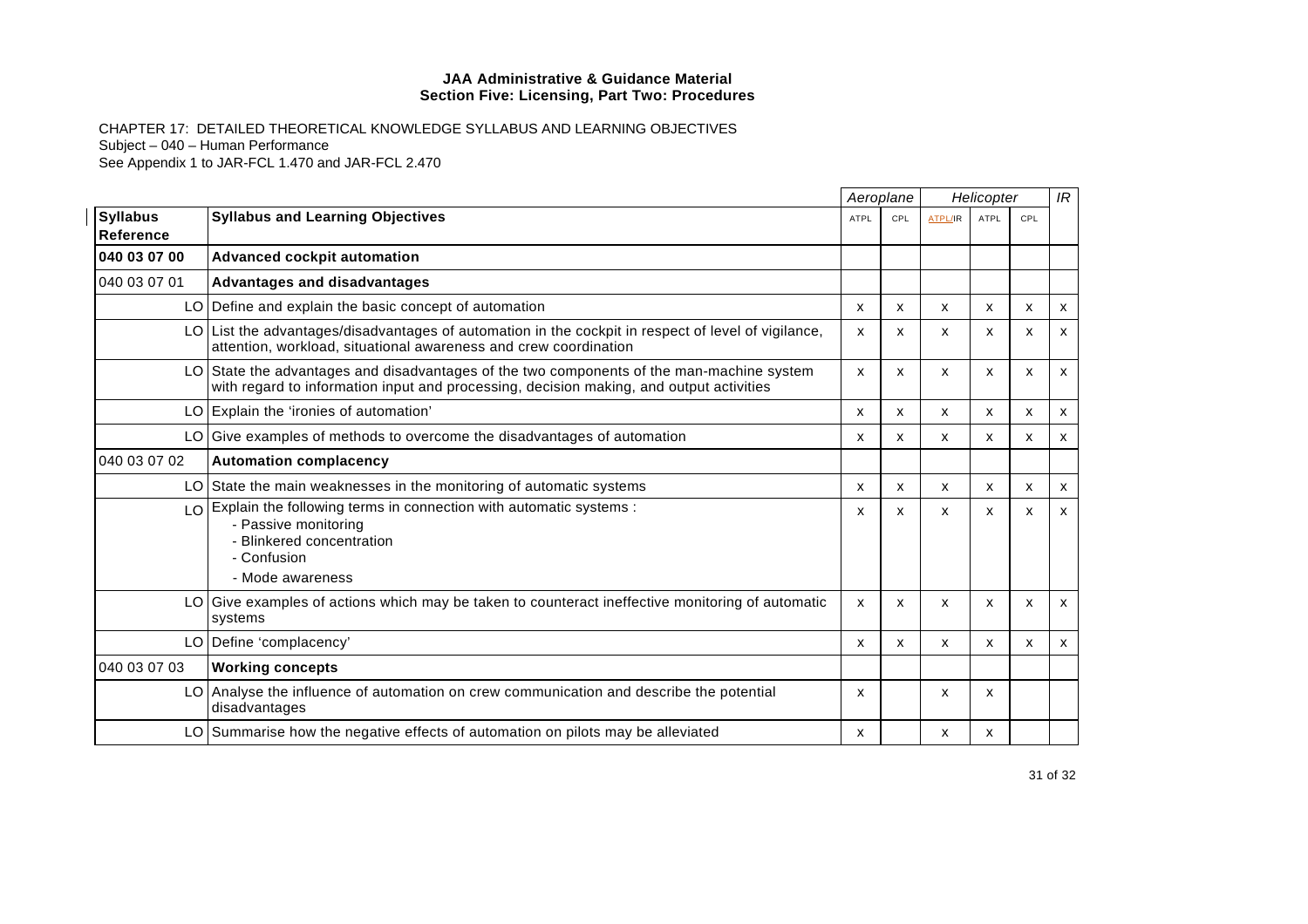|                              |                                                                   |      | Aeroplane I |                      | Helicopter   |     | IR |
|------------------------------|-------------------------------------------------------------------|------|-------------|----------------------|--------------|-----|----|
| <b>Syllabus</b><br>Reference | <b>Syllabus and Learning Objectives</b>                           | ATPL | CPI         | ATPL/IR              | ATPL         | CPL |    |
|                              | LO Interpret the role of automation with respect to flight safety | ⋏    |             | $\ddot{\phantom{0}}$ | $\checkmark$ |     |    |